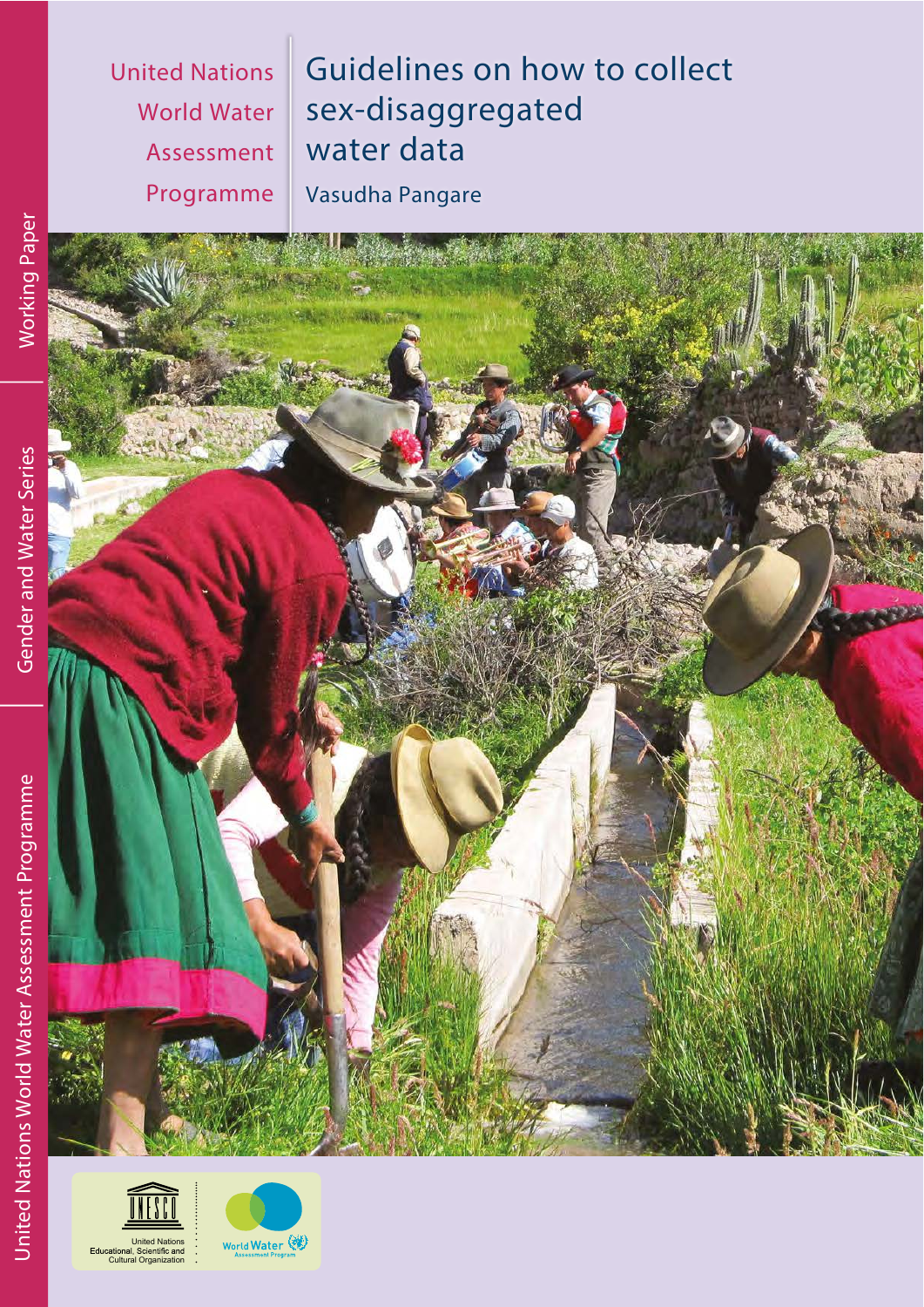Published in 2015 by the United Nations Educational, Scientific and Cultural Organization, 7, place de Fontenoy, 75352 Paris 07 SP, France

© UNESCO 2015

Suggested citation:

Pangare, V, 2015. *Guidelines on how to collect sex-disaggregated water data.* Gender and Water Series. WWAP. Paris, UNESCO.



This publication is available in Open Access under the Attribution-ShareAlike 3.0 IGO (CC-BY-SA 3.0 IGO) license [\(http://creativecommons.org/licenses/by-sa/3.0/igo/\). By](http://creativecommons.org/licenses/by-sa/3.0/igo/) using the content of this publication, the users accept to be bound by the terms of use of the UNESCO Open Access Repository [\(http://www.unesco.org/open-access/](http://www.unesco.org/open-access/termsuse-ccbysa-en) [termsuse-ccbysa-en\).](http://www.unesco.org/open-access/termsuse-ccbysa-en)

The present license applies exclusively to the text content of the publication. For the use of any material not clearly identified as belonging to UNESCO, prior permission shall be requested from: [publication.copyright@unesco.org or](mailto:publication.copyright@unesco.org) UNESCO Publishing, 7, place de Fontenoy, 75352 Paris 07 SP France.

The designations employed and the presentation of material throughout this publication do not imply the expression of any opinion whatsoever on the part of UNESCO concerning the legal status of any country, territory, city or area or of its authorities, or concerning the delimitation of its frontiers or boundaries.

The author is responsible for the choice and the presentation of the facts contained in this publication and for the opinions expressed therein, which are not necessarily those of UNESCO, and do not commit the Organization.

This paper is Tool No. 3 of the Gender Toolkit – an output of the UN WWAP UNESCO Project on Gender Sensitive Water Monitoring, Assessment and Reporting.

Readers are encouraged to send comments, feedback and suggestions to Francesca Greco, [f.greco@unesco.org, Pr](mailto:f.greco@unesco.org)oject Coordinator and Editor.

Cover photo: Global Water Partnership

Cover and layout design by Dimensione Grafica Perugia (Umbria), Italy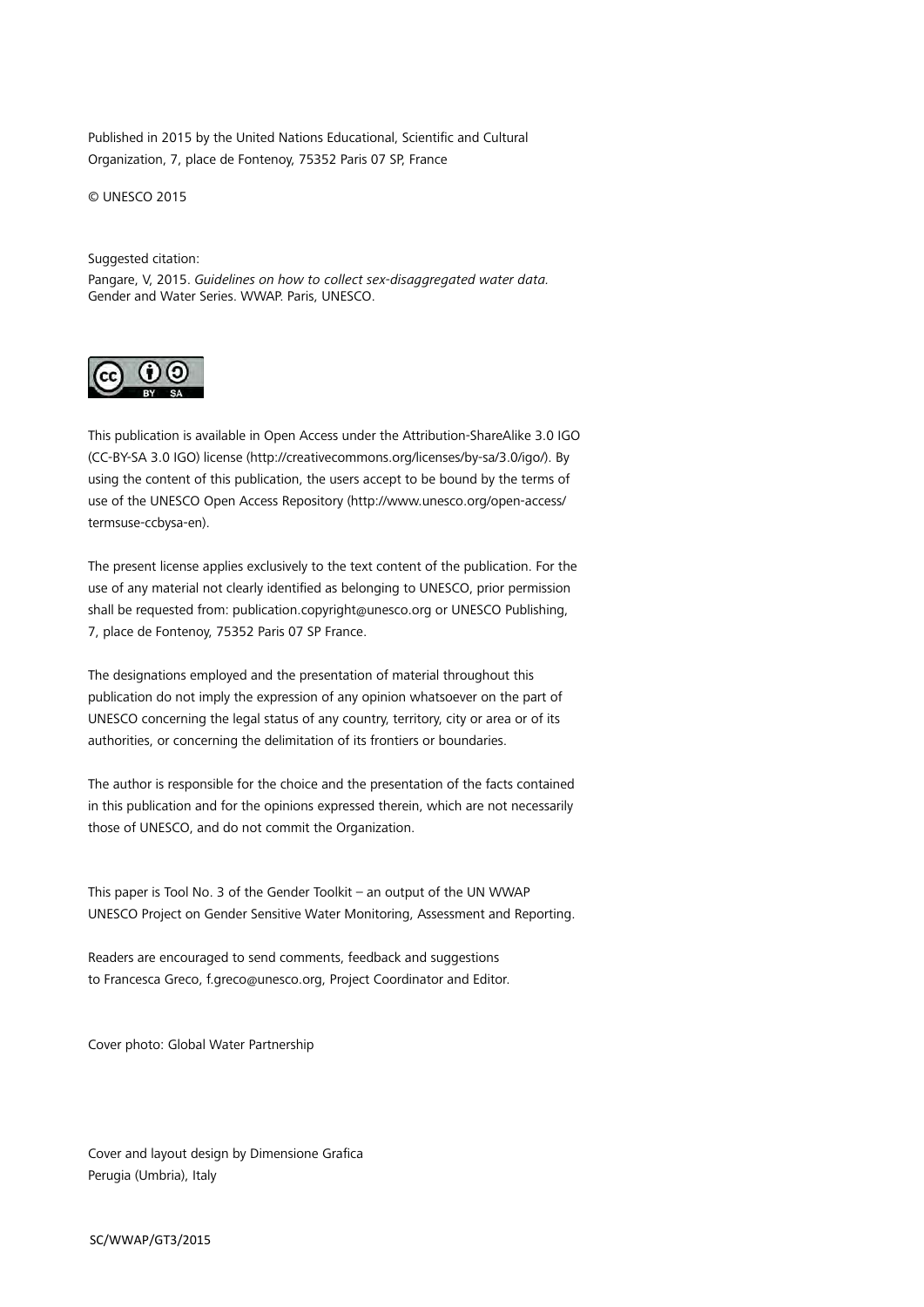Guidelines on how to collect sex-disaggregated water data

Author: Vasudha Pangare Editor: Francesca Greco Co-editor: Rosalie Schonewille

This paper is the tool n.3 of WWAP Gender Toolkit

The WWAP Gender Toolkit is an output of the UN WWAP UNESCO Project on Gender Sensitive Water Monitoring, Assessment and Reporting

WWAP Gender Series n.2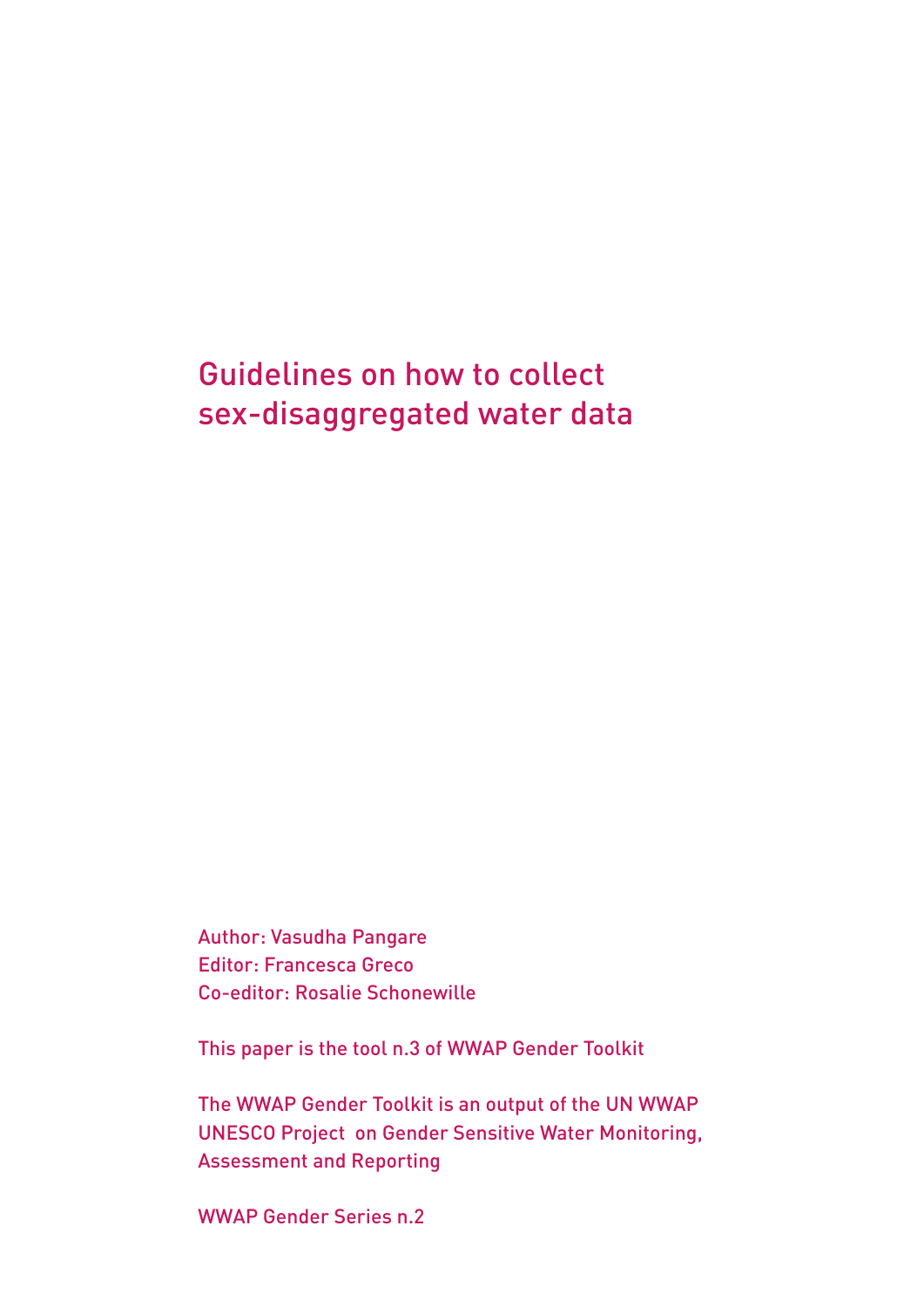# **Contents**

|    |                                 | List of abbreviations                                                           | 4  |
|----|---------------------------------|---------------------------------------------------------------------------------|----|
|    |                                 | <b>About the Authors</b>                                                        | 5  |
| A  |                                 | Background                                                                      | 6  |
|    | A.1                             | Introduction                                                                    | 6  |
|    | Purpose of the Guideline<br>A.2 |                                                                                 | 7  |
|    |                                 | A.2a Harmonization of data and data collection process                          | 7  |
|    |                                 | A.2b Encourage wide use of the methodology                                      | 7  |
|    | A.3                             | User groups and types of uses                                                   | 7  |
|    |                                 | A.3a Business and industry                                                      | 7  |
|    |                                 | A.3b Transnational bodies such as transboundary river basin organizations,      |    |
|    |                                 | regional and local river basin organizations, governments and local authorities | 8  |
|    |                                 | A.3c Civil society organizations (CSOs)                                         | 8  |
|    |                                 | A.3d Scientific and technological community                                     | 9  |
|    |                                 | A.3e Workers and trade unions                                                   | 9  |
|    |                                 | A.3f UN Agencies                                                                | 9  |
|    |                                 | A.3g National governments/countries                                             | 9  |
|    |                                 | A.3h Media                                                                      | 10 |
| В. | Steps in data collection        |                                                                                 | 11 |
|    | B.1                             | Identify the region and area where sex-disaggregated data related               |    |
|    |                                 | to water would be collected                                                     | 11 |
|    | B.2                             | Select the indicator topics for which the data would be collected               | 11 |
|    | B.3                             | Assess available resources                                                      | 11 |
|    | B.4                             | Collect background information                                                  | 11 |
|    | B.5                             | Select the sample size                                                          | 11 |
|    | B.6                             | Identify the methodology                                                        | 12 |
|    | <b>B.7</b>                      | Validate the data                                                               | 12 |
|    | <b>B.8</b>                      | Analyze the data and prepare the report                                         | 12 |
| C. |                                 | Setting the code of conduct and ethics                                          | 13 |
| D. |                                 | Process of data collection                                                      | 14 |
|    | D.1                             | Indicator categories                                                            | 14 |
|    | D.2                             | Regional relevance                                                              | 14 |
|    | D.3                             | Sources of information and appropriate methodology                              | 20 |
|    | D.4                             | Methods for collecting quantitative and qualitative data                        | 35 |
|    |                                 | D.4a Fact finding                                                               | 35 |
|    |                                 | D.4b Interviews with key informants                                             | 35 |
|    |                                 | D.4c Structured self-assessment                                                 | 36 |
|    |                                 | D.4d Participatory observation                                                  | 36 |
|    |                                 | D.4e Alternate methods                                                          | 37 |
| Е. |                                 | Useful definitions                                                              | 38 |
|    |                                 |                                                                                 |    |

#### References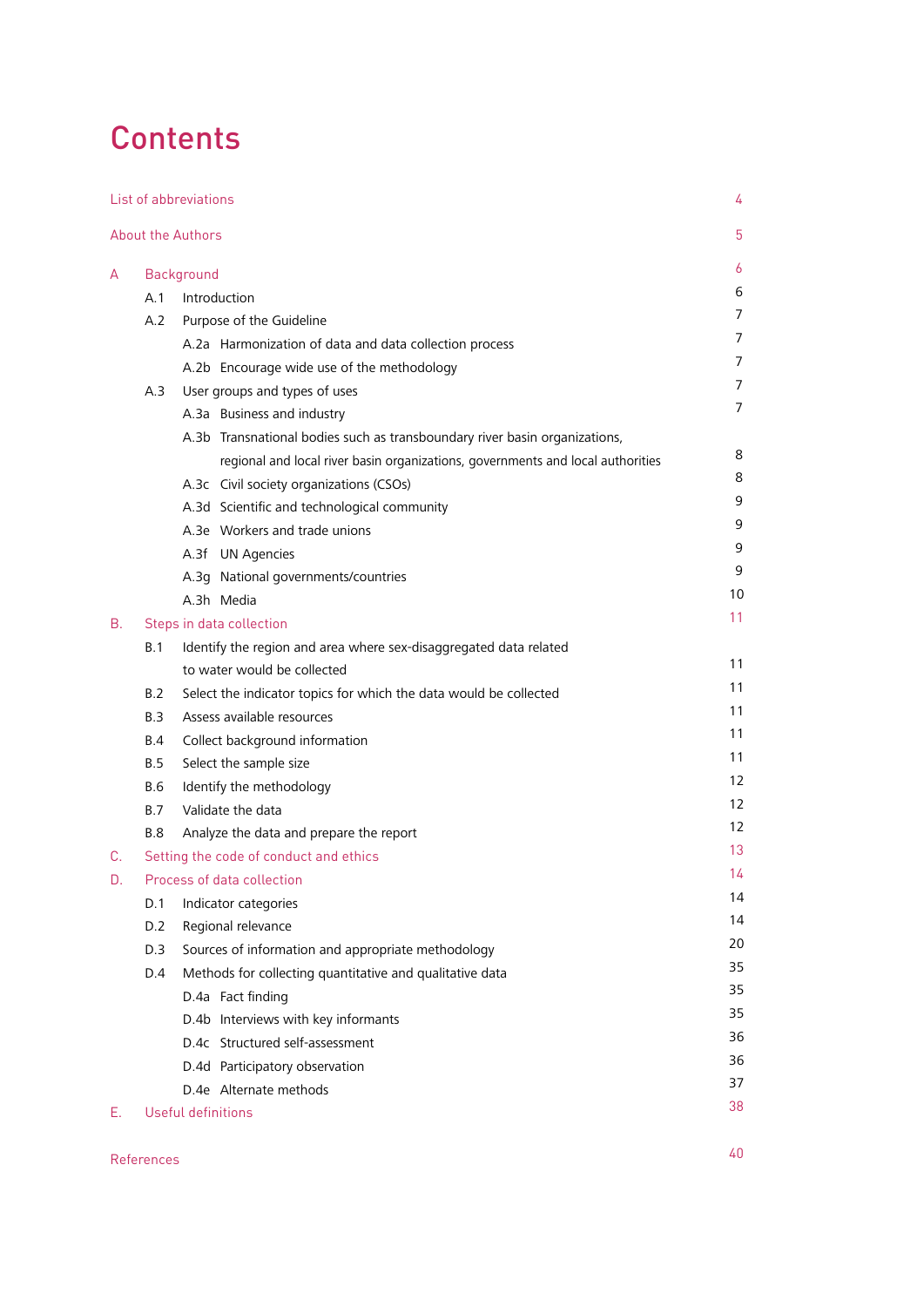# <span id="page-4-0"></span>List of abbreviations

| Community-based organization                                              |
|---------------------------------------------------------------------------|
| Civil society organization                                                |
| Food and Agriculture Organization of the United Nations                   |
| Focus group discussions                                                   |
| Groundwater resources governance in transboundary aquifers                |
| Human resources                                                           |
| Male/Female                                                               |
| Member-based organizations                                                |
| Monitoring and evaluation                                                 |
| Millennium Development Goals                                              |
| Non-governmental organization                                             |
| Social movements                                                          |
| Sustainable Development Goals                                             |
| Transboundary basin organizations                                         |
| <b>United Nations</b>                                                     |
| United Nations World Water Assessment Programme                           |
| Water, sanitation and hygiene                                             |
| World Health Organization/United Nations Children's Fund Joint Monitoring |
| Programme                                                                 |
| Water User Group                                                          |
|                                                                           |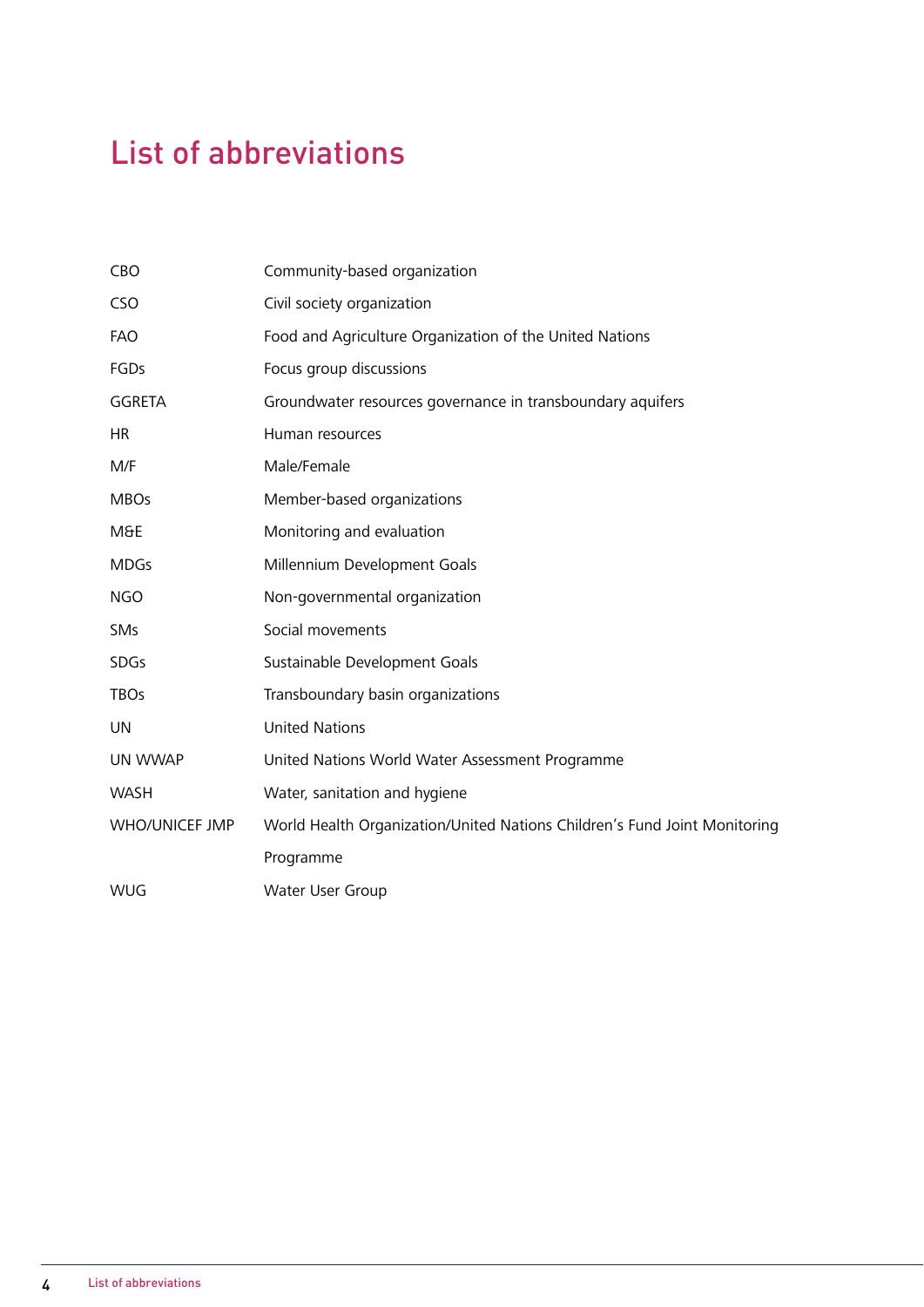## About the Authors

The following members of the WWAP Working Group on Sex-disaggregated Water Indicators contributed to this paper:

- Emma Anakhasyan, Women for Water Partnership, Armenian Women for Health and Healthy Environment NGO
- Kusum Athukorala, Chair of NetWater and the Sri Lanka Water Partnership
- Alice M. Bouman-Dentener, Honorary Founding President of the Women for Water Partnership, Member Steering Committee of European Water Stewardship, The Netherlands;
- Angela Calvo, Associate Professor at University of Turin, Italy;
- Christiane Froelich, Postdoc researcher Institute for Peace Research and Security Policy at Hamburg University, Germany;
- Giovanna Gioli, Research Group 'Climate Change and Security' (CLISEC), Hamburg University, cofounder of the international Gender, Climate Change and Conflict Network (GCCN), Germany;
- Nelson Gomonda, M&E project manager of African Ministers Council on Water ( AMCOW)
- Vasudha Pangare, Independent social development consultant and member of Gender and Water Alliance (GWA), Thailand;
- Seemin Qayum, Policy Advisor on Sustainable Development , UN Women
- Lesha (B.M.) Witmer, Independent Expert on Water Governance and Sustainable Development, Steering Committee Member of the Women for Water Partnership, The Netherland.

We are grateful to all colleagues who provided valuable support in peer review and formulation of this paper, in particular: Michela Miletto, Diwata Hunziker and Valentina Abete from WWAP and Roselie Schonewille, from King's College London.

The paper was written by Vasudha Pangare based on her original work and experience and on the results of the Second Workshop of the WWAP Working Group on Sex-disaggregated Indicators (December 2014).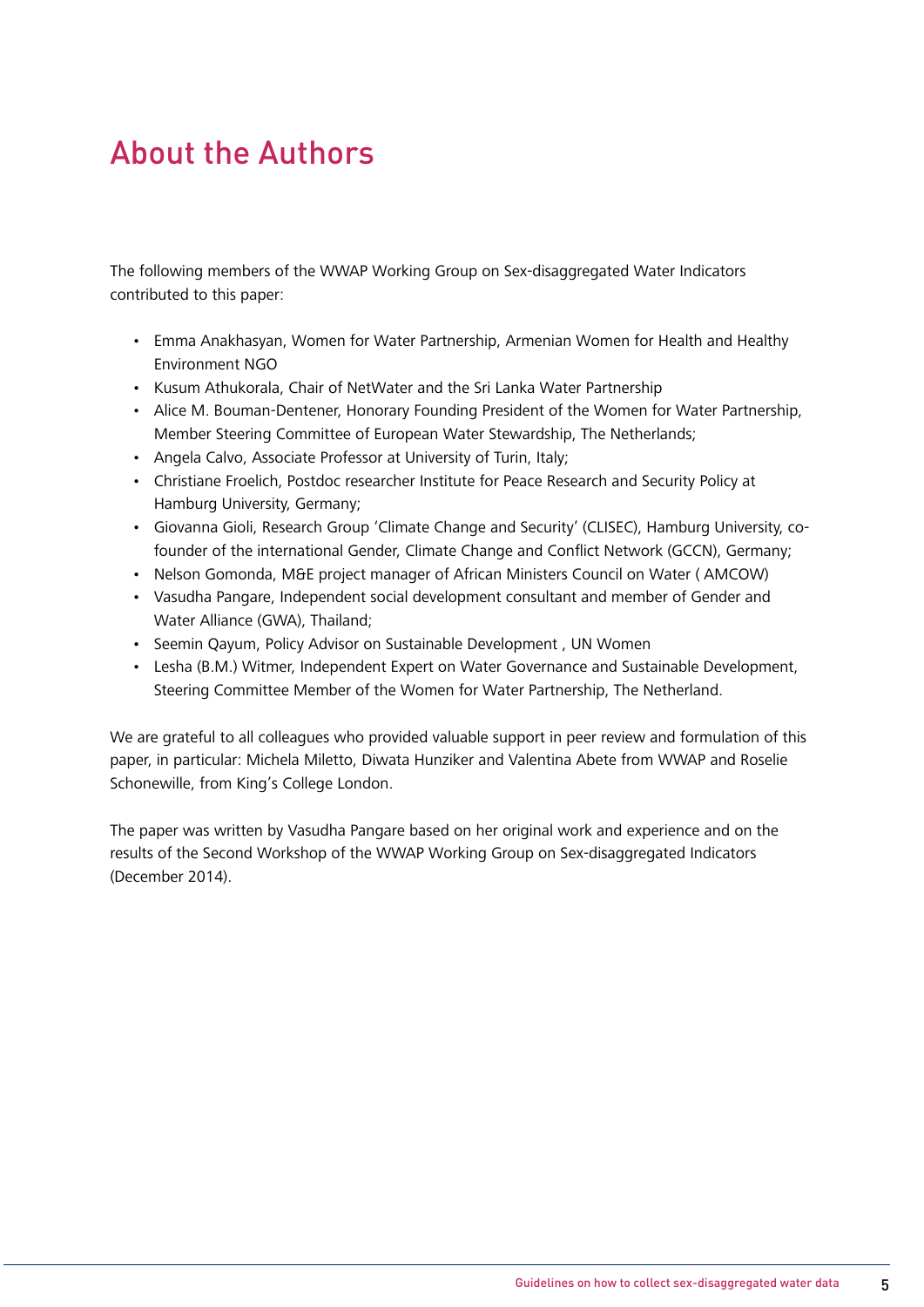# <span id="page-6-0"></span>A Background

## A.1 Introduction

The United Nations World Water Assessment Programme (UN WWAP)<sup>1</sup> has launched a groundbreaking project to develop and test the collection of key gender-disaggregated water data. UN WWAP is developing a priority set of gendersensitive indicators and a gender-disaggregated data methodology that will then be tested in the field by Member States in different regions.

This project will produce a comprehensive methodology for gender-disaggregated data gathering and will yield the first-ever set of sexdisaggregated data on topics such as women's water empowerment and participation in waterdecision-making.

There is universal agreement in international and national policy circles that the collection of sexdisaggregated water indicators is of the utmost importance and priority.

For years, United Nations (UN) agencies, nongovernmental organizations (NGOs), governments, activists, and water experts have been calling for a systematic approach to collecting sex-disaggregated water indicators. This project answers those calls. This ambitious project to disaggregate water data by gender is needed now more than ever: given global commitments to gender equality, in light of the importance of water as a resource, and given the many different threats to water resources the world's policymakers and decision-makers need baseline gender-sensitive data.

This project will prove the value of sexdisaggregated data and will provide strong support for the monitoring of current Millennium Development Goals (MDGs) and post-2015 development goals. It will:

- − support the Sustainable Development Goals (SDGs) (UNSDSN, 2014);
- − build capacity for national sex-disaggregation data-gathering projects;
- − demonstrate the value of sex-disaggregated data and make the case (to national leaders and policy-makers) for gender mainstreaming;
- − create baseline knowledge related to water, from which gender progress can later be evaluated; and
- − serve as a basis for advocating change towards gender equality and women's empowerment.

The SDGs reaffirm the need to achieve sustainable development by promoting economic development, social inclusion, environmental sustainability, and good governance including peace and security. These goals are universal and apply to all countries, national and local governments, businesses, and civil society. In order to monitor the implementation of the SDGs, it will be important to improve the availability of and access to data and statistics disaggregated by income, sex, age, race, ethnicity, migratory status, disability, geographic location and other characteristics relevant in national contexts. There is a need to take urgent steps to improve the quality, coverage and availability of disaggregated data to ensure that no one is left behind.

The project seeks to fulfill the need for sexdisaggregated data related to water, particularly with a vision towards addressing Goal 5, to achieve gender equality and empower all women and girls, and Goal 6, to ensure availability and sustainable management of water and sanitation for all.

http://www.unesco.org/new/en/natural-sciences/environment[/water/wwap/water-and-gender/](http://www.unesco.org/new/en/natural-sciences/envi-ronment/water/wwap/water-and-gender/)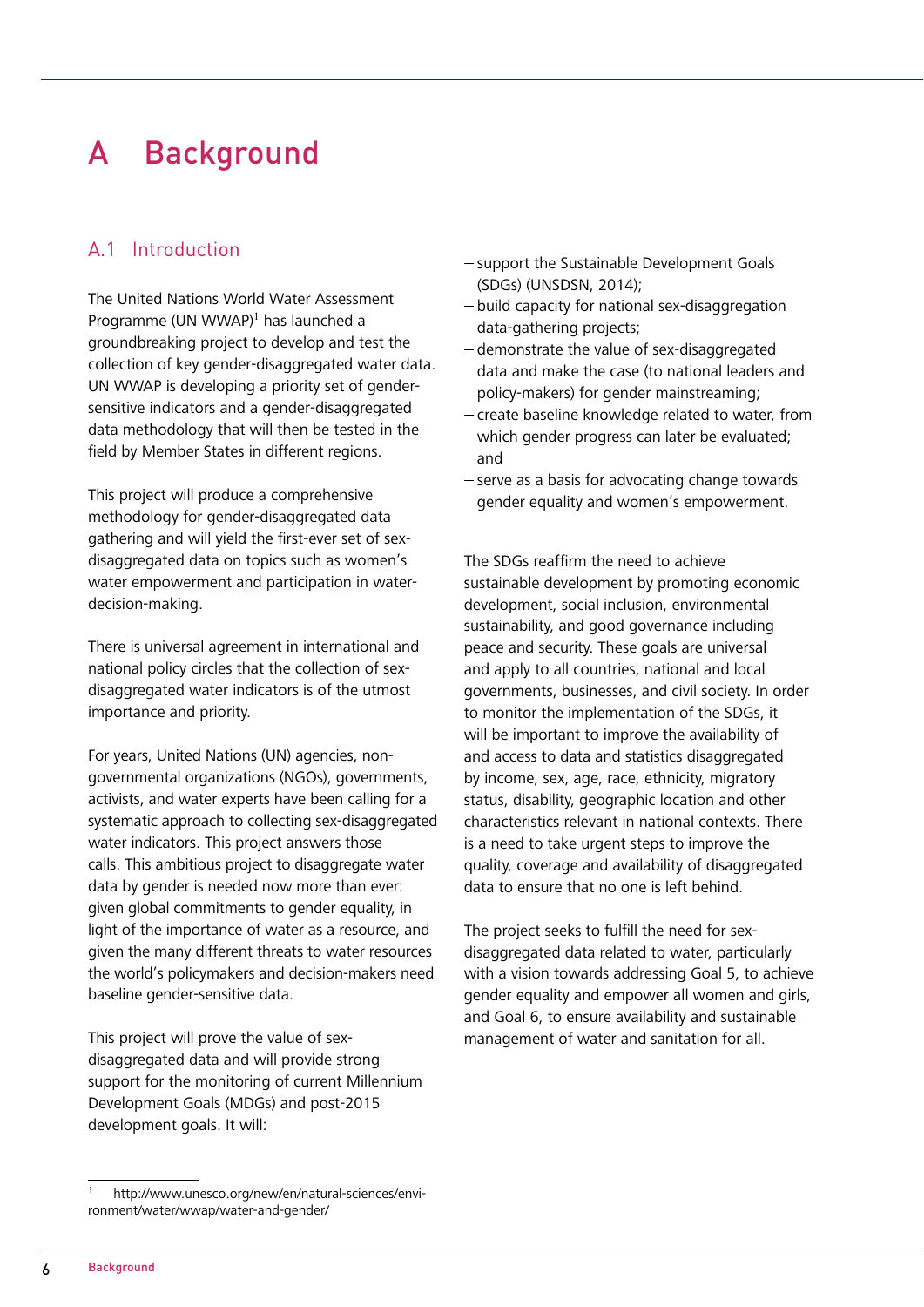This Guideline, or Tool No. 3 of the Gender Toolkit<sup>2</sup>, provides guidelines on how to collect sexdisaggregated data and information relevant to the water-related indicators identified by the Working Group<sup>3</sup>, which was set up for the purpose. The aim is to provide a methodological framework that is suggestive rather than prescriptive, and can be used or adapted by a whole range of users, as described in subsequent sections.

## A.2 Purpose of the Guideline

## A.2a Harmonization of data and data collection process

The guideline aims to set universal standards for the collection of sex-disaggregated data related to water. It is envisaged that the methodology will be used and adapted to different regions, countries and by different users. It is therefore necessary to provide a framework for standardization of the quality of data, and the process through which it is collected. The purpose is also to ensure that the data and information collected is authentic and has been collected in an ethical manner, conforming to universal standards.

## A.2b Encourage wide use of the methodology

The guideline seeks to make the methodology easy to use and adapt, so that it can be used widely. The task of collecting sex-disaggregated data can seem difficult and overwhelming. The processes and methods described in the guideline will be helpful in preparing needs-based and context specific research designs that are easy to use. The organization or individual interested in collecting sex-disaggregated data related to water can select the indicator topics and methodology that best suits their purpose, depending upon the capacity, skills, budget, and resources available to them.

## A.3 User groups and types of uses

The user groups have been identified in alignment with the Agenda 21 major groups. It is expected that each user group would select the indicator topics most relevant in their work and use the applicable methodology to collect sexdisaggregated data. The data can then be used for different purposes in different contexts. The types of uses described below are suggestive and not comprehensive.

*In Sri Lanka, women were encouraged to join a community based fishery organization by giving them training. Women were educated in fishery management, entrepreneurial skills and leadership formation. Out of a total of 145 fishery Community Based Organizations (CBOs), 38% of the societies were strengthened by the increased and improved participation of women (ADB, 2010). How could the private sector benefit from increased equality in participation of women? Sex-disaggregated data could provide the answer.*

## A.3a Business and industry

Water-related business and industry could use sex-disaggregated data for establishing benchmarks related to the impact on local communities of their business or industry related activities, for designing monitoring and evaluation methodology for assessment of impact. They could also use the data to advocate for policy changes or support from local or government authorities to deal with negative impacts or to inform about positive impacts. Sexdisaggregated data on how much contribution is made by men and women workers/participants to their business or industry could also provide insights on how economic returns could be improved.

<sup>2</sup> <http://www.unesco.org/new/en/natural-sciences/> environment/water/wwap/water-and-gender/

<sup>3</sup> UN WWAP Working Group on Sex-disaggregated Water Indicators is an international working group set up specifically for the project.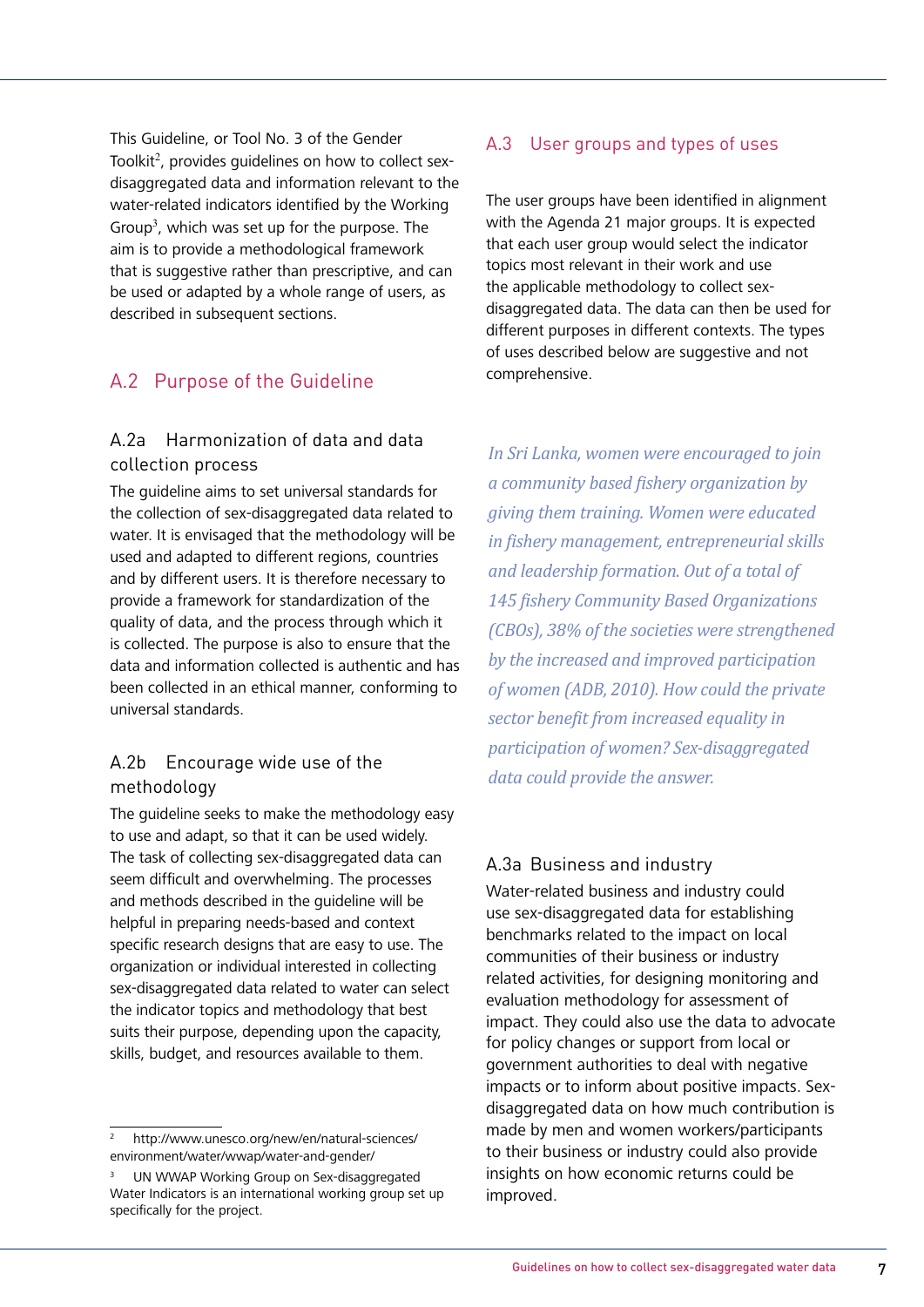## A.3b Transnational bodies such as transboundary river basin organizations, regional and local river basin organizations, governments and local authorities

Trans-national bodies, governments and local authorities could use sex-disaggregated data to provide benchmarks for designing monitoring and evaluation systems (for example, for gendersensitive commitments, government schemes, government resolutions), for monitoring progress, policy-making, and aligning political commitments with SDGs. The data will provide insights for focusing investments for improvements in gender equality.<sup>4</sup> Gender concerns are particularly important when transboundary decision-making affects ecosystem services of rivers and lakes that are crucial for income generation (for example, fishery industries). Gender evaluations are recommended also in dam-building processes and relocation of communities. Regarding transboundary groundwater, gender issues come into play when, due to the shared utilization, the groundwater use in communities gets affected in terms of the depletion of well water in quantity and quality. Deteriorating water quality and quantity affects women's water-burdens first. Having stressed the gender-nature of the outcomes of transboundary water decision-making, it is worthwhile to also remember that inputs into the decision-making process have an equally important gender-aspect to be assessed: gender balance in transboundary basin organizations (TBOs) decisionmaking boards is currently heavily affected by the male-dominated professionals in Diplomacy and Engineering, usually members of Trans-boundary Water Organizations. TBOs could engage in monitoring such a trend and assessing their changes and their improvements through time with the help of sex-disaggregated indicators.

*With 276 transboundary river basins and 200 transboundary aquifers (UN-Water, 2013) in the world, it could make a significant difference to the process of decision-making by transboundary river basin organizations if sexdisaggregated data is taken into account while identifying stakeholders.* 

## A.3c Civil society organizations (CSOs)

This group includes member-based organizations (MBOs), non-governmental organizations (NGOs) and social movements (SMs). (This group also includes the Agenda 21 major groups of women, children and youth and indigenous people as it is assumed that they are more likely to use the toolkit in their role as members of civil society organizations). CSOs could use sex-disaggregated data for reviewing country profiles related to gender and water, identify gaps in information, and use the information for advocacy. They can use the disaggregated data for aligning with SDGs in project formulation and implementation, designing monitoring and evaluation systems for project implementation, and for assessments, either selfassessment or peer review. Disaggregated data can also be used by local level NGOs to develop and implement projects that are more focused on ground realities, rather than on generalised assumptions about the communities they work in.

*UN Women's report "Progress of the world's women 2015-2016" (2015) highlights the need for sex-disaggregated data: Women's socioeconomic disadvantage is reflected in pervasive gender inequalities in earned income, property ownership, access to services and time use. The absence of sex-disaggregated data makes it difficult to establish if women are, across the board, more likely to live in poverty than men.*

<sup>4</sup> Gender equality implies that the interests, needs and priorities of both women and men are taken into consideration, recognizing the diversity of different groups of women and men. Gender equality is not a women's issue but should concern and fully engage men as well as women. Equality between women and men is seen both as a human rights issue and as a precondition for, and indicator of, sustainable people-centered development.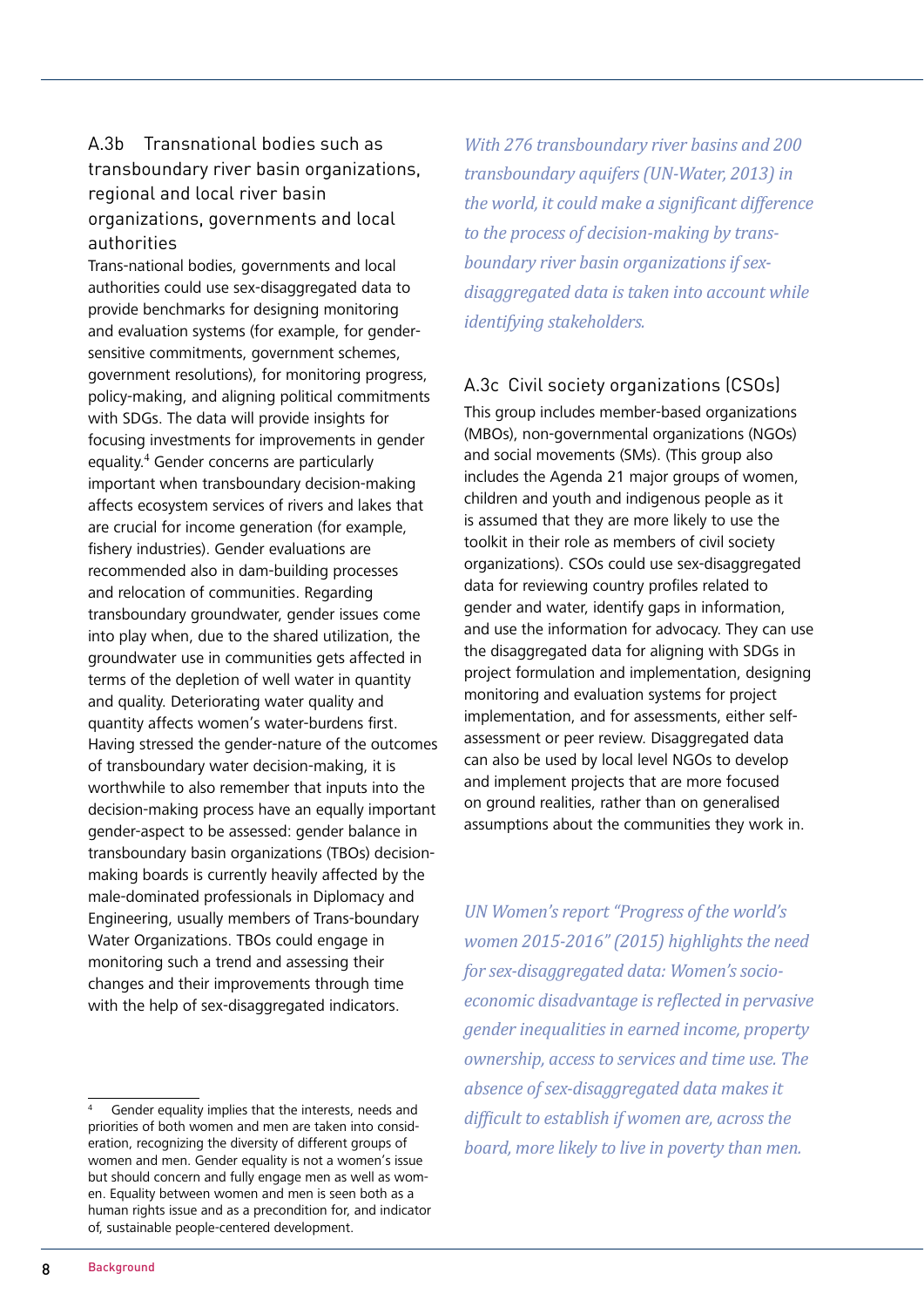## A.3d Scientific and technological community

The Scientific and Technology community could use sex-disaggregated data for monitoring country performance in aligning to SDGs, expert assessments, and aligning technological advancements with SDGs. Gender-sensitive analysis could also be conducted on the very nature of knowledge production regarding water: academic authors, experts and professionals could monitor their own gender balance and impact in the scientific community, as promoted by United Nations Educational Scientific and Cultural Organization (UNESCO) under the "Women in Science" initiative. Again, sex-disaggregated indicators will help assessing progress and changes through time.

*The Groundwater Resources Governance in Transboundary Aquifers (GGRETA) project is created to test a UNESCO International Hydrological Programme (IHP) methodology to assess 166 transboundary aquifers. In the GGRETA project, sex-disaggregated data is determined, measured and assessed, and an inventory of policy instruments that affect gender equality in science is undertaken (Groundwater CoP, n.d.). The gender analysis is currently used to improve the socio-economic and legal assessment of groundwater use.*

## A.3e Workers and trade unions

Trade Unions and workers associations could use sex-disaggregated data for assessments of impacts of policy, industry and technological interventions on the communities they represent, and advocate for improvements and changes in policy implementation such as those related to wage disparities, improvement of gender balance in staff recruitment in water related industry. Workers associations could also use sex-disaggregated data on unpaid water-related work to leverage the case for task-sharing options and gender equality actions to be implemented.

*International Labour Organization's (ILO) publication (Kapsos and Bourmpoula, 2013) has introduced a new methodology to produce country-level estimates and projections of employment across five economic classes, building on earlier work to produce global and regional estimates of the working poor. The paper was unable to examine trends in employment disaggregated by sex and age due to non-availability of data and suggests that there is a great need to address this gap in future research related to employment and economic class.*

## A.3f UN Agencies

The toolkit would be useful to UN agencies in aligning their programmes with the SDGs, in designing monitoring and evaluation systems, conducting assessments, monitoring country performance and identifying and reviewing issues that need international attention. Sexdisaggregated data could provide benchmarks that can be used to appropriately target funding and investments.

## A.3g National governments/countries

The toolkit would be useful to national governments/countries who would like to improve water policy and programme implementation to make it more effective and socially inclusive. It would also be helpful in implementing gender audits, monitoring policy and programme performance and ensuring that specific gender equality targets are being met.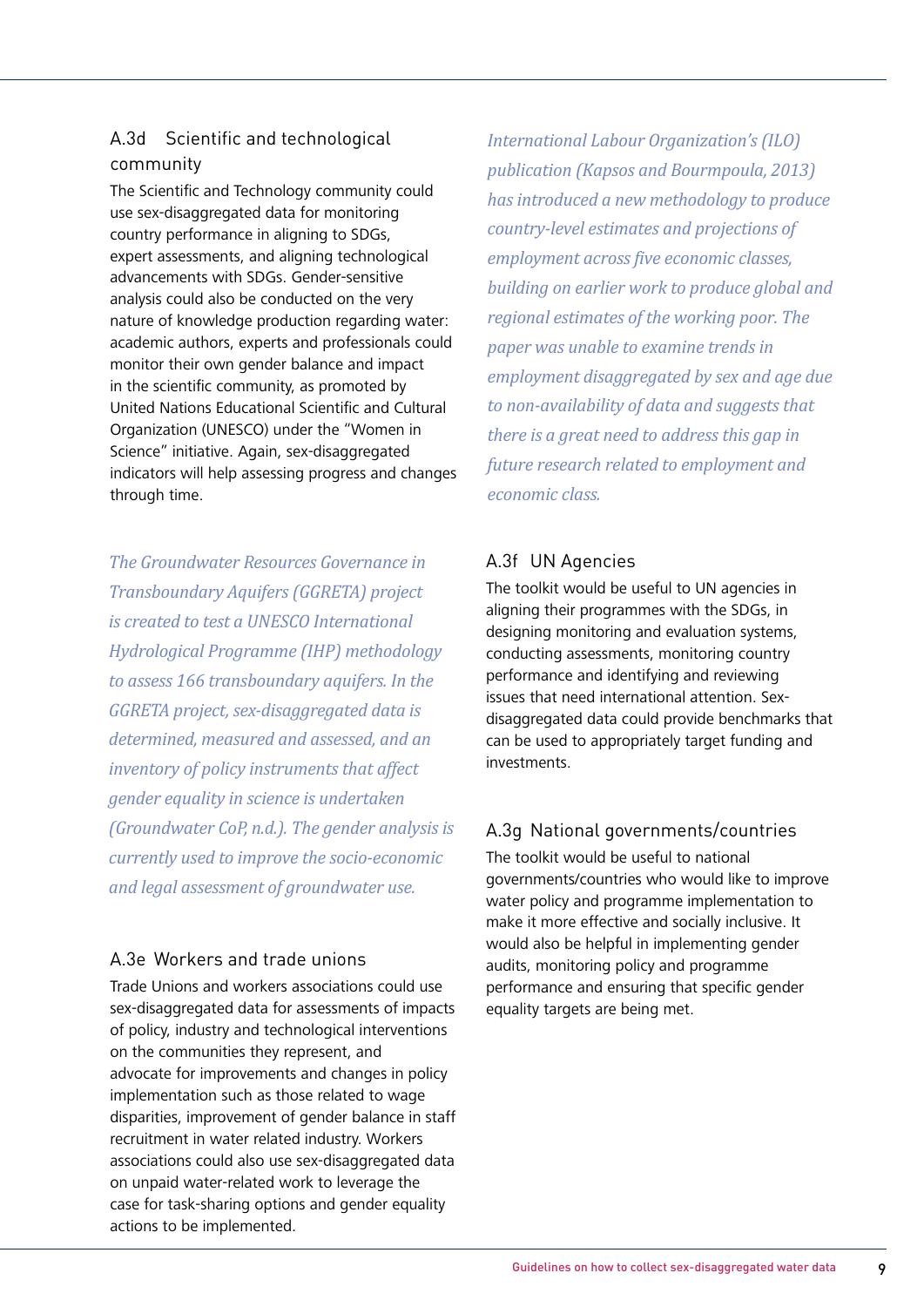### A.3h Media

The toolkit would encourage gender sensitive media reporting of water related issues and to include a socially inclusive perspective, with greater awareness for collecting socially relevant information and data. Sex-disaggregated data could help building news and public campaigns to change the status quo and the mindset of public opinion regarding gender and water issues.

*In Uganda, the Directorate of Water Development measured the gendered levels of participation in water and sanitation committees and collected sex-disaggregated data on staff in different positions in the department. They found that the number of male staff was far greater than the number of women staff and decided to improve the gender balance in the water sector by 30% in 5 years. To address this challenge, a gender working group was formed which included representatives from the Ministries of Gender, Labor and Social Development (Ebila, 2006).*

| <b>User group</b>                                                       | Type of use                                                                                                                                   |  |  |
|-------------------------------------------------------------------------|-----------------------------------------------------------------------------------------------------------------------------------------------|--|--|
| Business and industry                                                   | - Designing monitoring and evaluation systems                                                                                                 |  |  |
|                                                                         | - Assessment of impacts                                                                                                                       |  |  |
| Transnational bodies such as transbound-                                | - Policy-making                                                                                                                               |  |  |
| ary river basin organizations, regional and                             | - Aligning political commitments with SDGs                                                                                                    |  |  |
| local river basin organizations, govern-<br>ments and local authorities | - Designing monitoring and evaluation systems (for example, for gender-<br>sensitive commitments, government schemes, government resolutions) |  |  |
| Civil society organizations (CSO); Mem-                                 | - Advocacy                                                                                                                                    |  |  |
| ber-based organizations (MBO), Non-gov-                                 | - Aligning with SDGs in project formulation and implementation                                                                                |  |  |
| ernmental organizations (NGO), Social<br>movements (SM)                 | - Designing monitoring and evaluation systems for project implementation                                                                      |  |  |
|                                                                         | - Assessments: self-assessment, peer review                                                                                                   |  |  |
| Scientific and technological community                                  | - Assessments: Expert reviews                                                                                                                 |  |  |
|                                                                         | - Scientific and technological advancement aligning with SDGs                                                                                 |  |  |
| Workers and trade unions                                                | - Advocacy                                                                                                                                    |  |  |
|                                                                         | - Assessments                                                                                                                                 |  |  |
| <b>UN Agencies</b>                                                      | - Aligning with SDGs                                                                                                                          |  |  |
|                                                                         | - Designing monitoring and evaluation systems                                                                                                 |  |  |
|                                                                         | - Assessments                                                                                                                                 |  |  |
|                                                                         | - Target funds and investments                                                                                                                |  |  |
|                                                                         | - Monitor country performance in relation to SDGs                                                                                             |  |  |
| National governments/countries                                          | - Gender sensitive and socially inclusive policy and programmes                                                                               |  |  |
|                                                                         | - Gender budgeting                                                                                                                            |  |  |
|                                                                         | - Monitoring of policy and programmes with a gender perspective                                                                               |  |  |
| Media                                                                   | - Gender sensitive and socially relevant reporting                                                                                            |  |  |

#### Table 1. Matrix of users and suggested types of use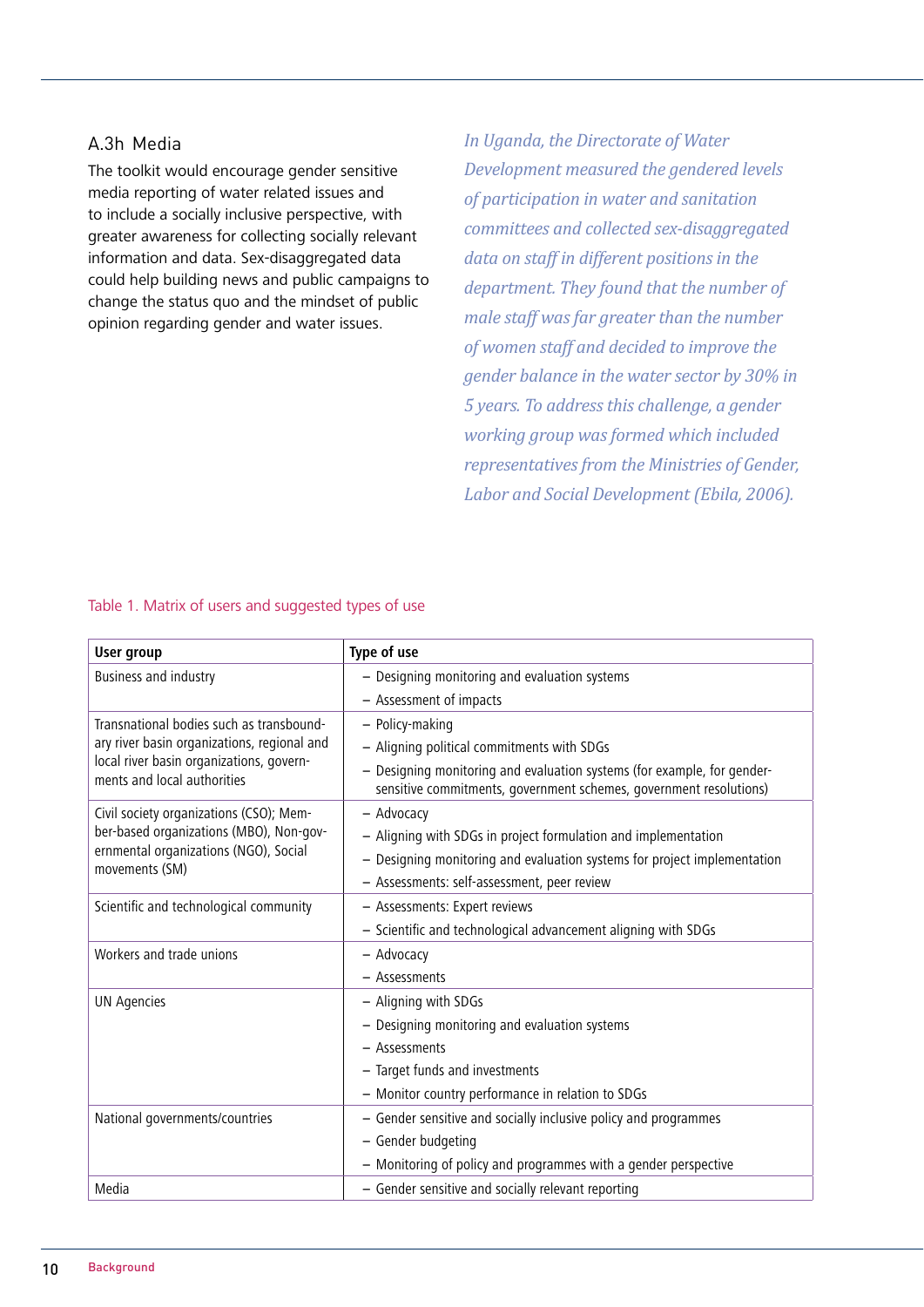## <span id="page-11-0"></span>B. Steps in data collection

## B.1 Identify the region and area where sex-disaggregated data related to water would be collected

There are five regions within which the research is likely to be located; Europe and North America, Asia and the Pacific, the Arab states, Latin America and the Caribbean, and Africa. Each region is characterized by specific problems related to water, and political, socio-economic and cultural contexts. These would have to be taken into consideration while planning and designing the scope of the research. Within the region, the user group would be required to determine whether the data would be collected at the national, transnational, sectoral, institutional or community level.

## B.2 Select the indicator topics for which the data would be collected

The next step would be to identify the topic or topics of indicators (listed in the following section) for which the data would be collected. This would depend upon the scope of the organization or user group that plans to collect the data and the purpose for which the data would be collected. In any case, the main recommendation is to always set up a list of indicators to assess both qualitative and quantitative topics in equal manner, when possible and to devote the majority of budget to qualitative enquiry, which is usually the more expensive of the two (requiring more face-to-face interviews).

### B.3 Assess available resources

The user group would need to assess the resources that would be required to conduct the survey or engage in data collection, such as financial resources, and staff (trained and untrained). The following questions would need to be answered:

- − If resources are not adequate, how can additional resources be raised? Funds, partnerships?
- − What type of staff/researchers will be required? Trained or untrained? Will specific training be provided to the researchers? Would it be necessary to specifically use male or female researchers in the field?
- − Will translators/interpreters be required?

## B.4 Collect background information

Once the area or sector for the survey and the topics have been identified, it would be necessary to collect all available data and background information that will provide the context for the data collection. This could include:

- − Legal situation on water, International Law, Traditional and Customary Law, Religious Law;
- − Political situation and commitments: political system, also at local level and community level;
- − Socio-economic situation assessment (poverty index, education, health etc.) with regional and local information harmonization; and
- − Cultural context on: transparency/ integrity, religion, prevailing gender roles and responsibilities.

### B.5 Select the sample size

The sample for desk review and field research methodologies would need to be decided based on the context, purpose and the size of data appropriate for the purpose of the research. The user would have to determine the size of the sample and the sampling method that would need to be used, and identify constraints (such as funds, resources, socio-cultural realities) that could impact the process of sample selection. While identifying the sample the user group would need to consider how the people from whom they plan to collect the information or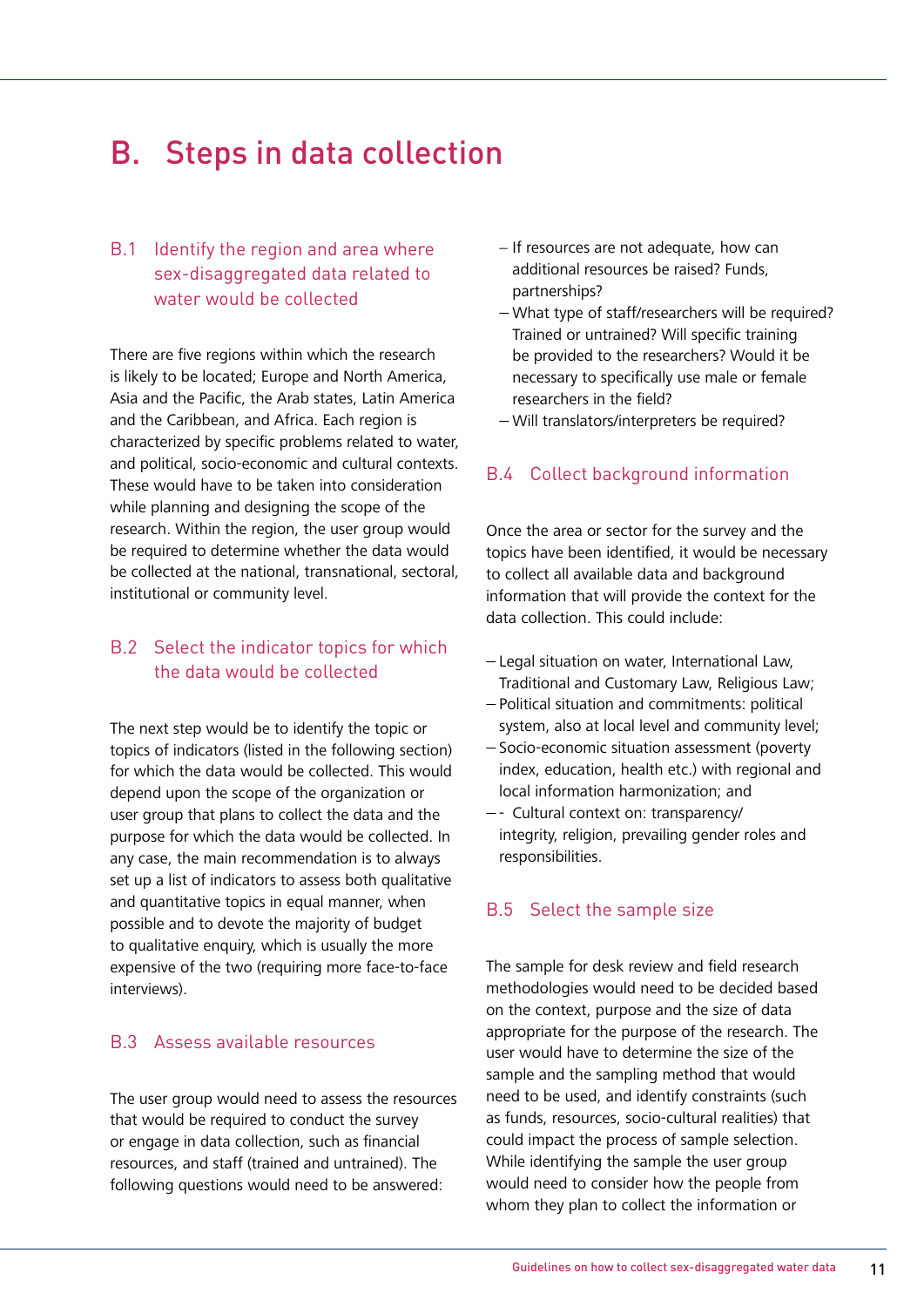data could be approached. Constraints may need to be overcome through various means such as using intermediaries, lobbying, advocating and entering into partnerships with other groups or organizations.

## B.6 Identify the methodology

The purpose and topics for which sexdisaggregated data is being collected would help to determine the methodology that would be used. Different methods for collecting information have been suggested in the following section. The user group would have to decide which methodology would be appropriate for which type of information, also depending upon budgets and other resources such as staff and field researchers. These resources would also determine whether quantitative or qualitative methods would be used. Each method has its own limitations and these should be identified and acknowledged. For more specific decisions on selected indicators and related methods, see Tool No. 4, Questionnaire (WWAP Working Group on Sex-Disaggregated Indicators, 2015) .

### B.7 Validate the data

It may be necessary to use a combination of methodologies when validation of data is required. The researcher would have to be alert to the possibility of having obtained information that may be vague, untrue, or inappropriate. Sometimes it may be necessary to cross-check/validate in order to confirm that the information is correct, particularly when sensitive qualitative information is being collected. Where quantitative data is concerned, validation may be required if there are doubts about the authenticity of the data.

### B.8 Analyze the data and prepare the report

Data analysis and assessment should be impartial and objective. Reports should include all the relevant background information and details about the context and methodology used that have a bearing on the findings. The report should start with providing information about the interviewer/researcher, and the language in which the research was conducted. Constraints faced in data collection need to be explained in order to maintain the integrity. Details, such as use of mediators and translators, as well as the language and social barriers faced need to be described.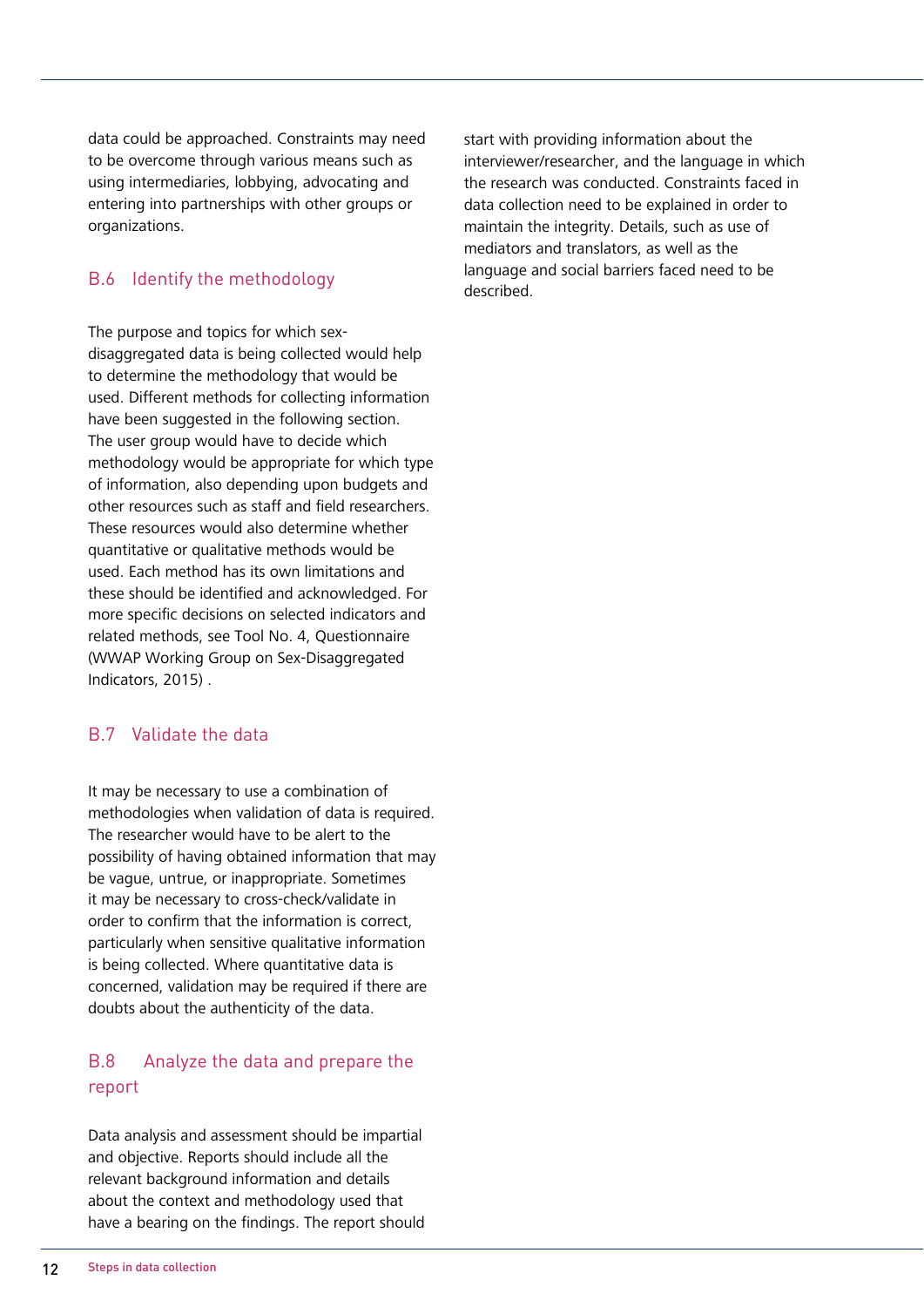## <span id="page-13-0"></span>C. Setting the code of conduct and ethics

Social research requires that a code of conduct or ethics be followed so as to maintain integrity and ensure that the research has been conducted in a responsible manner. The following would need to be kept in mind while conducting the research:

- − Maintain high scientific standards and professional integrity in the collection, interpretation, analysis and dissemination of data;
- − Pay attention to the moral and legal order of the society/community where the research is being conducted;
- − Protect interviewees from undue harm arising as a consequence of their participation in the research. Be sensitive to the consequences to the interviewees as a result of participating in the research. If such consequences are likely, it may be necessary to drop the interviewee from the sample;
- − Participation of the interviewees must be voluntary. They should be fully informed about the purpose of the interview or discussion and their consent should be taken before beginning the interview or discussion;
- − Sensitive subjects need to be approached with care and dropped if necessary, if it is found that the interviewee is not comfortable to carry on the discussion or has misgivings about later consequences;
- − In certain cultures it may be necessary to also obtain consent from another member or members of the society or household for conducing the interview or discussion (such as community elders, husbands, mothers, mothersin-law in the community or higher officials in the government or institution if an employee is being interviewed);
- − If certain questions are too intrusive and cannot be asked directly to the interviewee, it may be necessary to obtain information from a third party who can be trusted to provide honest and correct information; and
- − Anticipate likely misinterpretation of data collected by reporting clearly and honestly.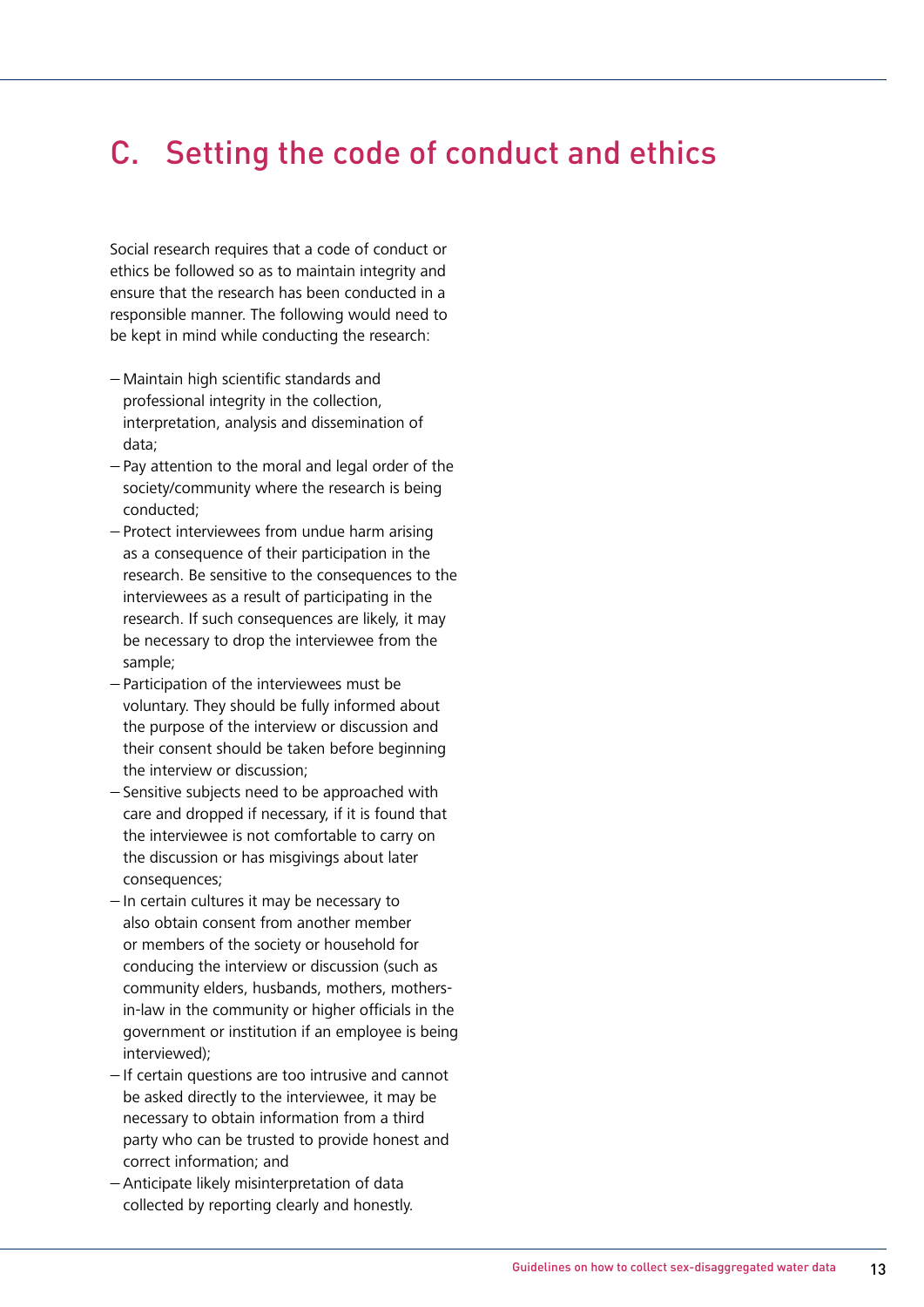## <span id="page-14-0"></span>D. Process of data collection

## D.1 Indicator categories

Table 2 provides the indicator categories and subindicators that have been identified as "priority indicators" for the purpose of collecting sexdisaggregated data related to water:

## D.2 Regional relevance<sup>5</sup>

While the indicator topics have been formulated with a global perspective and with a view to applicability across the regions, not all the indicator topics would have equal relevance or importance in every region. The urgency to collect sexdisaggregated data is likely to vary from region to

region, particularly when the regional differences in water challenges are taken into account.

The purpose of this section is to draw attention to the main water challenges in each region that could guide the selection of focus areas for collection of sex-disaggregated data. While it is important and necessary to collect sexdisaggregated information related to all aspects of water use and management, resources are often limited and therefore priorities would need to be set. It would also make sense to "look ahead" and focus upon the indicator topics that are most relevant in each region for achieving future challenges while aligning with the SDGs. Collecting relevant baseline sex-disaggregated data would enable the monitoring of progress towards achieving the present and future water goals in each region.

While collecting sex-disaggregated data in each of these regions, it would be important to take into account the social and cultural characteristics

| <b>Indicator</b> | Sub-indicator                                                                                                                                                                                                                                                                                                                         |  |  |  |
|------------------|---------------------------------------------------------------------------------------------------------------------------------------------------------------------------------------------------------------------------------------------------------------------------------------------------------------------------------------|--|--|--|
|                  | 1. Water governance                                                                                                                                                                                                                                                                                                                   |  |  |  |
| 1.a              | Number of Male/Female (M/F) paid staff in public water governance agencies,<br>disaggregated by job category/level and decision-making capacity (and salary if available),<br>at: national level; county/province/state level; town/village level (sample)                                                                            |  |  |  |
| 1.b              | Number of M/F in paid and unpaid positions in local water governance formally structured<br>entities (water users associations, etc.) at town/village level (sample); disaggregated by<br>nature of relationship to the entity (e.g. "member", "board", "executive", "leadership",<br>decision-making group, etc.) and types of tasks |  |  |  |
| 1 <sub>c</sub>   | Intensity of M/F in (sample/representative) meetings of public entity bodies sampled at<br>national, sub-national, and local levels, including outcomes such as: ratio of contributions<br>in decision-making meetings by women and men; percentage of decisions adopted from<br>women's contributions in meetings                    |  |  |  |
| 1.d              | M/F perceptions of gender discrimination (or equality) regarding women's participation in<br>decision-making entities                                                                                                                                                                                                                 |  |  |  |
| 1.e              | Number of M/F staff responsible for water issues (disaggregated by job level) in gender<br>ministry/lead agency                                                                                                                                                                                                                       |  |  |  |

#### Table 2. Indicator topics and sub-indicators\*

\* These indicators were prepared by the WWAP Working Group on Sex-disaggregated Indicators.

<sup>5</sup> This section draws upon the information presented in the section on Regions in the United Nations World Water Development Report 2015: Water for a Sustainable World (WWAP, 2015). The report covers five regions, Europe and North America, Asia and the Pacific, the Arab region, Latin America and the Caribbean, and Africa.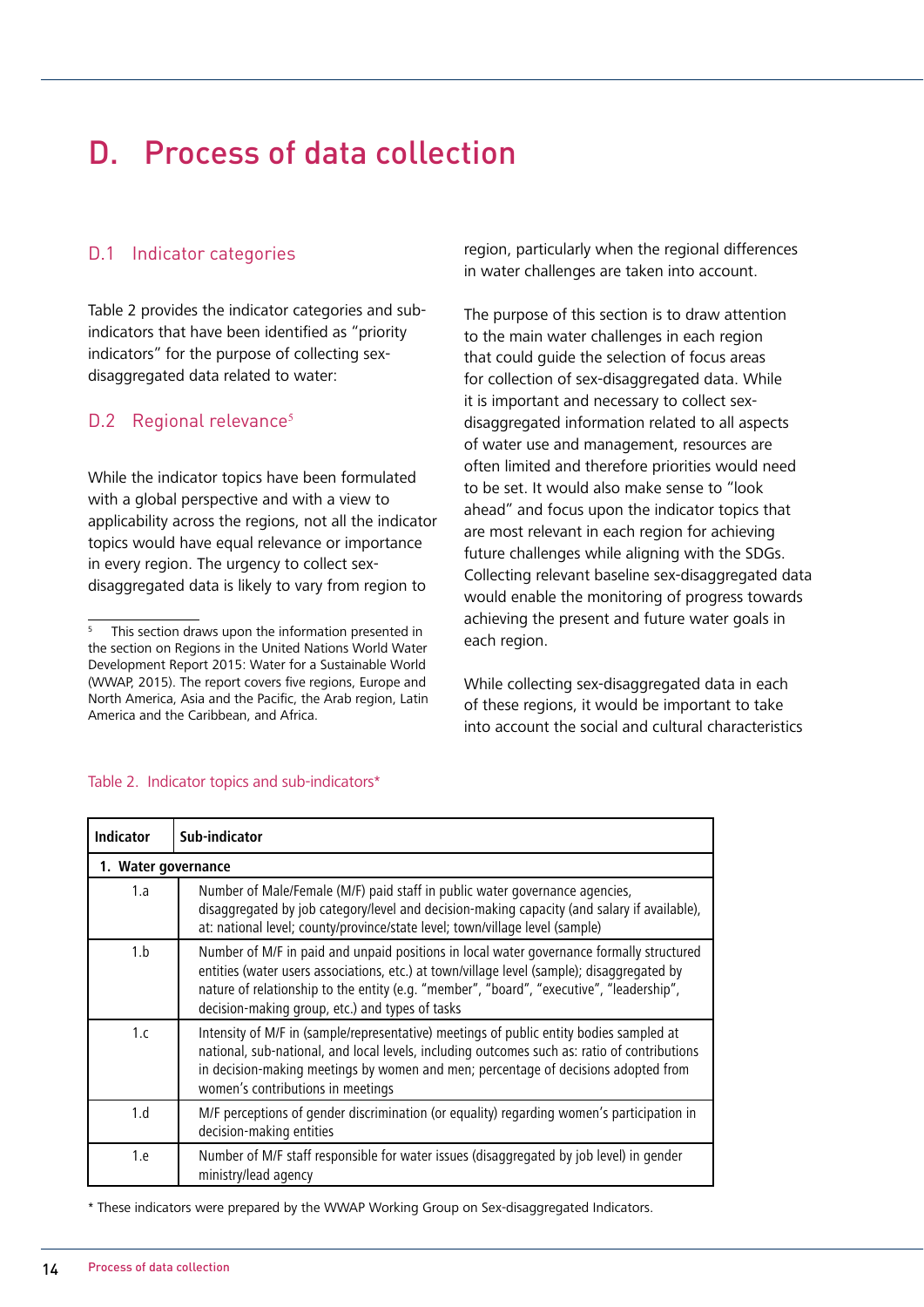| 1.f     | Number of M/F staff responsible for gender issues (disaggregated by job level) in lead and<br>other relevant agencies for the water sector                                                                                                                                                                                                                                    |
|---------|-------------------------------------------------------------------------------------------------------------------------------------------------------------------------------------------------------------------------------------------------------------------------------------------------------------------------------------------------------------------------------|
| 1.g.    | Designated ministerial responsibility for gender in relation to water policies; the extent to<br>which gender-specific agencies are included in water sector decision-making                                                                                                                                                                                                  |
| 1.h.    | Presence and nature of gender sensitive training within responsible ministries/lead<br>agencies. Participation of M/F staff                                                                                                                                                                                                                                                   |
| 1.i.    | The extent to which gender outcomes and gender-sensitive accountability indicators are<br>included in Monitoring and Evaluation (M&E)/impact statements/benefits analyses of<br>national-level Water, Sanitation and Hygiene (WASH)-sector projects (project proposals<br>and/or outcomes assessments). Sample projects                                                       |
| $1.$ j. | The presence and nature of gender-specific objectives and commitments (or gender<br>strategy) in national and sector-level water policies.                                                                                                                                                                                                                                    |
| 1.k.    | The nature and extent of gender-disaggregated data related to water and sanitation<br>collected by responsible public entities at national and local levels (in relation to the<br>totality of social indicators on water and sanitation collected).                                                                                                                          |
|         | 2. Safe drinking water, sanitation and hygiene                                                                                                                                                                                                                                                                                                                                |
| 2.a     | Percentage of households without water on premises, by sex of main person responsible<br>for collecting drinking water and by type of household (using rural/urban sample)                                                                                                                                                                                                    |
| 2.b     | Unpaid time spent by individual household members in supplying water, making it safe for<br>use, and managing it (M/F informants)                                                                                                                                                                                                                                             |
| 2.c     | M/F perceptions of the adequacy of current water supply/availability in both quality and<br>quantity in the household2.d Percent households with access to "improved" sanitation<br>facility, by household structure and by nature of "improved" facility                                                                                                                     |
| 2.e     | Intra-household M/F use of /access to improved sanitation facilities                                                                                                                                                                                                                                                                                                          |
| 2.f     | M/F prioritization of gaining access to improved sanitation facilities; willingness to allocate<br>household budgets for such access                                                                                                                                                                                                                                          |
| 2.g.    | M/F perception of the safety of sanitation facilities that are located outside the house;<br>identified particular safety concerns                                                                                                                                                                                                                                            |
|         | 3. Decision-making and knowledge production                                                                                                                                                                                                                                                                                                                                   |
| 3.a     | M/F participation in past decade of two major global international water meetings (and<br>nationally significant comparable meetings): World Water week (Stockholm); World Water<br>Forum (World Water Council); (could be topic specific or region specific)                                                                                                                 |
| 3.b     | M/F inclusion on nationally and internationally convened scientific panels and advisory<br>boards                                                                                                                                                                                                                                                                             |
| 3.c     | Gender audit of World Health Organization/United Nations Children's Fund (WHO/UNICEF)<br>Joint Monitoring Programme (JMP). (could be topic specific or region specific)                                                                                                                                                                                                       |
| 3.d     | M/F perceptions of/knowledge of current total household use of water, by category of use<br>and by primary use                                                                                                                                                                                                                                                                |
| 3.e     | Household member primarily responsible for managing the household water: M/F<br>perceptions of the nature of their household decision-making process of water priorities<br>and use M/F perceptions of the primary decision-maker on water issues within the<br>household (if any) M/F perceptions of how intra-household conflicts related to water (if<br>any) are resolved |
| 3.f     | M/F expressed priorities for water use within households                                                                                                                                                                                                                                                                                                                      |
| 3.g     | M/F perceptions of household gender equality in water decisions                                                                                                                                                                                                                                                                                                               |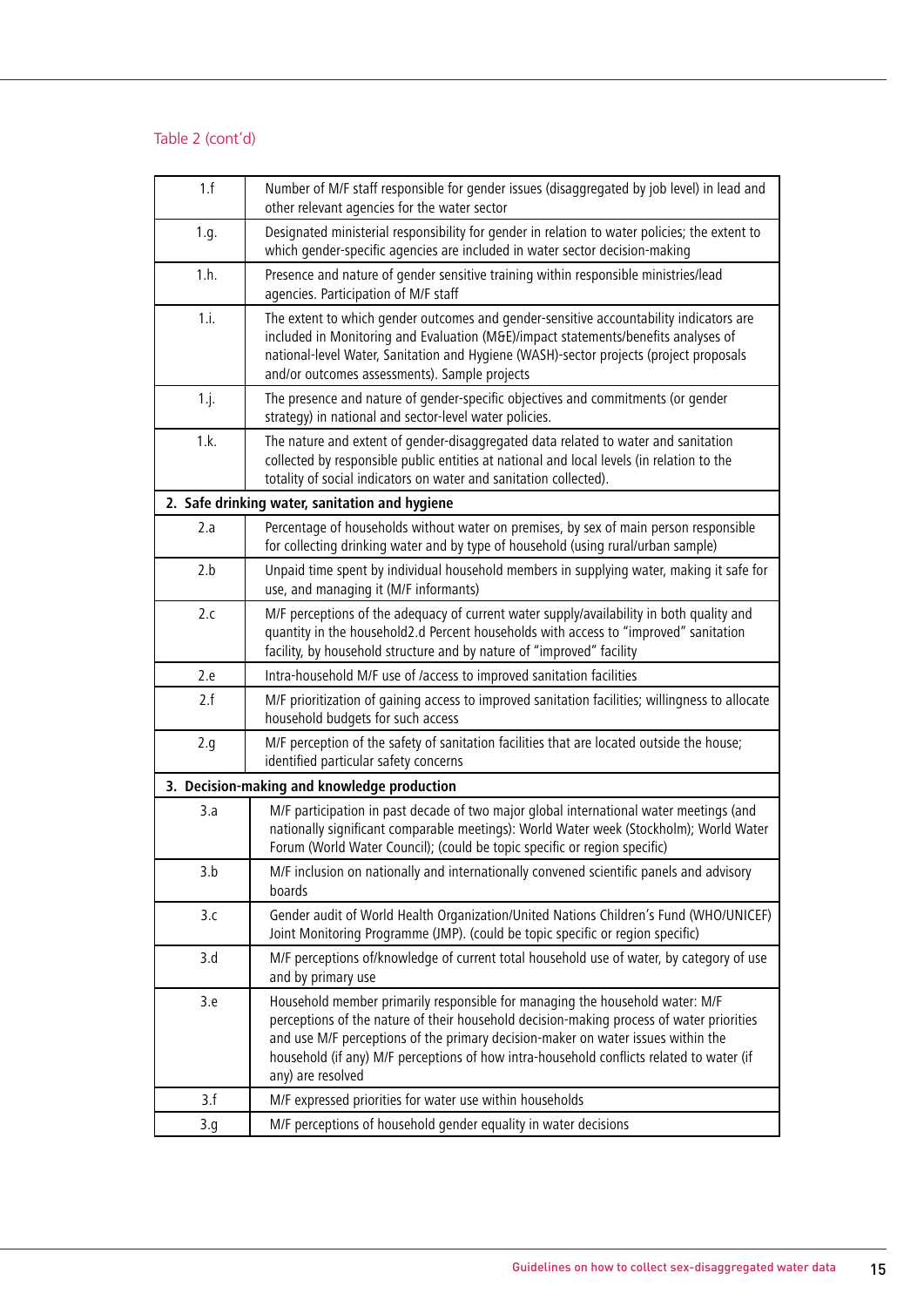| 4. Transboundary water resources management |                                                                                                                                                                                                                                                                                |  |  |
|---------------------------------------------|--------------------------------------------------------------------------------------------------------------------------------------------------------------------------------------------------------------------------------------------------------------------------------|--|--|
| 4.a                                         | Number of M/F staff on transboundary water commissions (sample for pilot countries),<br>disaggregated by job category/level and decision-making capacity (and salary, if available)                                                                                            |  |  |
| 4.b                                         | The extent to which gender outcomes and gender sensitive accountability indicators<br>are included in M&E/impact statements/benefits analysis of transboundary agreement/<br>activities                                                                                        |  |  |
| 4.c                                         | The presence and nature of gender-specific objectives and commitments (or gender<br>strategy) in transboundary agreements                                                                                                                                                      |  |  |
| 4.d                                         | Intensity of M/F participation in (sample/representative) meetings of transboundary<br>meetings, including outcomes such as: ratio of contributions in decision-making meetings<br>by women and men; percentage of decisions adopted from women's contributions in<br>meetings |  |  |
| labour                                      | 5. Water for income generation for industrial and agricultural uses, including unaccounted-for                                                                                                                                                                                 |  |  |
| 5.a                                         | % irrigated farms in region under survey; % irrigated farms managed by/owned by M/F                                                                                                                                                                                            |  |  |
| 5.b                                         | Average size of irrigated farms run by/owned by women/men                                                                                                                                                                                                                      |  |  |
| 5.c                                         | Gendered division of labour related to irrigated farming: gender-specific tasks related<br>to irrigated crops, by nature of tasks; gender differentiated daily time-use of household<br>members involved in irrigated farming work                                             |  |  |
| 5.d                                         | Decision-makers and participants in household-based decision-making process regarding<br>irrigation (M/F informants/perception); decisions regarding allocation of time and financial<br>resources; crops to be irrigated                                                      |  |  |
| 5.e                                         | Decision-makers and participants in community-based decision-making process (if any)<br>regarding irrigation (M/F informants/perceptions); decisions regarding allocation of time<br>and financial resources; crops to be irrigated                                            |  |  |
| 5.f                                         | M/F perceptions of gender discrimination (or equality) regarding women's participation in<br>decision-making in relation to irrigation                                                                                                                                         |  |  |
| 5.g                                         | M/F access to support services for irrigation; participation in technical training; M/F access<br>to bank loans/credit; and incentives for the development of irrigated agriculture                                                                                            |  |  |
| 5.h                                         | M/F membership in and intensity of participation in community-based irrigation<br>communities                                                                                                                                                                                  |  |  |
| 5.i                                         | % of directly water-related industries managed by/owned by M/F                                                                                                                                                                                                                 |  |  |
| 5.j                                         | % M/F employees in water-related industries                                                                                                                                                                                                                                    |  |  |
| 5.k                                         | Presence of women's cooperatives in water-related industries                                                                                                                                                                                                                   |  |  |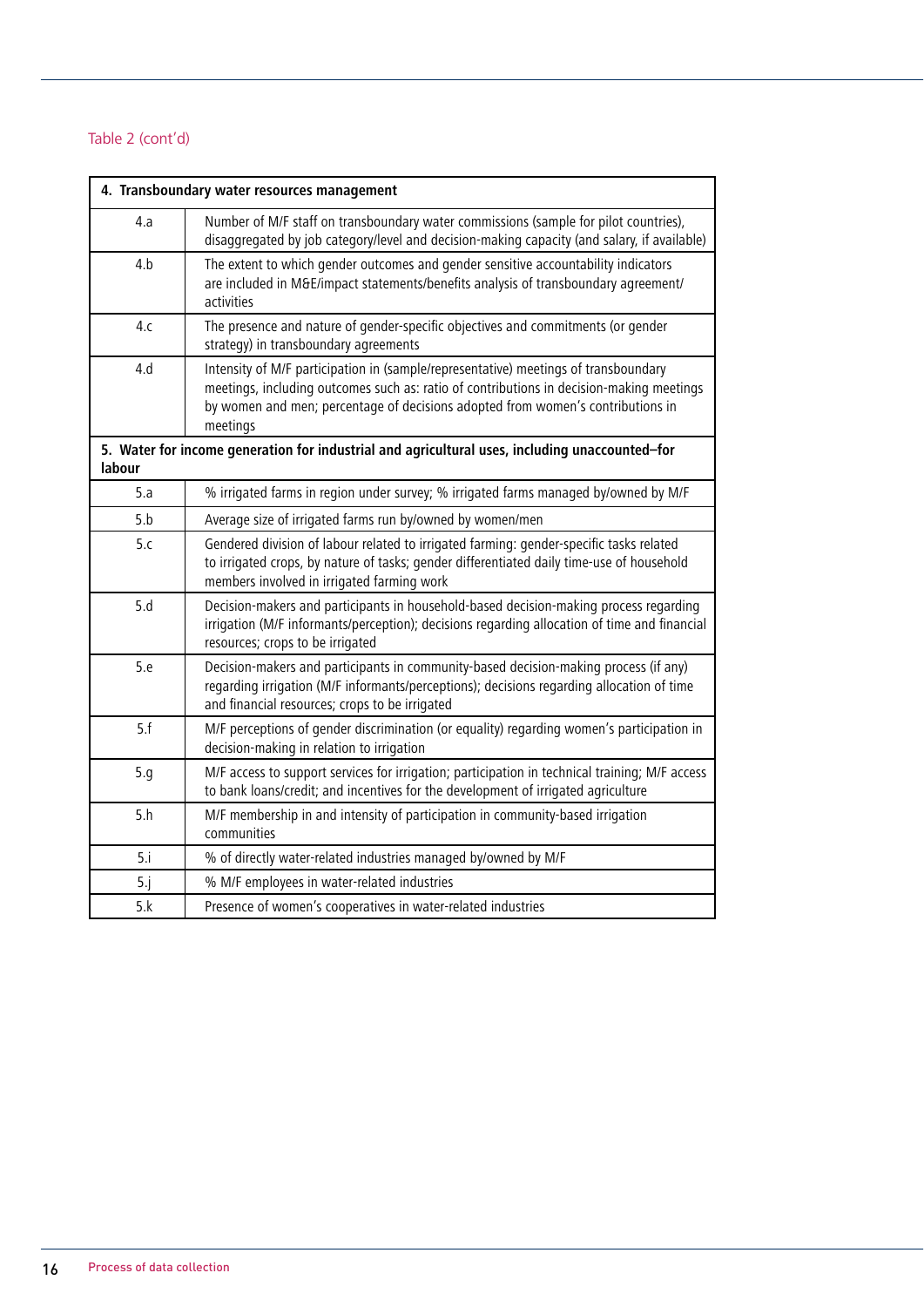of each region and the unique challenges that these might present. Social and cultural norms of appropriate or inappropriate behaviour for example would determine whether it would be possible for a man to interview a woman in a household interview, or whether a woman could interview a male senior government official. In order to get honest and clear information, these norms of behaviour would need to be kept in mind and appropriate measures would need to be taken. For example, female researchers could be asked to interview women respondents. And if a woman

was required to interview a senior government official, she could be accompanied to the interview by a male colleague or a male community leader if deemed appropriate.

Table 3 provides an overview of regional water issues, suggests priority indicators for each region and highlights special aspects of the data collection process.

#### Table 3. Regional relevance for the indicator topics

| <b>Africa</b>                                                                                                     |  |  |  |
|-------------------------------------------------------------------------------------------------------------------|--|--|--|
| <b>Regional water issues:</b>                                                                                     |  |  |  |
| - Water governance                                                                                                |  |  |  |
| - Universal coverage of drinking water supply and sanitation                                                      |  |  |  |
| - Impact of climate change on water resources                                                                     |  |  |  |
| - Access to safe drinking water and improved sanitation                                                           |  |  |  |
| - Management of transboundary water resources                                                                     |  |  |  |
| - Development of and access to irrigation infrastructure                                                          |  |  |  |
| Suggested priority indicators for collecting sex-disaggregated data:                                              |  |  |  |
| - Indicator 1: Water governance                                                                                   |  |  |  |
| - Indicator 2: Safe drinking water, sanitation and hygiene                                                        |  |  |  |
| - Indicators 3 d, e, f, and g: Decision-making at the household level                                             |  |  |  |
| - Indicator 4: Transboundary water resources management                                                           |  |  |  |
| - Indicator 5: Water for income generation for industrial and agricultural uses, including unaccounted-for labour |  |  |  |
| <b>Suggestions for data collection process:</b>                                                                   |  |  |  |
| - Validation of information obtained from different sources may be required                                       |  |  |  |
| - Translation and facilitation would be important                                                                 |  |  |  |
| - It may be necessary to interview/meet with men and women separately while collecting information                |  |  |  |
| - Support and facilitation by key informants, community leaders may be required                                   |  |  |  |
| Asia and the Pacific                                                                                              |  |  |  |
| <b>Regional water issues:</b>                                                                                     |  |  |  |
| - Access to safe drinking water and improved sanitation in rural, peri urban and urban areas                      |  |  |  |
| - Impact of climate change and disaster risk reduction                                                            |  |  |  |
| - Groundwater management                                                                                          |  |  |  |
| Suggested priority indicators for collecting sex-disaggregated data:                                              |  |  |  |
| - Indicator 1: Water governance with respect to surface and ground water                                          |  |  |  |
| - Indicator 2: Safe drinking water, sanitation and hygiene                                                        |  |  |  |
| - Indicators 3 d, e, f, and g: Decision-making at the intra-household level                                       |  |  |  |
| - Indicator 5: Water for income generation for industrial and agricultural uses, including unaccounted-for labour |  |  |  |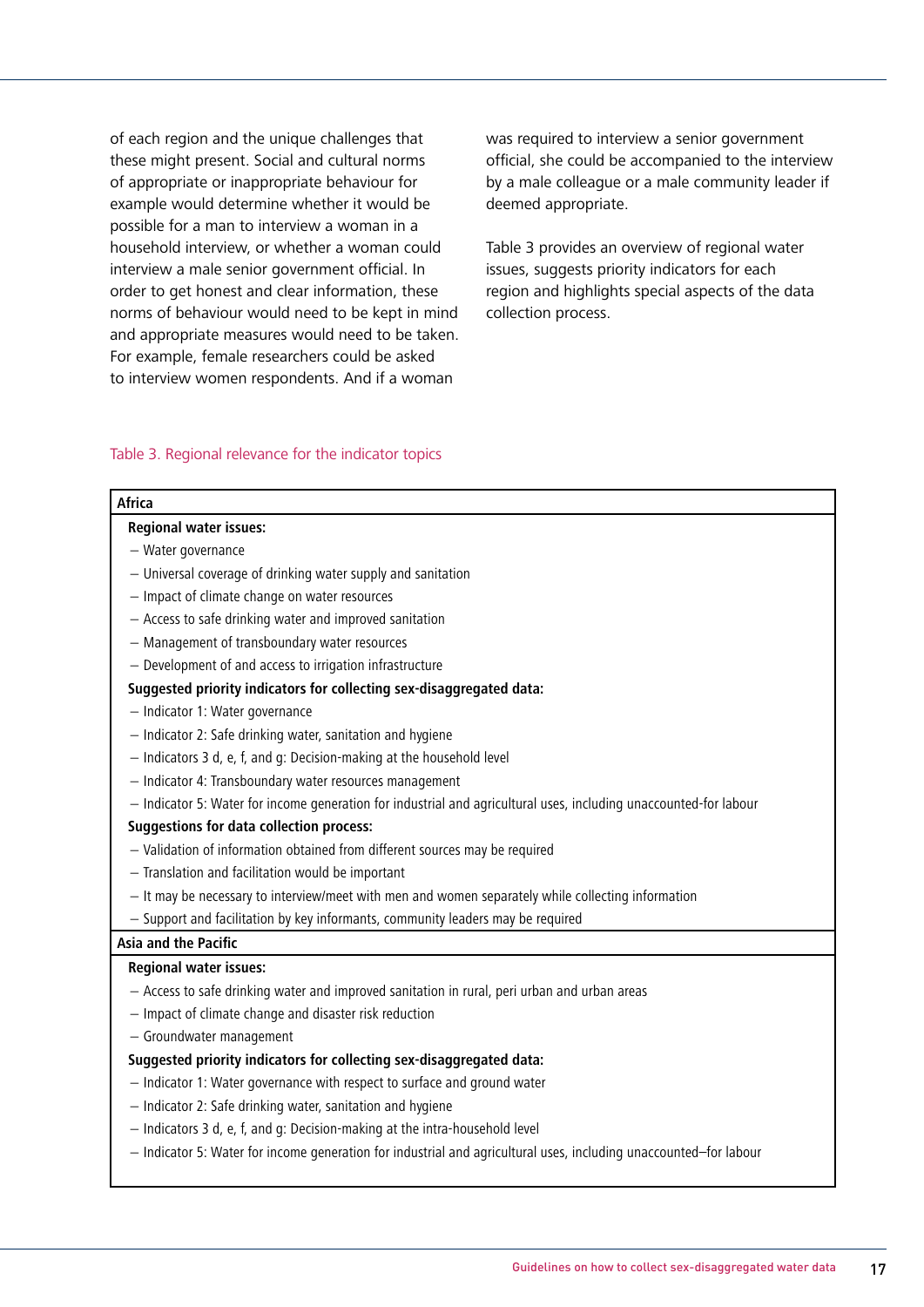#### **Suggestions for data collection process:**

- − Validation of information obtained from different sources may be required
- − Translation and facilitation would be important
- − It may be necessary to interview / meet with men and women separately while collecting information. Trust building would be an important pre-requisite to conducting individual and intra-household interviews
- − Support and facilitation by key informants, community leaders may be required in order to gain access to household members

#### **Europe and North America**

#### **Regional water issues:**

- − Well-functioning coordination at different levels-from national to river basin and sub-basin, between different sectoral users of water
- − Improving water use efficiency, including high-efficiency irrigation, wastewater reuse, volumetric pricing
- − Green growth strategies

#### **Suggested priority indicators for collecting sex-disaggregated data:**

- − Indicator 1a to 1k: Water governance
- − Indicator 4: Transboundary water resources management
- − Indicator 5: Water for income generation for industrial and agricultural uses, including unaccounted–for labour

#### **Suggestions for data collection process:**

- − Validation of information obtained from different sources may be required
- − Translation and facilitation would be important

#### **Asia and the Pacific**

#### **Regional water issues:**

- − Access to safe drinking water and improved sanitation in rural, peri urban and urban areas
- − Impact of climate change and disaster risk reduction
- − Groundwater management

#### **Suggested priority indicators for collecting sex-disaggregated data:**

- − Indicator 1: Water governance with respect to surface and ground water
- − Indicator 2: Safe drinking water, sanitation and hygiene
- − Indicators 3 d, e, f, and g: Decision-making at the intra-household level
- − Indicator 5: Water for income generation for industrial and agricultural uses, including unaccounted–for labour

#### **Suggestions for data collection process:**

- − Validation of information obtained from different sources may be required
- − Translation and facilitation would be important.
- − It may be necessary to interview/meet with men and women separately while collecting information. Building trust would be an important pre-requisite to conducting individual and intra-household interviews.
- − Support and facilitation by key informants, community leaders may be required in order to gain access to household members

#### **Latin America and the Caribbean**

#### **Regional water issues:**

- − Improving water governance and institutional mechanisms for water management
- − Universal coverage of drinking water supply and sanitation

#### **Suggested priority indicators for collecting sex-disaggregated data:**

- − Indicator 1: Water Governance
- − Indicator 2: Safe drinking water, sanitation and hygiene
- − Indicators 3 d, e, f, and g: Decision-making at the intra-household level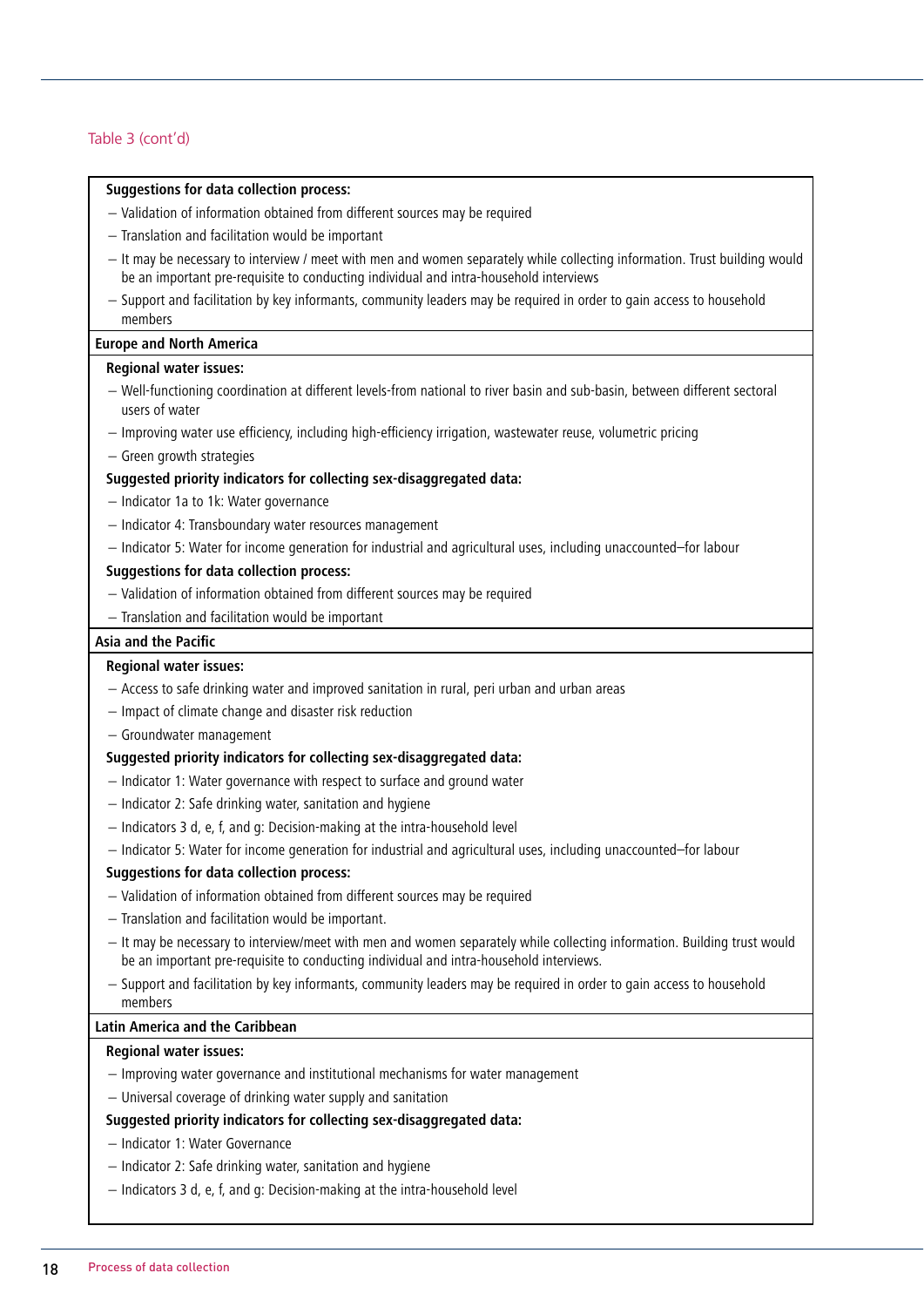#### **Suggestions for data collection process:**

- − Validation of information obtained from different sources may be required
- − Translation and facilitation would be important.
- − Support and facilitation by key informants, community leaders may be required
- − It may be necessary to have female researchers to interview female respondents and male researchers to interview male respondents.

#### **The Arab States**

#### **Regional water issues:**

- − Increasing water scarcity due to climate change, climate variability and over-extraction of freshwater resources
- − Improving sustainable use of water and access to more reliable water services
- − Improved water governance for national and transboundary surface and groundwater resources
- − Dryland agriculture and women in irrigation

#### **Suggested priority indicators for collecting sex-disaggregated data:**

- − Indicator 1: Water Governance
- − Indicators 3 d, e, f, and g: Decision-making at the intra-household level
- − Indicator 4: Transboundary water resources management
- − Indicator 5: Income generation in agriculture including unaccounted for labour

#### **Suggestions for data collection process:**

- − Validation of information obtained from different sources may be required.
- − Translation and facilitation would be important
- − Special care would need to be taken while setting up intra-household interviews to gain access to male and female respondents of different ages
- − It may be necessary to have female researchers to interview female respondents and male researchers to interview male respondents
- − Support and facilitation by key informants, community leaders may be required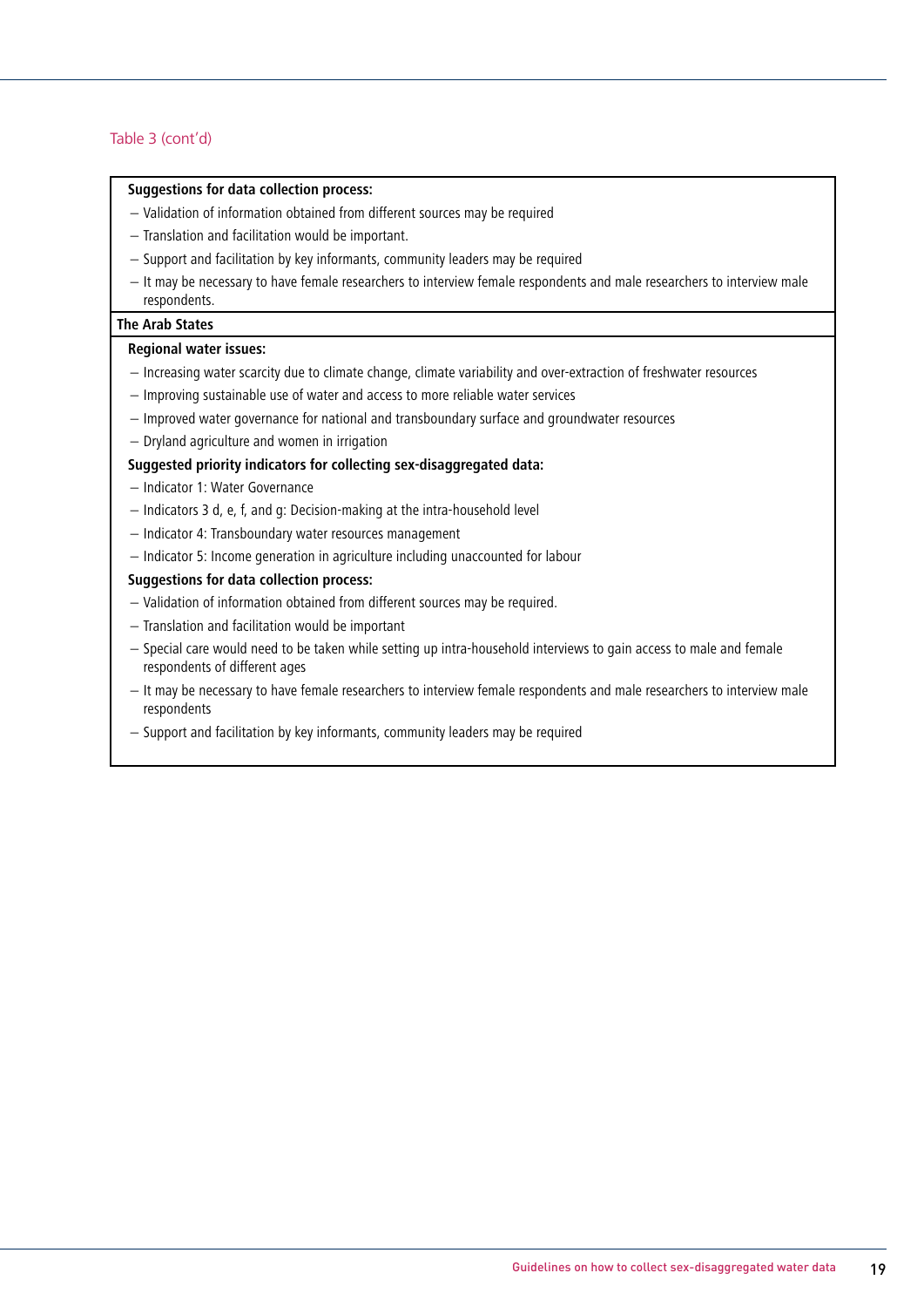## D.3 Sources of information and appropriate methodology

After the indicator topics have been selected for which the sex-disaggregated data will be collected, it would be necessary to find out which sources would best provide the relevant information and what would be the appropriate method for obtaining this information or data. Table 4 provides a matrix of indicator topics, suggested sources of information and the proposed methodology for data collection. The user groups could use the matrix as a reference point for selecting the methodology that could be used to collect data for the indicator topics selected by them. The methodology would also be determined by whether the information to be collected is quantitative or qualitative. The different methods mentioned in the table are explained in the next section.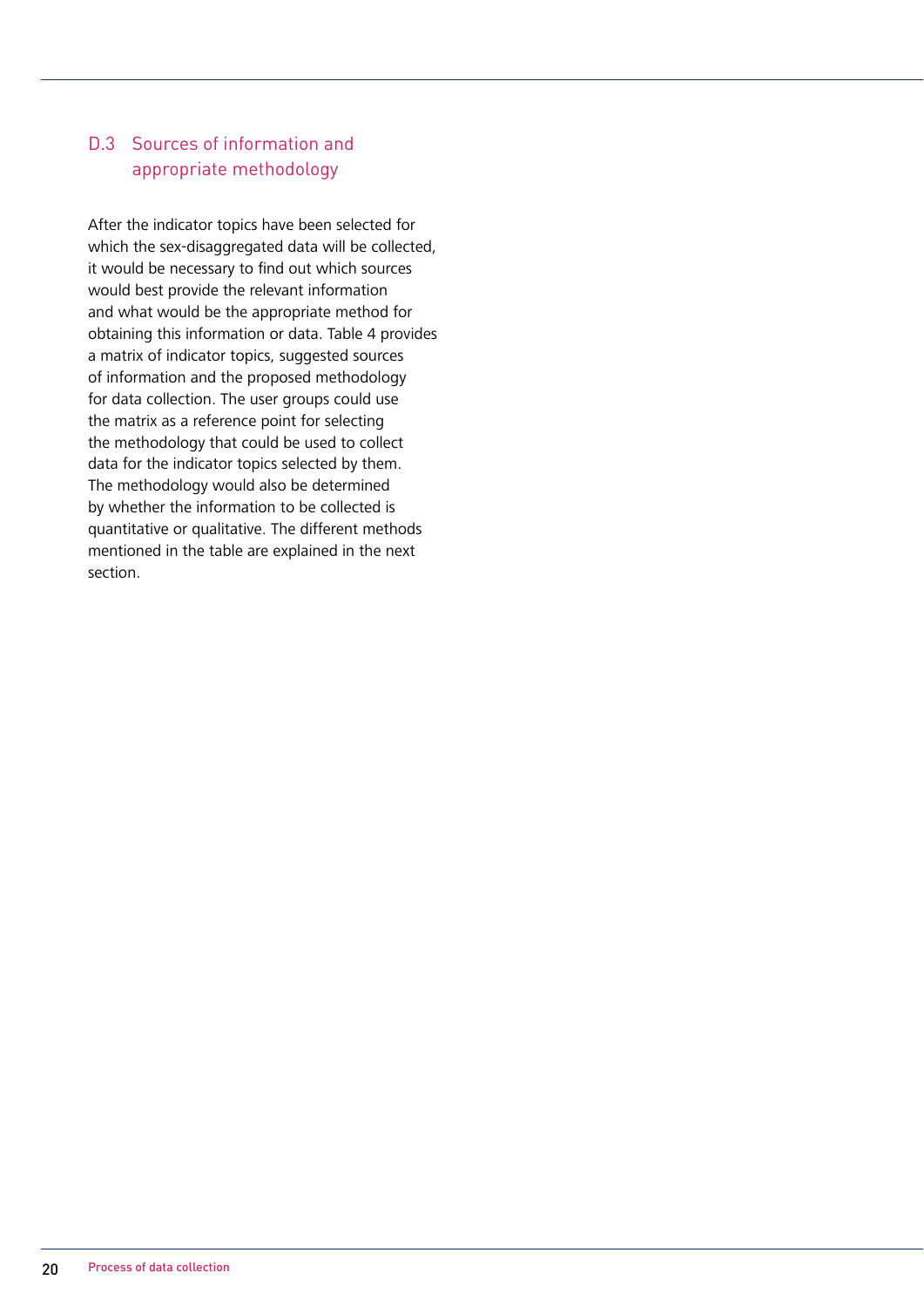#### Table 4. Indicator topics and proposed methodology for collection of sex-disaggregated data

| 1 Water governance                                                                                                                                                                                                                                                                                                   |                                                                                                                                                                                                                                                                                                                                                                                                              |                                                                                                                                                                                                                                                                                                                                                                                                                                                                                                                                                                                                                       |  |
|----------------------------------------------------------------------------------------------------------------------------------------------------------------------------------------------------------------------------------------------------------------------------------------------------------------------|--------------------------------------------------------------------------------------------------------------------------------------------------------------------------------------------------------------------------------------------------------------------------------------------------------------------------------------------------------------------------------------------------------------|-----------------------------------------------------------------------------------------------------------------------------------------------------------------------------------------------------------------------------------------------------------------------------------------------------------------------------------------------------------------------------------------------------------------------------------------------------------------------------------------------------------------------------------------------------------------------------------------------------------------------|--|
| 1.a Number of M/F paid staff in public water governance agencies, disaggregated by job category/level and decision-making<br>capacity (and salary if available), at: national level; county/province/state level; town/village level (sample)                                                                        |                                                                                                                                                                                                                                                                                                                                                                                                              |                                                                                                                                                                                                                                                                                                                                                                                                                                                                                                                                                                                                                       |  |
| <b>Sources of information</b>                                                                                                                                                                                                                                                                                        | Type of information                                                                                                                                                                                                                                                                                                                                                                                          | Methodology                                                                                                                                                                                                                                                                                                                                                                                                                                                                                                                                                                                                           |  |
| Documents and records:<br>- Human Resources (HR) policy and<br>related legal documents<br>- Records of staff recruitment<br>- Records of M/F job positions over the<br>past 5 or 10 years (negotiable)<br>Key informants:<br>- Heads of relevant departments<br>- Relevant office bearers or<br>administration staff | - Number of male/female in various<br>positions<br>- Roles and responsibilities of M/F staff<br>- Job specifications of M/F staff<br>- Process of recruitment and selection<br>of staff: Advertisements and Terms of<br>Reference (TOR)<br>- Training and<br>- Capacity building opportunities for male<br>and female staff with respect to upward<br>mobility<br>- Constraints in selection and recruitment | Fact-finding:<br>- Numbers and data related to the<br>type of information required.<br>See the records, identify people, select<br>appropriate and relevant officials and<br>staff who can give the information<br>Study the process of policy<br>formulation, decision-making,<br>and opportunities available for<br>participation by male/female staff,<br>effectiveness of participation by male/<br>female staff<br>Individual interviews:<br>- Current staff (sample)<br>- Office bearers and administration<br>staff as relevant<br>- Heads of departments<br>- Retired officials for historical<br>perspective |  |

**1.b** Number of M/F in paid and unpaid positions in local water governance formally structured entities (water users associations, etc.) at town/village level (sample); disaggregated by nature of relationship to the entity (e.g. "member", "board", "executive", "leadership", decision-making group, etc.) and types of tasks.

| Sources of information                  | Type of information                        | Methodology                          |
|-----------------------------------------|--------------------------------------------|--------------------------------------|
| Documents and records:                  | - Disaggregate all information by paid/    | Fact-finding:                        |
| - HR policy if there is one             | unpaid positions                           | - From records get the numbers and   |
| - Records of staff recruitment          | - Number of male/female in various         | data related to type of information  |
| - Records of appointments made to       | - Roles and responsibilities of M/F staff  | required                             |
| decision-making positions, such as      | - Job specifications of M/F staff          |                                      |
| board member                            | - Process of recruitment and selection of  | Focus Groups Discussions (FGDs):     |
| - Records of M/F job positions over the | staff: Advertisements and TOR              | - Office bearers, paid staff, unpaid |
| past 5 or 10 years (negotiable)         | - Training and                             | staff                                |
|                                         | - Capacity building opportunities for male |                                      |
| Key informants:                         | and female staff                           | From the FGDs select individuals for |
| - Relevant staff members, office        | - Constraints in selection and recruitment | individual interviews                |
| bearers                                 |                                            |                                      |
|                                         |                                            |                                      |
|                                         |                                            |                                      |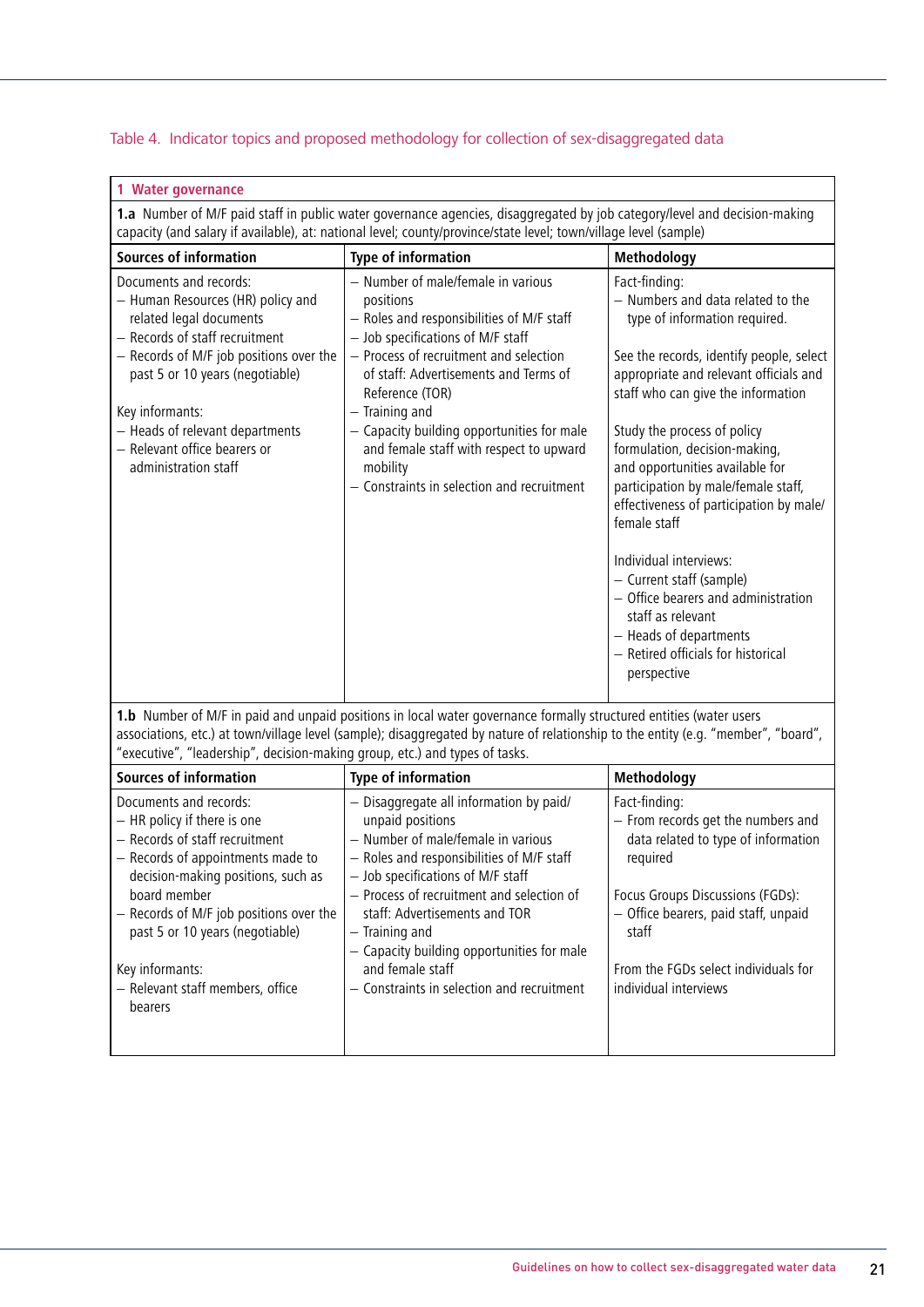**1.c** Intensity of M/F in (sample/representative) meetings of public entity bodies sampled at national, sub-national, and local levels, including outcomes such as: ratio of contributions in decision-making meetings by women and men; percentage of decisions adopted from women's contributions in meetings. **Sources of information Type of information Methodology** Documents and records: − Minutes of meetings Key informants: − Office bearers − Members themselves − Local political leaders − Local department officials − Community leaders such as religious leaders, other significant persons − Process of decision-making: who proposes, who accepts, is there a discussion; how is it monitored, facilitated, who facilitates − Who is responsible for operationalization of decisions? − How often are suggestions by M/F accepted? − Can decisions be changed? Is there space for interventions/suggestions by M/F? Fact-finding: − Minutes and other written records Observation: − Participant and non-participant Interviews: − Past and present office bearers, members and others (M/F) in the community who are affected by the

decisions

|                                                                                                                                                                                                                                                                                                                           | - Who sets the agenda for the meetings?<br>Can new issues be added by M/F?<br>$-$ Capacity building opportunities for<br>empowering M'F participation.<br>- Effectiveness of decisions by M/F<br>participation, any differences                                                                                                                                                                                                                                                                          | decisions                                                                                                                                                                                                                                                                                 |
|---------------------------------------------------------------------------------------------------------------------------------------------------------------------------------------------------------------------------------------------------------------------------------------------------------------------------|----------------------------------------------------------------------------------------------------------------------------------------------------------------------------------------------------------------------------------------------------------------------------------------------------------------------------------------------------------------------------------------------------------------------------------------------------------------------------------------------------------|-------------------------------------------------------------------------------------------------------------------------------------------------------------------------------------------------------------------------------------------------------------------------------------------|
|                                                                                                                                                                                                                                                                                                                           | 1.d M/F perceptions of gender discrimination (or equality) regarding women's participation in decision-making entities                                                                                                                                                                                                                                                                                                                                                                                   |                                                                                                                                                                                                                                                                                           |
| <b>Sources of information</b>                                                                                                                                                                                                                                                                                             | Type of information                                                                                                                                                                                                                                                                                                                                                                                                                                                                                      | Methodology                                                                                                                                                                                                                                                                               |
| Documents and records:<br>- Complaints registered and action<br>taken regarding gender discrimination<br>related to participation in decision-<br>making entities, if any<br>- Records of m/f staff assigned/recruited<br>to decision-making entities<br>Key informants:<br>- Men and women members and office<br>bearers | - Type and level of assignment and<br>participation by men and women staff in<br>decision-making entities<br>- Differences in views and opinions of men<br>and women, if any. Was this difference<br>evident in the discussions? Was there any<br>discussion about the differences? How<br>were disagreements resolved?<br>- Evidence that certain decisions were<br>taken through participation by both men<br>and women.<br>- Why is it felt that men's or women's<br>views are given more importance? | Fact-finding:<br>- Records of decisions taken. Through<br>the records, track a decision to<br>understand the process<br>FGDs separately with men and women<br>Individual interviews separately with<br>men and women<br>Validation:<br>- Cross checking through interviews<br>and records |

**1.e** Number of M/F staff responsible for water issues (disaggregated by job level) in gender ministry/lead agency **Sources of information Type of information Methodology** Documents and records: − HR policy and related legal documents − Records of staff recruitment − Records of M/F job positions responsible for water issues over the past 5 or 10 years (negotiable) Key informants: − Heads of relevant departments − Relevant office bearers or administration staff − Number of male/female in positions related to water issues − Roles and responsibilities of M/F staff at different levels − Job specifications of relevant staff M/F − Process of recruitment and selection of staff: Advertisements and TOR − Training and − Capacity building opportunities for male and female staff for upward mobility in the hierarchy constraints in selection and recruitment Fact-finding: − Numbers and data related to the type of information required See the records, identify people, select appropriate and relevant officials and staff who can give the information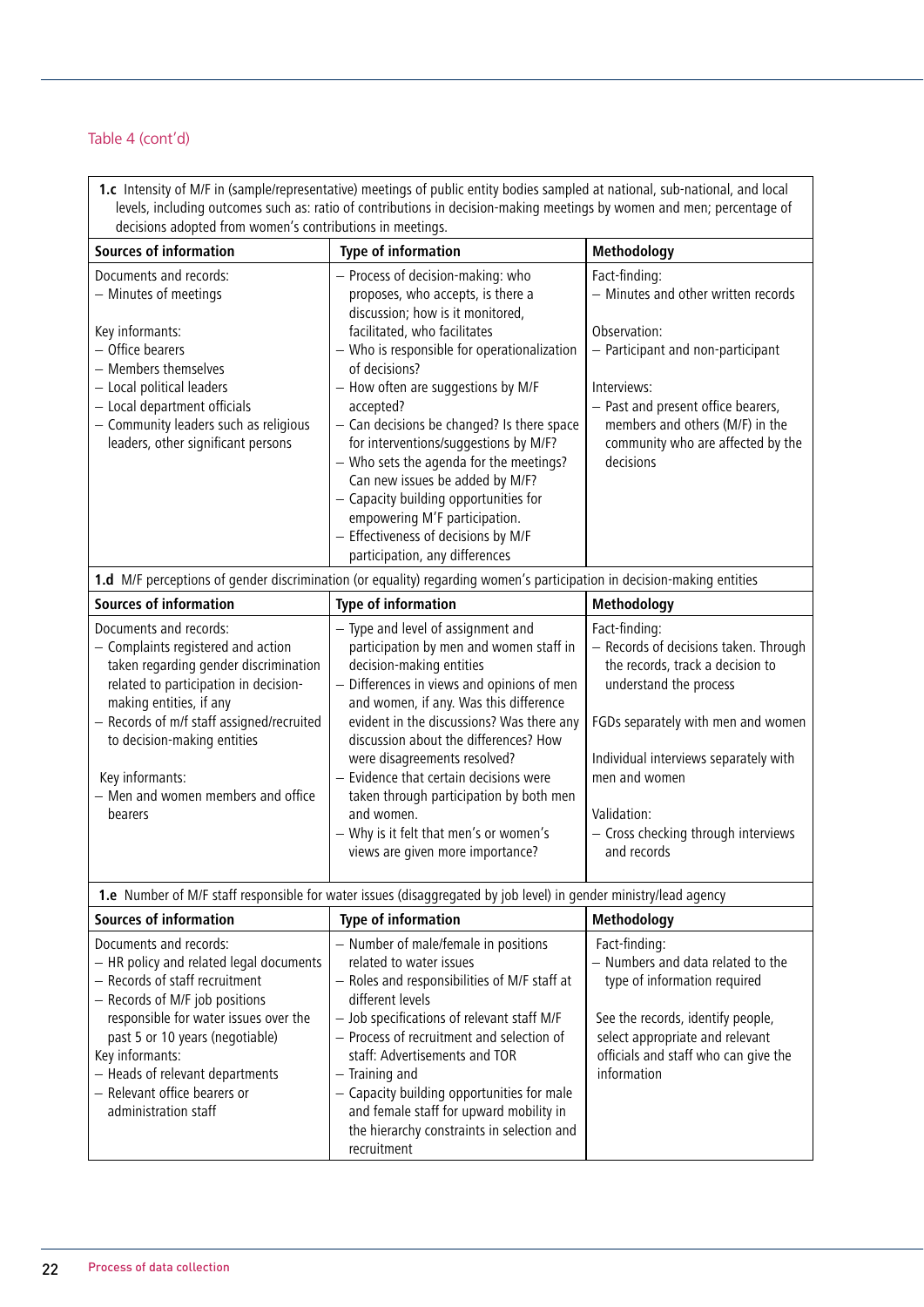|                                                                                                                                                                                                                                                                                                 | 1.f Number of M/F staff responsible for gender issues (disaggregated by job level) in lead and other relevant agencies for the                                                                                                                                                                                                                                                                                                                                                                     | Study the opportunities available<br>for capacity development, decision-<br>making and upward mobility for<br>male/female staff for positions<br>related to water issues<br>Individual interviews:<br>- Current staff (sample)<br>- Office bearers and administration<br>staff as relevant<br>- Heads of departments<br>- Retired officials for historical<br>perspective                                                                                                                                                                                                      |
|-------------------------------------------------------------------------------------------------------------------------------------------------------------------------------------------------------------------------------------------------------------------------------------------------|----------------------------------------------------------------------------------------------------------------------------------------------------------------------------------------------------------------------------------------------------------------------------------------------------------------------------------------------------------------------------------------------------------------------------------------------------------------------------------------------------|--------------------------------------------------------------------------------------------------------------------------------------------------------------------------------------------------------------------------------------------------------------------------------------------------------------------------------------------------------------------------------------------------------------------------------------------------------------------------------------------------------------------------------------------------------------------------------|
| water sector<br><b>Sources of information</b>                                                                                                                                                                                                                                                   | Type of information                                                                                                                                                                                                                                                                                                                                                                                                                                                                                | Methodology                                                                                                                                                                                                                                                                                                                                                                                                                                                                                                                                                                    |
| Documents and records:<br>- HR policy and related legal documents<br>- Records of staff recruitment<br>- Records of M/F job positions over the<br>past 5 or 10 years (negotiable)<br>Key informants:<br>- Heads of relevant departments<br>- Relevant office bearers or<br>administration staff | - Number of male/female in positions<br>related to gender issues<br>- Levels of positions related to gender in<br>the water sector agencies<br>- Roles and responsibilities, job<br>specifications of M/F staff related<br>to gender issues in the water sector<br>agencies<br>- Process of recruitment and selection of<br>gender staff: Advertisements and TOR<br>- Training and<br>- Capacity building opportunities for male<br>and female staff<br>- Constraints in selection and recruitment | Fact-finding: Numbers and data<br>related to the type of information<br>required.<br>See the records, identify people,<br>select appropriate and relevant<br>officials and staff who can give the<br>information<br>Study the opportunities available<br>for capacity development, decision-<br>making and upward mobility<br>for male/female staff for gender<br>positions in the water sector<br>agencies<br>Individual interviews:<br>- Current staff (sample)<br>- Office bearers and administration<br>staff as relevant<br>- Heads of departments<br>- Retired officials |

**1.g** Designated ministerial responsibility for gender in relation to water policies; the extent to which gender-specific agencies are included in water sector decision-making

| <b>Sources of information</b>                                                                                                                                                                                                                                             | Type of information                                                                                                                                                                                                                                                                                                                                                                             | Methodology                                                                                                                                                                                                                                                                                                                                                                           |
|---------------------------------------------------------------------------------------------------------------------------------------------------------------------------------------------------------------------------------------------------------------------------|-------------------------------------------------------------------------------------------------------------------------------------------------------------------------------------------------------------------------------------------------------------------------------------------------------------------------------------------------------------------------------------------------|---------------------------------------------------------------------------------------------------------------------------------------------------------------------------------------------------------------------------------------------------------------------------------------------------------------------------------------------------------------------------------------|
| Documents and records:<br>- Policy documents<br>- Background material prepared for<br>policy formulation if any<br>- List of gender-specific organizations/<br>agencies consulted and records of<br>consultations for preparing the water<br>policies and decision-making | - Number and type of consultations with<br>gender specific agencies/organizations<br>- Process of consultations<br>- Evidence of inclusion of suggestions,<br>interventions made by gender specific<br>agencies, organizations, individuals in<br>the water policies and decision-making<br>- Feedback from gender specific agencies<br>regarding their ability/inability to provide<br>inputs. | Fact-finding:<br>- Review of records, policy<br>documents, background material,<br>records of consultations with<br>gender-specific agencies and<br>organizations<br>- Study the process of policy<br>formulation and identify gender<br>specific content in the water<br>policies. Look for evidence of how<br>gender-related interventions were<br>integrated in the water policies |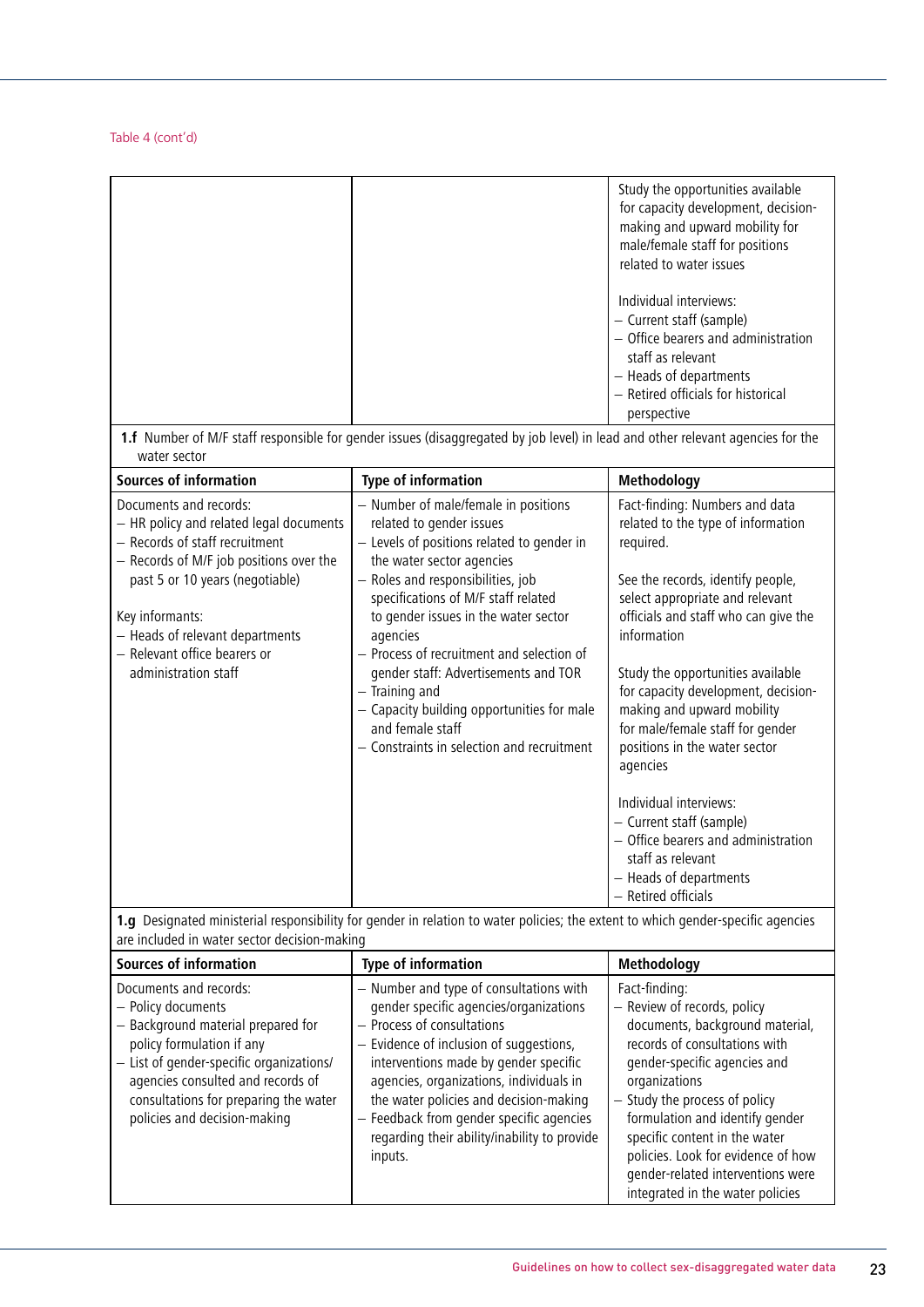| Key informants:<br>- Persons in the ministry responsible for<br>policy formulation<br>- Sample of gender-specific agencies,<br>individuals, organizations consulted                                                                                                                                                                                                                                                                                                                                 | - Uptake of gender-related inputs in water<br>policy and decision-making                                                                                                                                                                                                                                                                                                                                                                                                                                                                                                                                                                                                                                                                                                                                                                                                                                                                      | - Identify and study key decisions<br>taken in the water sector in<br>which gender-specific agencies,<br>organizations, individuals have<br>provided inputs<br>- Identify and review constraints and<br>issues in relation to integrating<br>gender-related aspects/issues in<br>water policies and decisions in the<br>water sector<br>Interviews:<br>$-$ Key individuals in the ministry<br>responsible for policy formulation<br>- Key decision-makers in the water<br>sector<br>- Key gender specific consultants<br>involved in policy formulation             |
|-----------------------------------------------------------------------------------------------------------------------------------------------------------------------------------------------------------------------------------------------------------------------------------------------------------------------------------------------------------------------------------------------------------------------------------------------------------------------------------------------------|-----------------------------------------------------------------------------------------------------------------------------------------------------------------------------------------------------------------------------------------------------------------------------------------------------------------------------------------------------------------------------------------------------------------------------------------------------------------------------------------------------------------------------------------------------------------------------------------------------------------------------------------------------------------------------------------------------------------------------------------------------------------------------------------------------------------------------------------------------------------------------------------------------------------------------------------------|---------------------------------------------------------------------------------------------------------------------------------------------------------------------------------------------------------------------------------------------------------------------------------------------------------------------------------------------------------------------------------------------------------------------------------------------------------------------------------------------------------------------------------------------------------------------|
|                                                                                                                                                                                                                                                                                                                                                                                                                                                                                                     | 1.h Presence and nature of gender sensitive training within responsible ministries/lead agencies. Participation of M/F staff                                                                                                                                                                                                                                                                                                                                                                                                                                                                                                                                                                                                                                                                                                                                                                                                                  |                                                                                                                                                                                                                                                                                                                                                                                                                                                                                                                                                                     |
| <b>Sources of information</b>                                                                                                                                                                                                                                                                                                                                                                                                                                                                       | <b>Type of information</b>                                                                                                                                                                                                                                                                                                                                                                                                                                                                                                                                                                                                                                                                                                                                                                                                                                                                                                                    | Methodology                                                                                                                                                                                                                                                                                                                                                                                                                                                                                                                                                         |
| Documents and records:<br>- Policy regarding gender sensitive<br>training for staff in the responsible<br>ministries<br>- List of trainers and agencies involved<br>in the training<br>- Training materials<br>- Attendance M/F and participation<br>- Reports of training programmes,<br>including list of participants, activity<br>reports, and other outputs from the<br>training programme<br>Tracer survey if available<br>Key informants:<br>$-$ Trainers<br>- Consultants<br>- Participants | - When were training programmes<br>initiated? Frequency of training. What<br>is the policy for participation by staff? Is<br>it compulsory? Who gets to participate?<br>What levels of staff are required to<br>participate? Is there any incentive for<br>participation in gender sensitive training?<br>Number of training programmes<br>conducted since they were initiated?<br>- Number of participants M/F. and level of<br>job in the ministry. Can staff members<br>request to participate in the training?<br>- How were trainers selected? Qualification<br>and experience of trainers. Was feedback<br>taken from participants regarding the<br>training? Was this feedback taken into<br>consideration? Evidence that training<br>programs were changed/modified based<br>on feedback from participants<br>- Content of training programmes, training<br>methods used<br>- Evidence of effectiveness of training:<br>Tracer survey | Fact-finding:<br>- Review of reports, lists of<br>participants, numbers and data<br>related to the training programmes<br>- Review of trainers, training content<br>and materials, training schedules,<br>reports<br>Interviews:<br>$-$ Trainers<br>- Sample of participants from<br>different training programmes<br>- Top level officials or HR department<br>officials in the ministries<br>Validation:<br>- Cross check information from<br>different sources of information,<br>from documents and records<br>and interviews with trainers and<br>participants |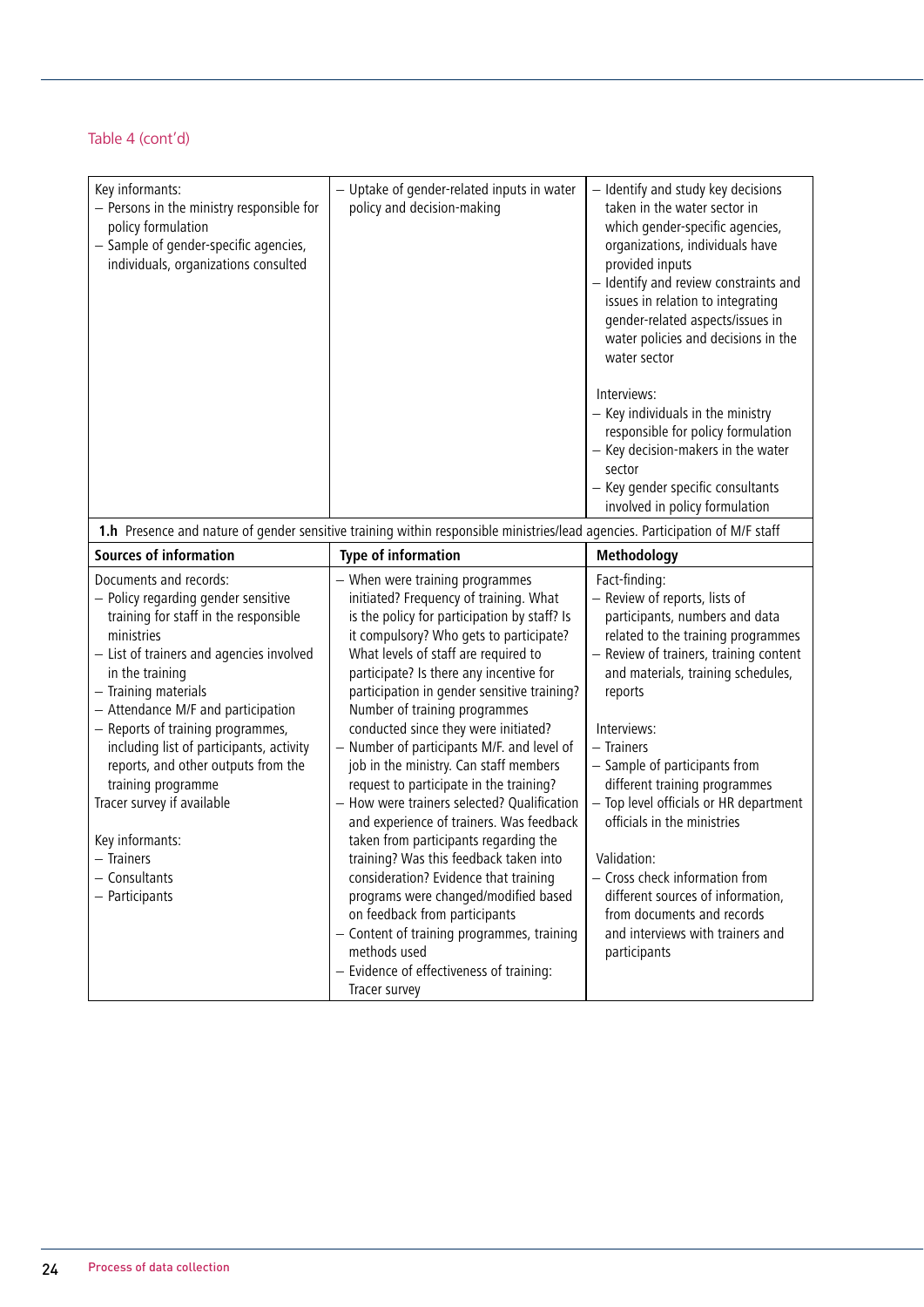as applicable

**1.i** The extent to which gender outcomes and gender-sensitive accountability indicators are included in M&E/impact statements/benefits analyses of national-level WASH-sector projects (project proposals and/or outcomes assessments). Sample projects

| <b>Sources of information</b>                                                                                                                                                                                                                                                                                                                                                      | <b>Type of information</b>                                                                                                                                                                                                                                                                                                                                                                                                                                                                                                                                                                                                                                                                                                                                                 | Methodology                                                                                                                                                                                                                                                                                                     |
|------------------------------------------------------------------------------------------------------------------------------------------------------------------------------------------------------------------------------------------------------------------------------------------------------------------------------------------------------------------------------------|----------------------------------------------------------------------------------------------------------------------------------------------------------------------------------------------------------------------------------------------------------------------------------------------------------------------------------------------------------------------------------------------------------------------------------------------------------------------------------------------------------------------------------------------------------------------------------------------------------------------------------------------------------------------------------------------------------------------------------------------------------------------------|-----------------------------------------------------------------------------------------------------------------------------------------------------------------------------------------------------------------------------------------------------------------------------------------------------------------|
| Documents and records:<br>- M&E plans, systems and budgets<br>- Records of gender outcomes<br>- M&E reports<br>Key informants:<br>$-$ M&E managers<br>- Relevant staff                                                                                                                                                                                                             | - Identification and assessment of gender-<br>sensitive indicators in M&E plans<br>- Gender outcomes recorded/measured in<br>M&E reports<br>- Analysis of gender outcomes<br>- Accountability mechanisms related to<br>gender outcomes<br>- Process for obtaining and integrating<br>inputs in M&E plans: opening for adding<br>gender sensitive indicators<br>- Target group of the project or<br>intervention M/F<br>- Budgets for M&E: any additional costs<br>for assessing gender indicators and<br>outcomes<br>- Number and type of outcomes met/not<br>met<br>- Constraints identified in integrating,<br>assessing gender indicators and<br>outcomes<br>- Process for assessing gender outcomes,<br>participation of target group M/F is<br>assessment of outcomes | Fact-finding:<br>- Review of M&E plans and related<br>comments<br>- Review of M&E reports<br>- Identify number and type of<br>indicators, quantitative, qualitative<br>- Gender outcomes<br>FDGs:<br>- FDGs with relevant project staff<br>Interviews:<br>$-$ M&E managers<br>- Project staff                   |
| water policies                                                                                                                                                                                                                                                                                                                                                                     | 1.j The presence and nature of gender-specific objectives and commitments (or gender strategy) in national and sector-level                                                                                                                                                                                                                                                                                                                                                                                                                                                                                                                                                                                                                                                |                                                                                                                                                                                                                                                                                                                 |
| <b>Sources of information</b>                                                                                                                                                                                                                                                                                                                                                      | <b>Type of information</b>                                                                                                                                                                                                                                                                                                                                                                                                                                                                                                                                                                                                                                                                                                                                                 | Methodology                                                                                                                                                                                                                                                                                                     |
| Documents and records:<br>- National Water Policies and sectoral<br>policies<br>- Gender strategy document if there is<br>one<br>- Any other relevant document related<br>to gender-specific objectives and<br>commitments related to water<br>Key informants:<br>- Policymakers<br>- Staff in departments related to water<br>sectors<br>- Gender advisors, consultants, agencies | - When and how were gender-specific<br>objectives and commitments formulated<br>and integrated in national and sectoral<br>water policies<br>- Relevance and nature of objectives and<br>commitments<br>- Processes in place for operationalization<br>of gender-specific objectives and<br>commitments                                                                                                                                                                                                                                                                                                                                                                                                                                                                    | Fact-finding:<br>- Review of policy documents and<br>identification of gender-specific<br>objectives and commitments<br>- Accountability processes, measures,<br>reports.<br>- Review of processes for<br>operationalization of these<br>objectives and commitments<br>Interviews:<br>- With key informants M/F |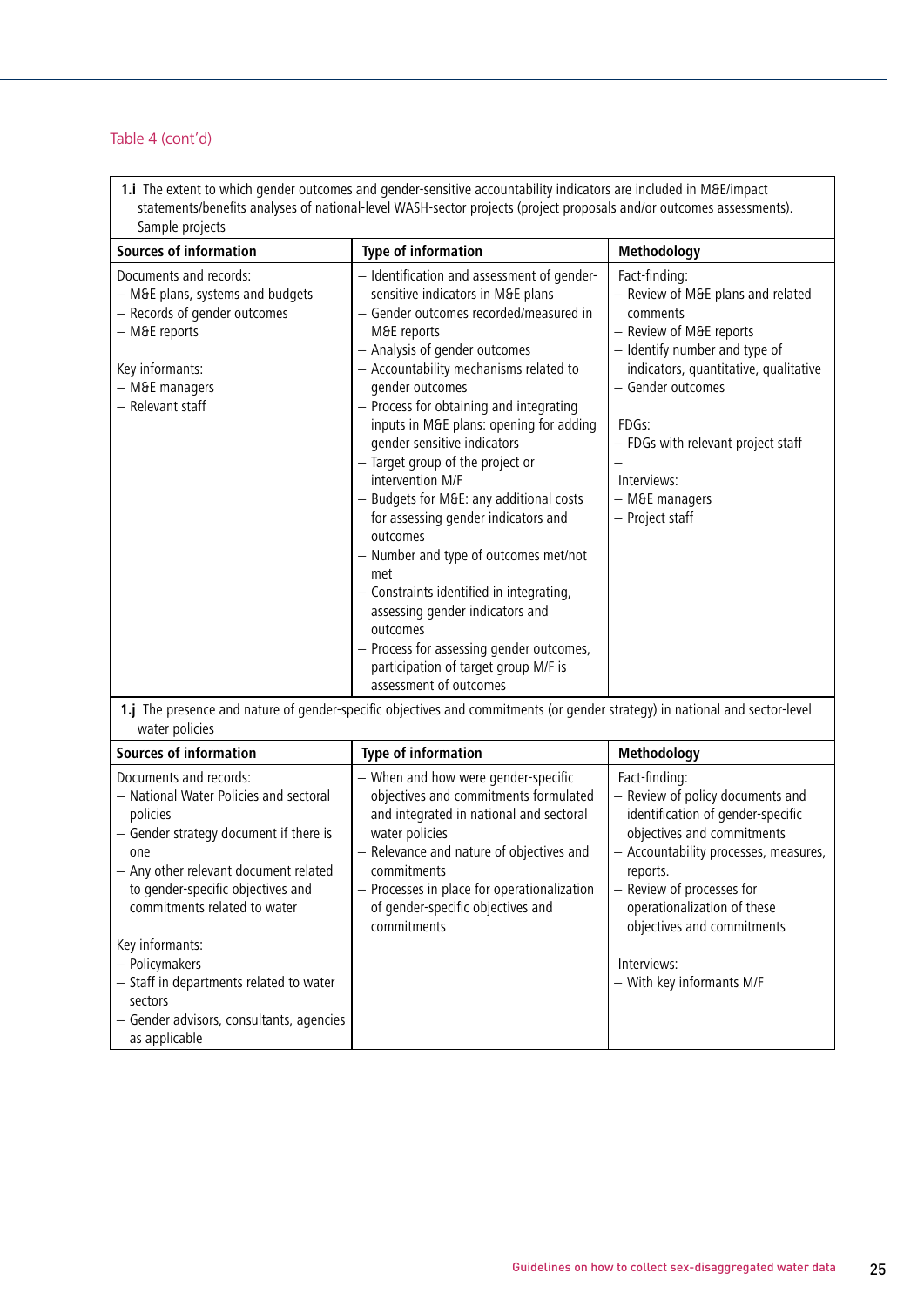**1.k** The nature and extent of gender-disaggregated data related to water and sanitation collected by responsible public entities at national and local levels (in relation to the totality of social indicators on water and sanitation collected). **Sources of information Type of information Methodology** Documents and records: − Reports and documents that provide data produced by public entities at national and local levels. Key informants: − Officials responsible for data collection and processing of data. Individuals responsible for collecting data from the field − Is the data sex-disaggregated, genderdisaggregated? − Identify gaps in the data where disaggregated data needs to be collected − Number and type of indicators on which the data is collected. How much of this is disaggregated? − Constraints in collecting disaggregated data. − Efforts being made to deal with the constraints Fact-finding: − Review of available data. Identify extent and nature of disaggregation. Interviews: − With key informants **2 Safe drinking water, sanitation and hygiene 2.a** Percentage of households without water on premises, by sex of main person responsible for collecting drinking water and by type of household (using rural/urban sample) **Sources of information Type of information Methodology** Documents and records: − Reports or data maintained by relevant government department/ authority on numbers of households with and without water supply on premises in urban and rural areas. Key informants: − Sample of rural and urban households − Household members M/F − Does the household have water on premises? − Who is responsible for collecting water? M/F, age of the person Fact-finding: − Review of available data regarding number of households with and without water on premises. Intra-household survey: − At the household level, (urban and rural sample) interview members of the household to find out sex and age of the main person in the household responsible for collecting water **2.b** Unpaid time spent by individual household members in supplying water, making it safe for use, and managing it (M/F informants) **Sources of information Type of information Methodology** Key informants: − Sample of rural and urban households − Household members M/F − Amount of unpaid time spent in supplying water, making it safe and managing it at the household level by main/different household members − Methods used for making water safe for use/consumption Fact-finding: − Intra-household survey: At the household level (urban and rural sample) interview household members M/F to find out unpaid time spent in supplying and managing water and method used for making water safe for household use.

| 2.c M/F perceptions of the adequacy of current water supply/availability in both quality and quantity in the household |                                                                                                                                                                                                                                                                                                |                                                                                                                                                                                           |
|------------------------------------------------------------------------------------------------------------------------|------------------------------------------------------------------------------------------------------------------------------------------------------------------------------------------------------------------------------------------------------------------------------------------------|-------------------------------------------------------------------------------------------------------------------------------------------------------------------------------------------|
| <b>Sources of information</b>                                                                                          | Type of information                                                                                                                                                                                                                                                                            | Methodology                                                                                                                                                                               |
| Key informants:<br>- Sample of rural and urban households<br>- Household members M/F                                   | - Satisfaction with quantity of water<br>M/F responses<br>- Satisfaction with quality of water<br>availability M/F responses<br>- Number of liters of water available<br>per day<br>- Purpose for which water is used:<br>(quantity if possible) Drinking,<br>cooking, bathing, washing, other | Fact finding and intra-household<br>interview:<br>- Perception of adequacy can be<br>measured on a scale of 1 to 10 with<br>M/F household members, separately<br>for quantity and quality |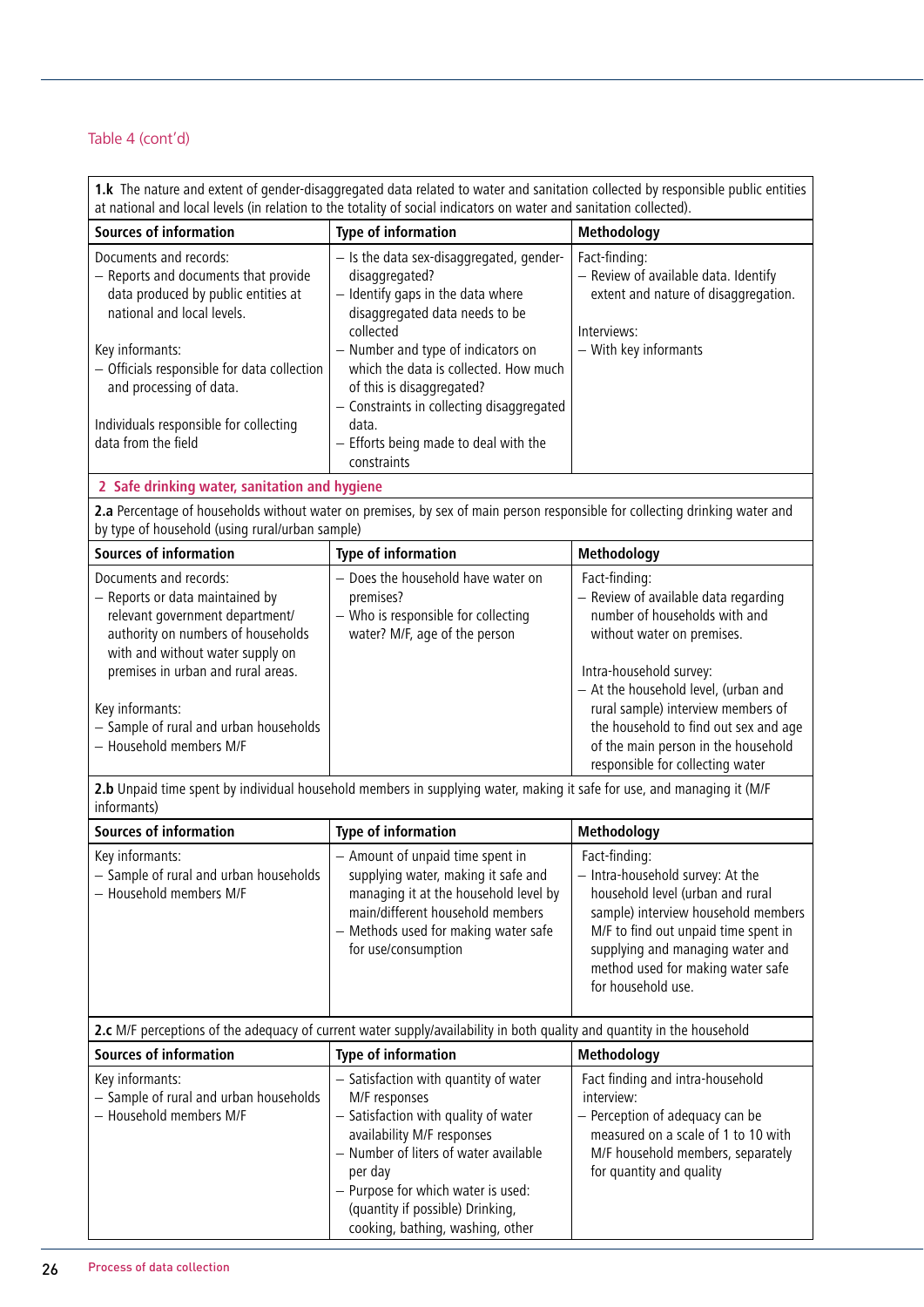**2.d** Percentage of households with access to "improved" sanitation facility, by household structure and by nature of "improved" facility

| <b>Sources of information</b>                                                                                                            | Type of information                                                                                                                                                                                                                                                                                                                                                  | Methodology                                                                                                                                                                                                                                                       |
|------------------------------------------------------------------------------------------------------------------------------------------|----------------------------------------------------------------------------------------------------------------------------------------------------------------------------------------------------------------------------------------------------------------------------------------------------------------------------------------------------------------------|-------------------------------------------------------------------------------------------------------------------------------------------------------------------------------------------------------------------------------------------------------------------|
| Key informants:<br>- Sample of rural and urban households<br>- Household members M/F                                                     | - Existence of sanitation facility in the<br>house and type of sanitation facility. in<br>your house?<br>- Types as per the WHO/UNICEF JMP for<br>water and sanitation:<br>- Flush toilet<br>- Piped sewer system<br>- Septic tank<br>- Flush/pour flush to pit latrine<br>- Ventilated improved pit latrine (VIP)<br>- Pit latrine with slab<br>- Composting toilet | Fact-finding:<br>- Ask if the household has sanitation<br>facility and what kind<br>Observation:<br>- Ask to see the sanitation facility if<br>possible                                                                                                           |
| 2.e Intra-household M/F use of /access to improved sanitation facilities                                                                 |                                                                                                                                                                                                                                                                                                                                                                      |                                                                                                                                                                                                                                                                   |
| <b>Sources of information</b>                                                                                                            | Type of information                                                                                                                                                                                                                                                                                                                                                  | Methodology                                                                                                                                                                                                                                                       |
| Key informants:"<br>- Members M/F                                                                                                        | Who uses the sanitation for not using<br>the facility                                                                                                                                                                                                                                                                                                                | Intra-household interviews:<br>- Ask M/F members of the household if<br>they use the sanitation facility.<br>- Reason for not using, if any members<br>does not use it                                                                                            |
| 2.f M/F prioritization of gaining access to improved sanitation facilities; willingness to allocate household budgets for such<br>access |                                                                                                                                                                                                                                                                                                                                                                      |                                                                                                                                                                                                                                                                   |
| <b>Sources of information</b>                                                                                                            | Type of information                                                                                                                                                                                                                                                                                                                                                  | Methodology                                                                                                                                                                                                                                                       |
| Key informants:<br>- Sample of rural and urban households<br>- Household members M/F                                                     | - How often is the sanitation facility<br>used?<br>- Everyday, always, rare<br>- Willingness to pay for an extra toilet in<br>the house.                                                                                                                                                                                                                             | Intra-household interviews:<br>- Ask M/F members of the household<br>how often they use the toilet and<br>whether they would be willing to pay<br>for an extra toilet in the house.                                                                               |
| 2.g M/F perception of the safety of sanitation facilities that are located outside the house; identified particular safety concerns      |                                                                                                                                                                                                                                                                                                                                                                      |                                                                                                                                                                                                                                                                   |
| <b>Sources of information</b>                                                                                                            | Type of information                                                                                                                                                                                                                                                                                                                                                  | Methodology                                                                                                                                                                                                                                                       |
| Key informants:<br>- Sample of rural and urban households<br>- Household members M/F                                                     | - Perception of safety M/F in using<br>toilet located outside the house.<br>Perception of safety M/F in using<br>$\blacksquare$<br>communal toilet.<br>- Main concerns related to safety M/F                                                                                                                                                                         | Intra-household interviews:<br>- Ask M/F members of the household to<br>rate perception of safety on a scale of<br>1 to 10 for toilets outside the house,<br>for communal toilets.<br>- List main concerns by importance as<br>perceived by M/F household members |
| 3 Decision-making and knowledge production                                                                                               |                                                                                                                                                                                                                                                                                                                                                                      |                                                                                                                                                                                                                                                                   |
| 3.a M/F participation in past decade of two major global international water meetings (and nationally significant comparable             |                                                                                                                                                                                                                                                                                                                                                                      |                                                                                                                                                                                                                                                                   |

meetings): World Water week (Stockholm); World Water Forum (World Water Council); (could be topic specific or region specific)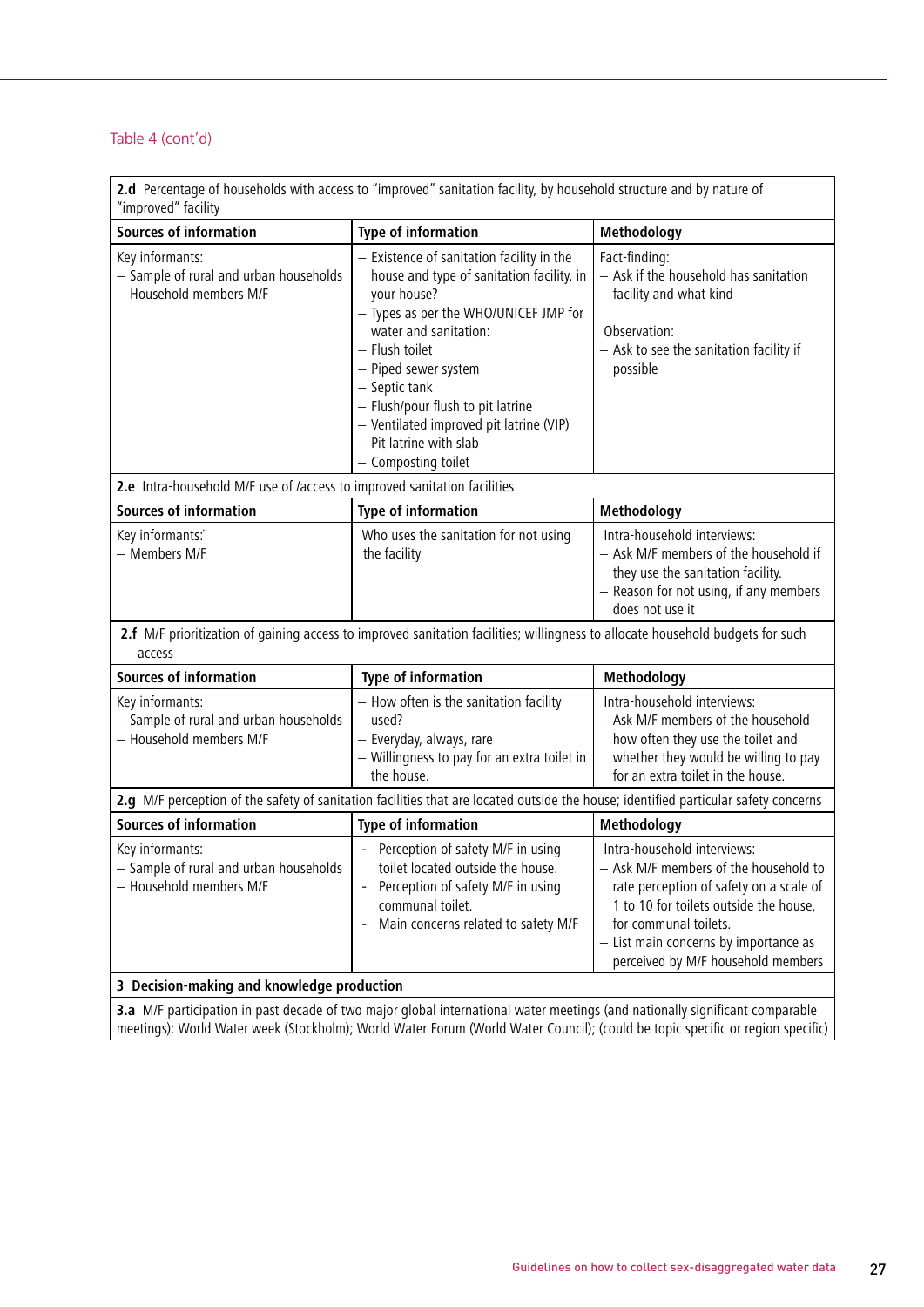| <b>Sources of information</b>                                                                                                                                                                                                                                                            | Type of information                                                                                                                                                                                                                                                                                                                                                                                           | Methodology                                                                                                                                                                                                                                                                                                                                                                                                                        |
|------------------------------------------------------------------------------------------------------------------------------------------------------------------------------------------------------------------------------------------------------------------------------------------|---------------------------------------------------------------------------------------------------------------------------------------------------------------------------------------------------------------------------------------------------------------------------------------------------------------------------------------------------------------------------------------------------------------|------------------------------------------------------------------------------------------------------------------------------------------------------------------------------------------------------------------------------------------------------------------------------------------------------------------------------------------------------------------------------------------------------------------------------------|
| Documents and records:<br>- List of participants at the World Water<br>Week (Stockholm) and World Water<br>Forum (World Water Council).<br>- List of participants at significant<br>regional and national meetings<br>Key informants:<br>- Convening organizations for these<br>meetings | - Number of male and female<br>participants<br>- Capacity in which they participated<br>M/F<br>- Panel members, chairs, presenters,<br>contributors, submitted papers.<br>- Efforts made if any to increase number<br>of female participants and to improve<br>the nature of participation                                                                                                                    | Fact-finding:<br>- Desk review of participant profile for<br>Stockholm World Water Week, World<br>Water Forum, and other significant<br>regional and national meetings<br>Interviews:<br>- Officials in the convening<br>organizations                                                                                                                                                                                             |
|                                                                                                                                                                                                                                                                                          | 3.b M/F inclusion on nationally and internationally convened scientific panels and advisory boards                                                                                                                                                                                                                                                                                                            |                                                                                                                                                                                                                                                                                                                                                                                                                                    |
| <b>Sources of information</b>                                                                                                                                                                                                                                                            | <b>Type of information</b>                                                                                                                                                                                                                                                                                                                                                                                    | Methodology                                                                                                                                                                                                                                                                                                                                                                                                                        |
| Documents and records:<br>- Documents and reports of nationally<br>and internationally convened panels<br>and advisory boards<br>Key informants:<br>- Convening organizations                                                                                                            | - M /F members on nationally and<br>internationally convened scientific<br>panels and advisory boards<br>- Type of participation M/F<br>- Evidence of contribution by M/F<br>members<br>- Efforts made to increase and improve<br>participation of female scientists/<br>advisors                                                                                                                             | Fact-finding:<br>- Desk review of participant profile of<br>panels and advisory boards<br>- Reports of meetings to study<br>participation by M/F members<br>Interviews:<br>- Officials of convening organizations                                                                                                                                                                                                                  |
| 3.c Gender audit of WHO/UNICEF JMP. (could be topic specific or region specific)                                                                                                                                                                                                         |                                                                                                                                                                                                                                                                                                                                                                                                               |                                                                                                                                                                                                                                                                                                                                                                                                                                    |
| <b>Sources of information</b>                                                                                                                                                                                                                                                            | <b>Type of information</b>                                                                                                                                                                                                                                                                                                                                                                                    | Methodology                                                                                                                                                                                                                                                                                                                                                                                                                        |
| Documents and records:<br>- Reports, documents and publications<br>of the WHO/UNICEF JMP<br>Key informants: (if required)<br>- Members of the Task Force                                                                                                                                 | Adequate monitoring and analysis<br>of M/F access to water supply and<br>sanitation                                                                                                                                                                                                                                                                                                                           | Fact-finding:<br>- Desk review of reports<br>Discussion with key informants, if<br>required                                                                                                                                                                                                                                                                                                                                        |
|                                                                                                                                                                                                                                                                                          | 3.d M/F perceptions of/knowledge of current total household use of water, by category of use and by primary use                                                                                                                                                                                                                                                                                               |                                                                                                                                                                                                                                                                                                                                                                                                                                    |
| <b>Sources of information</b>                                                                                                                                                                                                                                                            | Type of information                                                                                                                                                                                                                                                                                                                                                                                           | Methodology                                                                                                                                                                                                                                                                                                                                                                                                                        |
| Key informants:<br>- M/F members of the household                                                                                                                                                                                                                                        | Total amount of water used in the<br>household, prioritisation of water use,<br>who uses water for what purpose.                                                                                                                                                                                                                                                                                              | Intra-household interviews:<br>- With M/F household members<br>Direct observation wherever possible.                                                                                                                                                                                                                                                                                                                               |
| 3.e Household member primarily responsible for managing the household water:                                                                                                                                                                                                             | - M/F perceptions of the nature of their household decision-making process of water priorities and use<br>- M/F perceptions of the primary decision-maker on water issues within the household (if any)<br>- M/F perceptions of how intra-household conflicts related to water (if any) are resolved                                                                                                          |                                                                                                                                                                                                                                                                                                                                                                                                                                    |
| <b>Sources of information</b>                                                                                                                                                                                                                                                            | Type of information                                                                                                                                                                                                                                                                                                                                                                                           | Methodology                                                                                                                                                                                                                                                                                                                                                                                                                        |
| Key informants:<br>- M/F members of the household                                                                                                                                                                                                                                        | - Decision-making process within the<br>household regarding water priorities<br>and use.<br>- How are decisions taken related to<br>use of water in the household, M/F<br>perceptions of prioritization of water<br>use, differences of opinion about<br>water use.<br>- Does the primary decision-maker<br>take into account views and opinions<br>of other family members. How are<br>differences resolved? | - Intra-household interviews with M/F<br>family members on site.<br>- Group discussion with family members<br>- Structured self-assessment when<br>possible<br>- Interviewer/researcher would need to<br>build trust with family members before<br>discussing these questions.<br>- Interviewer/researcher has to consider<br>whether it is more appropriate to have<br>individual interviews or talk to the<br>family as a whole. |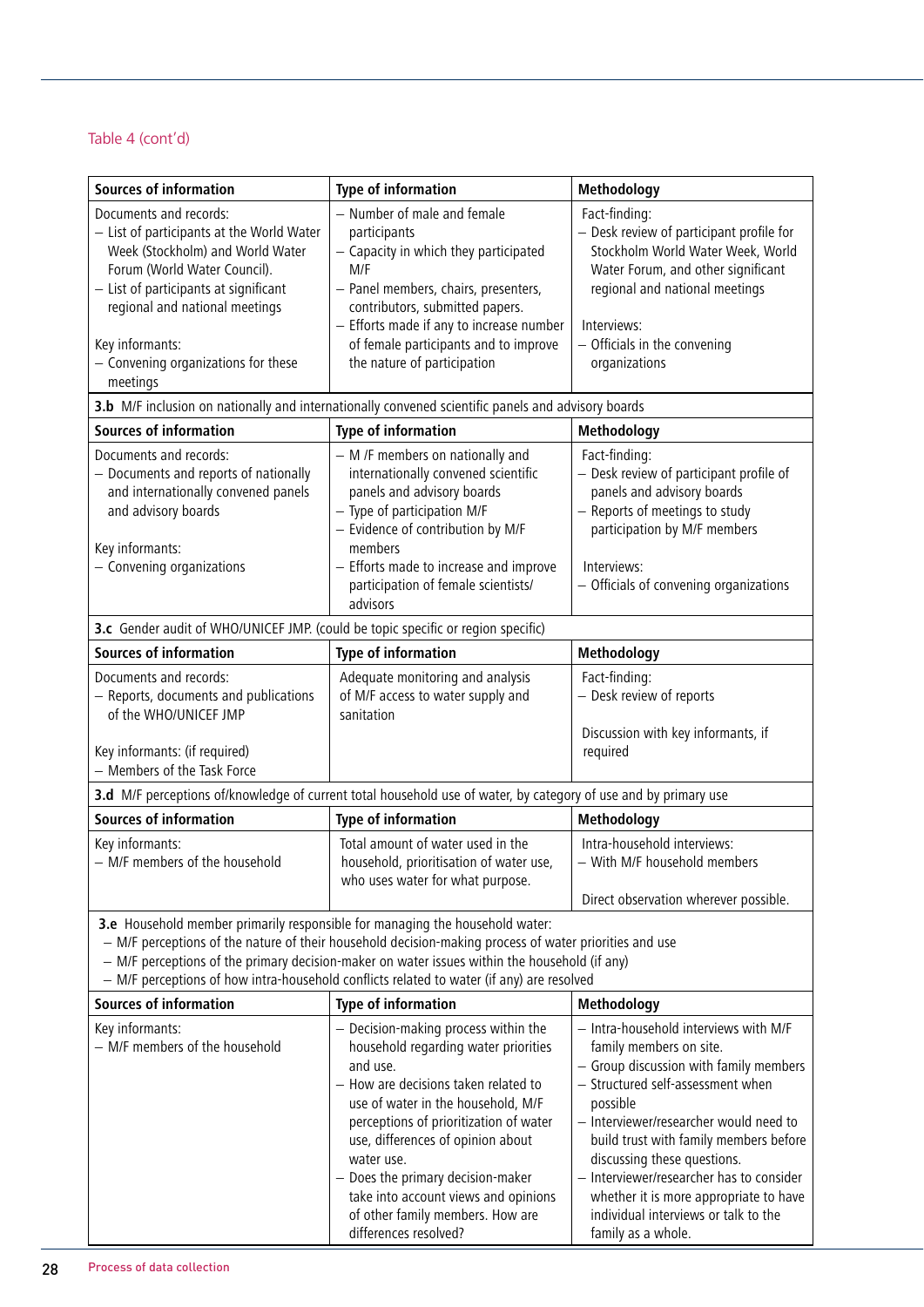| 3.f M/F expressed priorities for water use within households                                                                                                                                                                      |                                                                                                                                                                                                                                                                                                                                                                                                                                                                                                                     |                                                                                                                                                                                                                                                                                                                      |  |
|-----------------------------------------------------------------------------------------------------------------------------------------------------------------------------------------------------------------------------------|---------------------------------------------------------------------------------------------------------------------------------------------------------------------------------------------------------------------------------------------------------------------------------------------------------------------------------------------------------------------------------------------------------------------------------------------------------------------------------------------------------------------|----------------------------------------------------------------------------------------------------------------------------------------------------------------------------------------------------------------------------------------------------------------------------------------------------------------------|--|
| <b>Sources of information</b>                                                                                                                                                                                                     | Type of information                                                                                                                                                                                                                                                                                                                                                                                                                                                                                                 | Methodology                                                                                                                                                                                                                                                                                                          |  |
| Key informants:<br>- M/F members of the household                                                                                                                                                                                 | - Priorities for water for use for male<br>members<br>- Priorities for water use for female<br>members                                                                                                                                                                                                                                                                                                                                                                                                              | Intra-household interviews:<br>- M/F household members<br>Interviews could be conducted in a<br>group session in order to save time                                                                                                                                                                                  |  |
| 3.g M/F perceptions of household gender equality in water decisions                                                                                                                                                               |                                                                                                                                                                                                                                                                                                                                                                                                                                                                                                                     |                                                                                                                                                                                                                                                                                                                      |  |
| <b>Sources of information</b>                                                                                                                                                                                                     | Type of information                                                                                                                                                                                                                                                                                                                                                                                                                                                                                                 | Methodology                                                                                                                                                                                                                                                                                                          |  |
| Key informants:<br>- M/F members of the household                                                                                                                                                                                 | - Process of decision-making related to<br>water in the household<br>- Perceptions of M/F members whether<br>their views and opinions are taken<br>into consideration<br>- Perception of whether one or more<br>M/F members usually take the<br>decisions.                                                                                                                                                                                                                                                          | Intra-household interviews:<br>- With M/F members of the household<br>- Structured self-assessment when<br>possible<br>This can be discussed after the<br>interviewer has developed a<br>relationship of trust with the household                                                                                    |  |
| 4 Transboundary water resources management                                                                                                                                                                                        |                                                                                                                                                                                                                                                                                                                                                                                                                                                                                                                     |                                                                                                                                                                                                                                                                                                                      |  |
| and decision-making capacity (and salary, if available)                                                                                                                                                                           | 4.a Number of M/F staff on transboundary water commissions (sample for pilot countries), disaggregated by job category/level                                                                                                                                                                                                                                                                                                                                                                                        |                                                                                                                                                                                                                                                                                                                      |  |
| <b>Sources of information</b>                                                                                                                                                                                                     | Type of information                                                                                                                                                                                                                                                                                                                                                                                                                                                                                                 | Methodology                                                                                                                                                                                                                                                                                                          |  |
| Documents and records:<br>- Records of staff recruitment;<br>job positions and salaries, from<br>transboundary water commissions<br>Key informants:<br>- M/F staff in different job positions<br>- Officials on Commissions       | - Number of M/F staff disaggregated by<br>job categories and positions.<br>- Salary paid to M/F staff for various<br>positions<br>- M/F staff contribution/involvement in<br>decision-making processes as per job<br>position<br>- Perception of M/F staff regarding their<br>involvement/contribution to decision-<br>making<br>- Process of staff recruitment<br>4.b The extent to which gender outcomes and gender sensitive accountability indicators are included in M&E/impact                                | Fact-finding:<br>- Review of records and documents<br>regarding staff recruitment; numbers,<br>job positions disaggregated by M/F<br>Interviews:<br>- With selected M/F staff in different<br>positions.<br>M/F staff can be asked to rate their<br>perception of decision-making authority<br>on a scale of 1to 10. |  |
| statements/benefits analysis of trans-boundary agreement/activities                                                                                                                                                               |                                                                                                                                                                                                                                                                                                                                                                                                                                                                                                                     |                                                                                                                                                                                                                                                                                                                      |  |
| <b>Sources of information</b>                                                                                                                                                                                                     | Type of information                                                                                                                                                                                                                                                                                                                                                                                                                                                                                                 | Methodology                                                                                                                                                                                                                                                                                                          |  |
| - Documents and records:<br>- M&E plans, systems and budgets<br>- Records of gender outcomes<br>- M&E reports<br>- Transboundary agreements<br>Key informants:<br>- M&E managers<br>- Relevant staff<br>- Officials on Commisions | - Identification and assessment of<br>gender-sensitive indicators in M&E<br>plans<br>- Gender outcomes recorded/measured<br>in M&E reports, impact statements<br>- Inclusion of analysis of gender<br>outcomes in M&E impact statements<br>and agreements<br>- Accountability mechanisms related to<br>gender outcomes<br>- Process for obtaining and integrating<br>inputs in M&E plans: opening for<br>adding gender sensitive indicators<br>- Mention of M/F target group in impact<br>statements and agreements | Fact-finding:<br>- Review and analysis of documents<br>and records<br>Interviews:<br>- Identify key informants M/F staff and<br>officials                                                                                                                                                                            |  |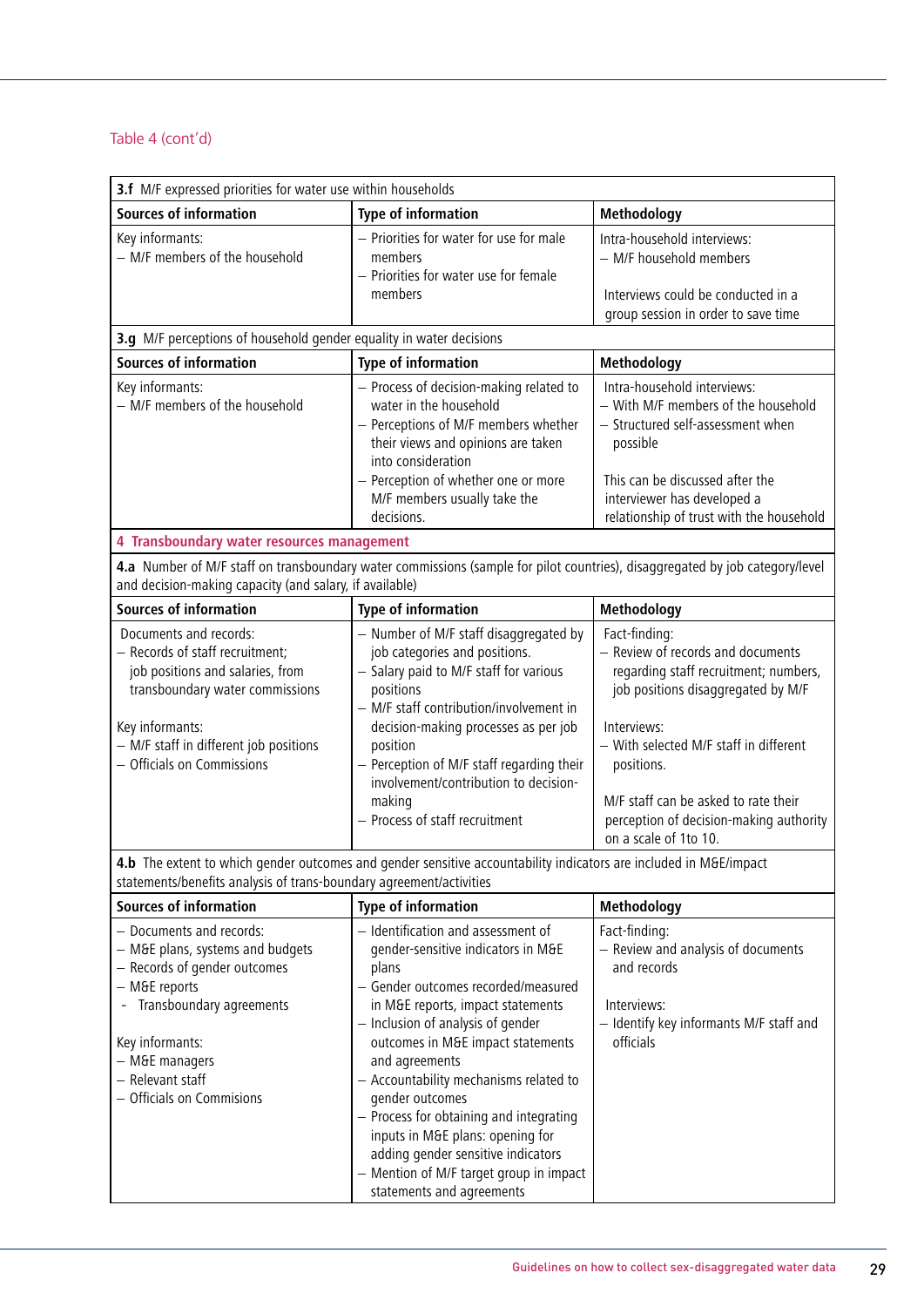| 4.c The presence and nature of gender-specific objectives and commitments (or gender strategy) in transboundary agreements                      |                                                                                                                                                                                                                   |                                                                                                                                                                                              |
|-------------------------------------------------------------------------------------------------------------------------------------------------|-------------------------------------------------------------------------------------------------------------------------------------------------------------------------------------------------------------------|----------------------------------------------------------------------------------------------------------------------------------------------------------------------------------------------|
| <b>Sources of information</b>                                                                                                                   | Type of information                                                                                                                                                                                               | Methodology                                                                                                                                                                                  |
| Documents and records:<br>- Transboundary agreements, gender<br>strategy if there is one, and related<br>documents                              | - Process for integrating gender issues<br>in shared/ transboundary water<br>agreements?<br>- Issues identified in the gender strategy<br>if there is one.<br>- Process of preparation and adoption               | Fact-finding:<br>- Review of documents to identify<br>objectives and commitments present<br>in the agreements.<br>- Analysis of these documents to<br>understand processes and applicability |
| Key informants:<br>- Officials from commissions and related<br>committees involved in negotiating<br>agreements and preparation of<br>documents | of the gender strategy.<br>- Gender-specific objectives and<br>commitments and their applicability<br>- Reasons for absence of gender<br>strategy, objectives and commitments<br>and constraints in adopting them | of objectives and commitments<br>Interviews:<br>- With key informants for better<br>understanding of the processes and<br>for clarifications                                                 |

**4.d** Intensity of M/F participation in (sample/representative) meetings of transboundary meetings, including outcomes such as: ratio of contributions in decision-making meetings by women and men; percentage of decisions adopted from women's contributions in meetings

| - Number of men and women<br>Documents and records:<br>Fact-finding:<br>- List of attendees, minutes of meetings,<br>participating in the meetings.<br>- Number of M/F participants, their<br>other records related to the meetings.<br>Frequency of participation by men and<br>ages, qualifications and other<br>information from records<br>women.<br>- Number of meetings, frequency of<br>- Number and type of contributions of<br>Key informants:<br>- Officials M/F<br>participation by men and women<br>men and women in decision-making<br>- M/F participants<br>meetings<br>- Possibility or chances of male/female<br>Interviews:<br>contributions being adopted in<br>- With key informants for clarifications<br>decision-making meetings.<br>- Expert interviews with members of<br>- Age, educational background and<br>commissions<br>qualifications of men and women who<br>- Interviews with people affected by<br>participate in these meetings<br>work of the commission/body<br>- Perception of extent of participation<br>- Details of informal meetings if any<br>- Evidence of contributions made by<br>by men and women, ability to make<br>M/F participants<br>interventions, uptake of inputs and<br>interventions<br>- Refer to levels of participation<br>- Perception of contributions made<br>explained in the Methodology section<br>by M/F participants, whether heard,<br>of the Guideline<br>accepted, agreed upon, adopted<br>Observation:<br>- If possible, researcher can attend a | <b>Sources of information</b> | Type of information | Methodology                                                                |
|--------------------------------------------------------------------------------------------------------------------------------------------------------------------------------------------------------------------------------------------------------------------------------------------------------------------------------------------------------------------------------------------------------------------------------------------------------------------------------------------------------------------------------------------------------------------------------------------------------------------------------------------------------------------------------------------------------------------------------------------------------------------------------------------------------------------------------------------------------------------------------------------------------------------------------------------------------------------------------------------------------------------------------------------------------------------------------------------------------------------------------------------------------------------------------------------------------------------------------------------------------------------------------------------------------------------------------------------------------------------------------------------------------------------------------------------------------------------------------------------------------------------------|-------------------------------|---------------------|----------------------------------------------------------------------------|
| and level of participation by M/F<br>participants<br>- Refer to "Skills of a participant<br>of the Guideline                                                                                                                                                                                                                                                                                                                                                                                                                                                                                                                                                                                                                                                                                                                                                                                                                                                                                                                                                                                                                                                                                                                                                                                                                                                                                                                                                                                                             |                               |                     | meeting to get an idea of the type<br>observer" in the Methodology section |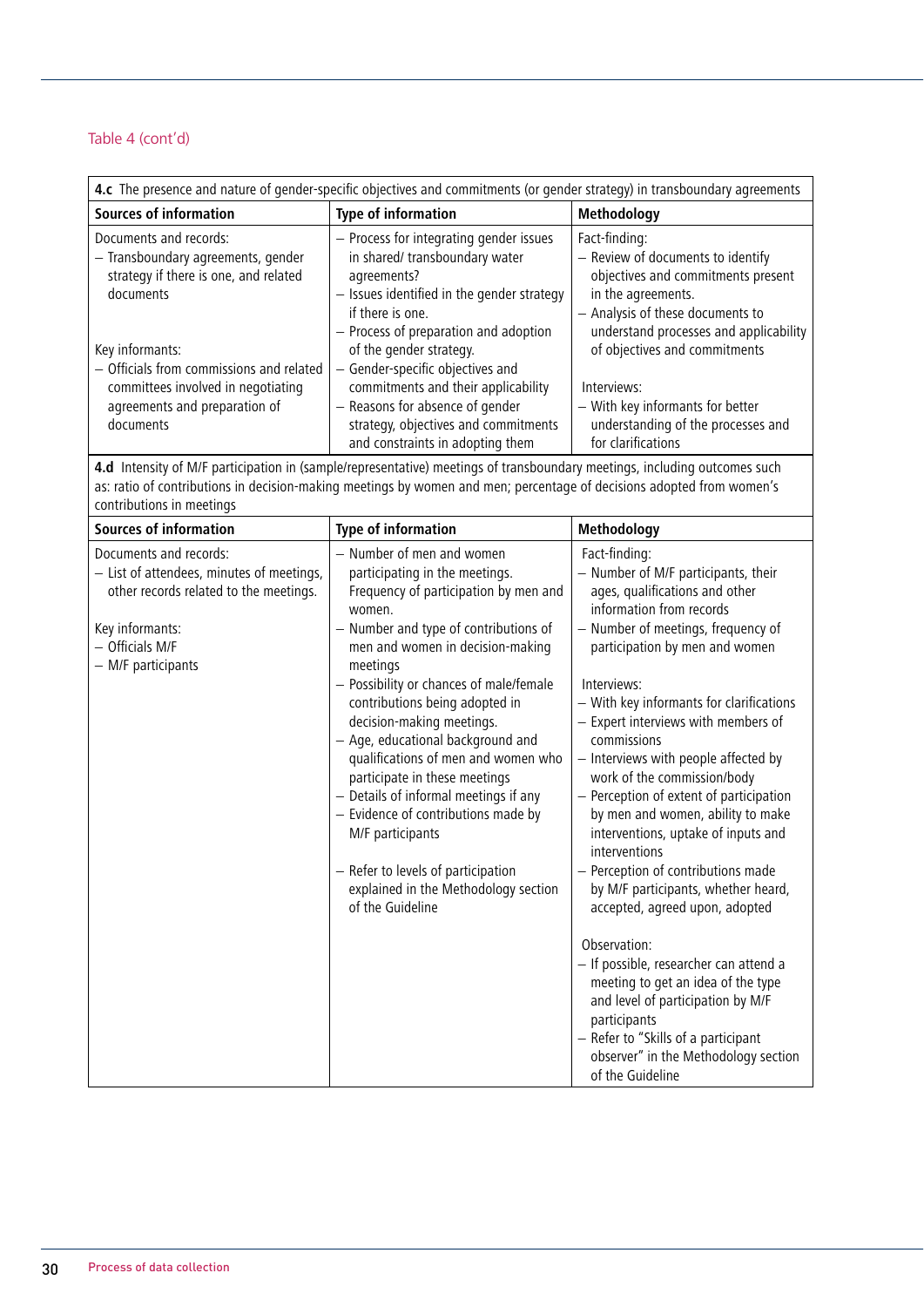| 4.e How are gender issues integrated in your shared water projects/infrastructural investments?<br>What are your gender-specific objectives and commitments with regard to these? Please specify and evaluate |                                                                                                                                                                                                                                                                                                                                                                                                                                                                                                                                                                                                  |                                                                                                                                                                                                     |  |
|---------------------------------------------------------------------------------------------------------------------------------------------------------------------------------------------------------------|--------------------------------------------------------------------------------------------------------------------------------------------------------------------------------------------------------------------------------------------------------------------------------------------------------------------------------------------------------------------------------------------------------------------------------------------------------------------------------------------------------------------------------------------------------------------------------------------------|-----------------------------------------------------------------------------------------------------------------------------------------------------------------------------------------------------|--|
| <b>Sources of information</b>                                                                                                                                                                                 | Type of information                                                                                                                                                                                                                                                                                                                                                                                                                                                                                                                                                                              | Methodology                                                                                                                                                                                         |  |
| Documents and records:                                                                                                                                                                                        | - Gender issues integrated in your shared<br>water projects/infrastructural investments<br>- Gender specific objectives and<br>commitments                                                                                                                                                                                                                                                                                                                                                                                                                                                       | Fact finding:<br>- Project documents and stated<br>commitments                                                                                                                                      |  |
|                                                                                                                                                                                                               | 5 Water for income generation for industrial and agricultural uses, including unaccounted-for labour                                                                                                                                                                                                                                                                                                                                                                                                                                                                                             |                                                                                                                                                                                                     |  |
|                                                                                                                                                                                                               | 5.a % irrigated farms in region under survey; % irrigated farms managed by/owned by M/F                                                                                                                                                                                                                                                                                                                                                                                                                                                                                                          |                                                                                                                                                                                                     |  |
| <b>Sources of information</b>                                                                                                                                                                                 | <b>Type of information</b>                                                                                                                                                                                                                                                                                                                                                                                                                                                                                                                                                                       | Methodology                                                                                                                                                                                         |  |
| Documents and records:<br>- FAO data, regional and national<br>records and reports, national census<br>reports, government land records<br>Similar for local level surveys                                    | - FAO data: % of irrigated land in the<br>region<br>- Ownership M/F<br>- Also other categories of ownership:<br>private, family, business, common<br>land, types of association, coop                                                                                                                                                                                                                                                                                                                                                                                                            | Fact-finding:<br>- Review of records and documents                                                                                                                                                  |  |
| 5.b Average size of irrigated farms run by/owned by women/men                                                                                                                                                 |                                                                                                                                                                                                                                                                                                                                                                                                                                                                                                                                                                                                  |                                                                                                                                                                                                     |  |
| <b>Sources of information</b>                                                                                                                                                                                 | <b>Type of information</b>                                                                                                                                                                                                                                                                                                                                                                                                                                                                                                                                                                       | Methodology                                                                                                                                                                                         |  |
| Documents and records:<br>- FAO data, national census reports,<br>other national records, government<br>land records<br>Similar for local level surveys                                                       | - Disaggregation of data by M/F<br>- Disaggregation by owned and<br>managed by M/F                                                                                                                                                                                                                                                                                                                                                                                                                                                                                                               | Fact finding:<br>- Review of records and documents<br>Interviews:<br>- With heads of individual farms                                                                                               |  |
|                                                                                                                                                                                                               | 5.c Gendered division of labour related to irrigated farming: gender-specific tasks related to irrigated crops, by nature of tasks;<br>gender differentiated daily time-use of household members involved in irrigated farming work                                                                                                                                                                                                                                                                                                                                                              |                                                                                                                                                                                                     |  |
| <b>Sources of information</b>                                                                                                                                                                                 | Type of information                                                                                                                                                                                                                                                                                                                                                                                                                                                                                                                                                                              | Methodology                                                                                                                                                                                         |  |
| Key informants:<br>- M/F members of the household<br>engaged in irrigated farming (sample)                                                                                                                    | - M/F tasks in irrigated agriculture<br>- Location of plot in terms of the terrain<br>(uphill, downhill, valley) and source<br>of water for irrigation (rain water<br>harvesting, groundwater, surface<br>water, open well, etc.)<br>- Distance from water source, use of<br>pumps, pipeline, channels, etc.<br>- M/F tasks in maintaining irrigation<br>systems<br>- Time spent in irrigation by men and<br>women<br>- Roles and responsibilities for men and<br>women in irrigated farming with time<br>schedules<br>- Nature of irrigated farming: Family/<br>household/family business, coop | Intra-household interviews:<br>- Joint and separate interviews with<br>men and women in the household<br>More time will be required for obtaining<br>this information, cannot be done in a<br>hurry |  |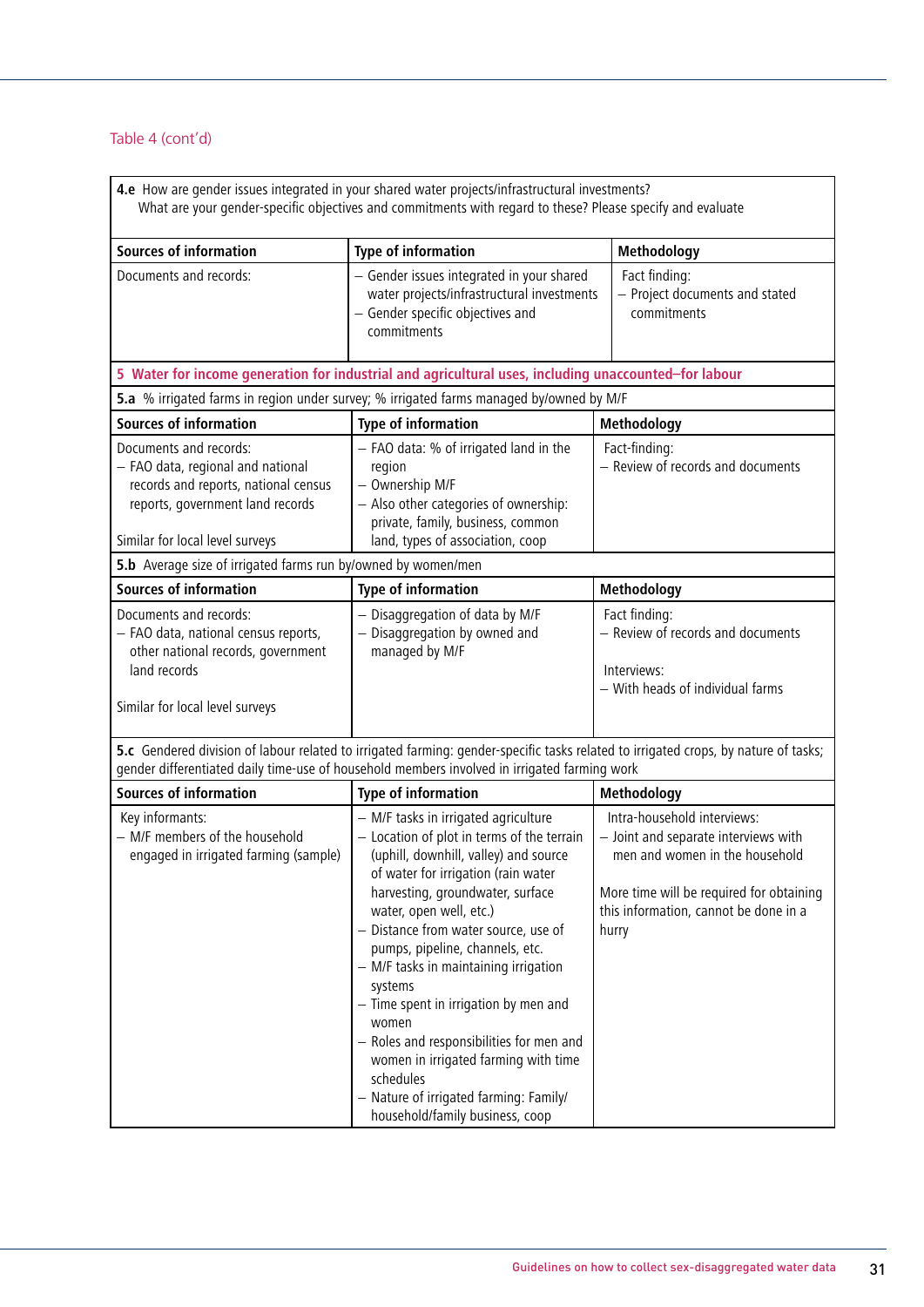**5.d** Decision-makers and participants in household-based decision-making process regarding irrigation (M/F informants/ perception); decisions regarding allocation of time and financial resources; crops to be irrigated

| <b>Sources of information</b>                                                                                                                                                                      | <b>Type of information</b>                                                                                                                                                                                                                                                                                                                                               | Methodology                                                                                                                                                                                                                                                     |
|----------------------------------------------------------------------------------------------------------------------------------------------------------------------------------------------------|--------------------------------------------------------------------------------------------------------------------------------------------------------------------------------------------------------------------------------------------------------------------------------------------------------------------------------------------------------------------------|-----------------------------------------------------------------------------------------------------------------------------------------------------------------------------------------------------------------------------------------------------------------|
| Key informants:<br>- M/F members of the household<br>engaged in irrigated farming (sample)                                                                                                         | - Process of decision-making at the<br>household level. M/F perception<br>regarding the process and the<br>decision-maker.<br>- Decisions related to crops to be<br>grown, irrigated, tasks of family<br>members, use of resources.<br>- Financial aspects: use of household<br>income for irrigated crops. Source of<br>credit (bank, family, community funds,<br>etc.) | Intra-household interviews:<br>- Discussion with M/F members of the<br>household, jointly or separately as<br>required.<br>Cannot be done in a hurry<br>If interviewer/researchers happen to<br>observe the decision-making process,<br>then take note of this. |
|                                                                                                                                                                                                    | - Availability of documents regarding<br>the credit. Use of the money obtained<br>through credit. Household member<br>M/F eligible to get the credit. Payment<br>plan (who will repay the loan?)                                                                                                                                                                         |                                                                                                                                                                                                                                                                 |
|                                                                                                                                                                                                    | 5.e Decision-makers and participants in community-based decision-making process (if any) regarding irrigation (M/F<br>informants/perceptions); decisions regarding allocation of time and financial resources; crops to be irrigated                                                                                                                                     |                                                                                                                                                                                                                                                                 |
| <b>Sources of information</b>                                                                                                                                                                      | <b>Type of information</b>                                                                                                                                                                                                                                                                                                                                               | Methodology                                                                                                                                                                                                                                                     |
| Documents and records:<br>- Minutes of meetings in which<br>decisions are made, resolutions and<br>notices regarding time schedules<br>and allocation of water, records of<br>management decisions | - Crops grown in the area, availability<br>of irrigation water, time schedules for<br>distribution of irrigation water, system<br>of allocation, management systems,<br>M/F involvement in management and<br>decision-making, process of decision-<br>making                                                                                                             | Fact-finding:<br>- Review of written records and<br>documents<br>FGDs:<br>- With community leaders and farmers                                                                                                                                                  |
| Key informants:<br>- Community leaders M/F, farmers M/F,<br>government officials in case of formal<br>irrigation systems                                                                           | - Perceptions of M/F farmers regarding<br>use of resources and management<br>systems<br>- Fees charged and process of collection                                                                                                                                                                                                                                         | Observation:<br>- Attending a community level meeting<br>to understand decision-making<br>process if possible<br>Interviews:<br>- With key informants: community<br>leaders, farmers, government officials                                                      |

**5.f** M/F perceptions of gender discrimination (or equality) regarding women's participation in decision-making in relation to | irrigation

| <b>Sources of information</b>                                                                                                                                           | Type of information                                                                                                                                                                                                                                                                  | Methodology                                                                                                         |
|-------------------------------------------------------------------------------------------------------------------------------------------------------------------------|--------------------------------------------------------------------------------------------------------------------------------------------------------------------------------------------------------------------------------------------------------------------------------------|---------------------------------------------------------------------------------------------------------------------|
| Key informants:<br>- M/F farmers, community leaders,<br>irrigation managers at the community<br>level, government officials in the case<br>of formal irrigation systems | - Suitability of time schedules for men<br>and women farmers<br>- M/F perceptions regarding allocation<br>of water and irrigation time schedules<br>- M/F perception of contribution<br>to the decision-making process,<br>opportunities for interventions, uptake<br>of suggestions | FGDs:<br>- Separately with men and women<br>farmers<br>Interviews:<br>- Selected M/F farmers, community<br>leaders. |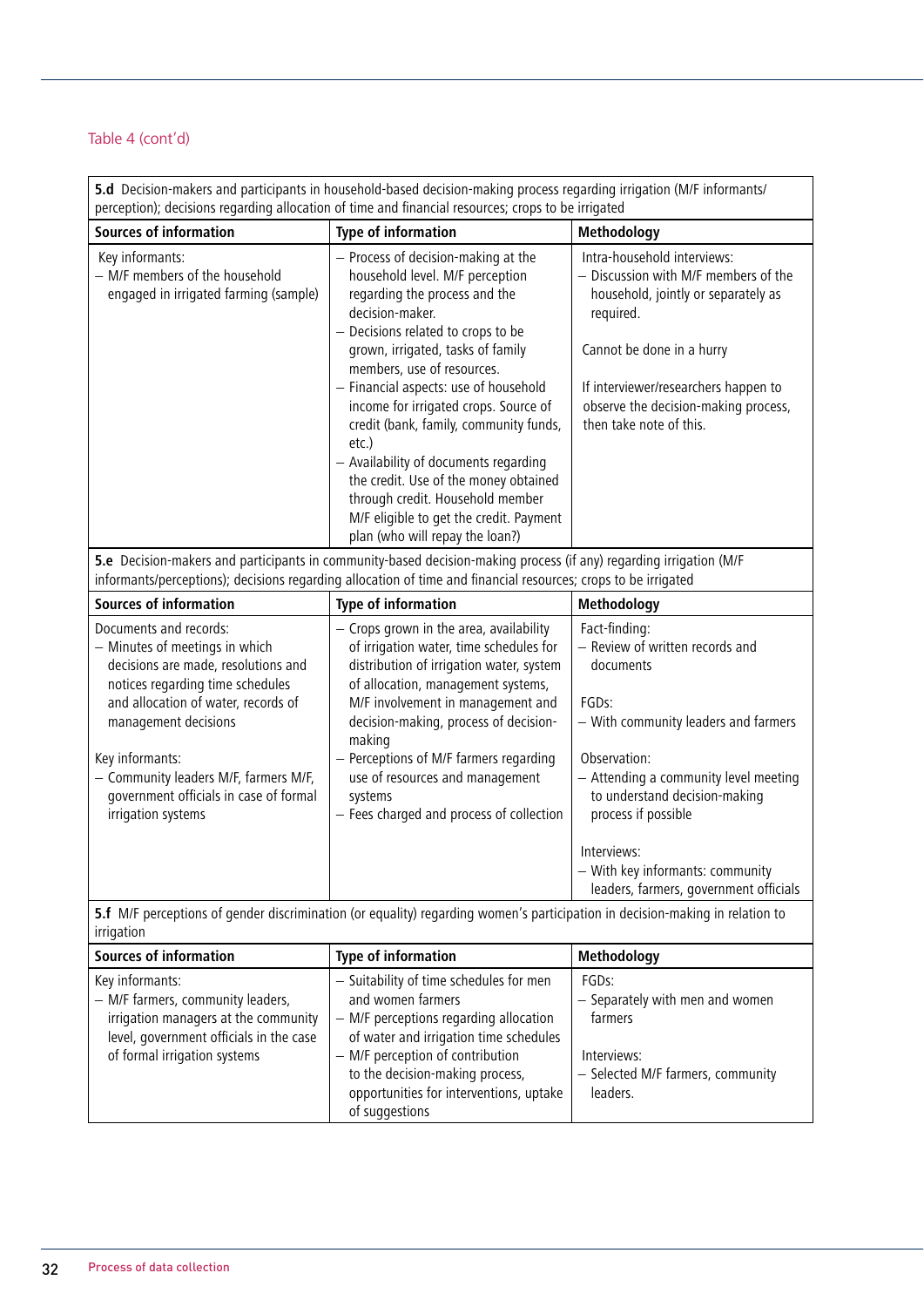**5.g** M/F access to support services for irrigation; participation in technical training; M/F access to bank loans/credit; and incentives for the development of irrigated agriculture

| <b>Sources of information</b>                                                                                                                                                                                                                                                                                                                                                                                                                                                                 | <b>Type of information</b>                                                                                                                                                                                                                                                                                                                                                                                                                                                                                                                                                                                                                                                                                                                                        | Methodology                                                                                                                                                                                                                                                                                                             |
|-----------------------------------------------------------------------------------------------------------------------------------------------------------------------------------------------------------------------------------------------------------------------------------------------------------------------------------------------------------------------------------------------------------------------------------------------------------------------------------------------|-------------------------------------------------------------------------------------------------------------------------------------------------------------------------------------------------------------------------------------------------------------------------------------------------------------------------------------------------------------------------------------------------------------------------------------------------------------------------------------------------------------------------------------------------------------------------------------------------------------------------------------------------------------------------------------------------------------------------------------------------------------------|-------------------------------------------------------------------------------------------------------------------------------------------------------------------------------------------------------------------------------------------------------------------------------------------------------------------------|
| Documents and records:<br>- Government policy regarding irrigated<br>agriculture, national as well as for the<br>area under survey.<br>- Bank resolutions regarding credit for<br>farmers.<br>- Records of technical training available<br>to M/F farmers either though the<br>government or non-government<br>sources<br>Record of extension services<br>available to farmers<br>Key informants:<br>- Government officials, extension<br>workers, bank officials, male and<br>female farmers | - Type of extension services available for<br>men and women farmers<br>- Levels, type and nature of technical<br>assistance/formal education/ informal<br>education/training available<br>- Extent of participation by men and<br>women farmers in extension<br>- Constraints to M/F participation in<br>extension and training<br>- Type and qualification of trainers<br>- Methods used to announce the<br>training, location and process,<br>suitability for participation by M/F<br>farmers<br>- Ease or difficulty in obtaining credit for<br>men and women farmers.<br>- Access to banks for M/F farmers for<br>credit<br>- Extent of gender-sensitivity of<br>government resolutions and bank<br>resolutions regarding incentives,<br>extension and credit | Fact-finding:<br>- Review of documents and records<br>FGD <sub>s</sub> :<br>- With M/F farmers<br>Interviews:<br>- With selected M/F farmers,<br>government officials, bank officials,<br>extension workers<br>Observation:<br>- Attending extension or training<br>sessions to observe participation by<br>M/F farmers |
|                                                                                                                                                                                                                                                                                                                                                                                                                                                                                               | 5.h M/F membership in and intensity of participation in community-based irrigation communities                                                                                                                                                                                                                                                                                                                                                                                                                                                                                                                                                                                                                                                                    |                                                                                                                                                                                                                                                                                                                         |
| <b>Sources of information</b>                                                                                                                                                                                                                                                                                                                                                                                                                                                                 | <b>Type of information</b>                                                                                                                                                                                                                                                                                                                                                                                                                                                                                                                                                                                                                                                                                                                                        | Methodology                                                                                                                                                                                                                                                                                                             |
| Documents and records:<br>- Membership lists<br>- Minutes of meetings, resolutions<br>passed<br>- Constitution and Rules and<br>Regulations of the CBO if applicable<br>Key informants:<br>- M/F members<br>- Leaders, office bearers as applicable                                                                                                                                                                                                                                           | - Participation in collective decision-<br>making on water allocation and use<br>for agriculture<br>- Level of participation: 5 levels<br>procedure, document<br>- Level of result of decision on plan/<br>action etc.<br>- Reflection of the decisions, resolutions<br>in practice<br>- Constraints in participation for M/F<br>members<br>- How is the final decision taken? Who<br>takes the final decision? Is an external<br>(limiting) factor (formal or other<br>authority) present?<br>- Opportunities present for participation<br>by M/F members as reflected in the<br>rules and regulations                                                                                                                                                           | Fact-finding:<br>- Review of documents and records<br>FGDs:<br>- With key informants, M/F members<br>Interviews:<br>- With selected M/F members<br>- Community leaders and office bearers                                                                                                                               |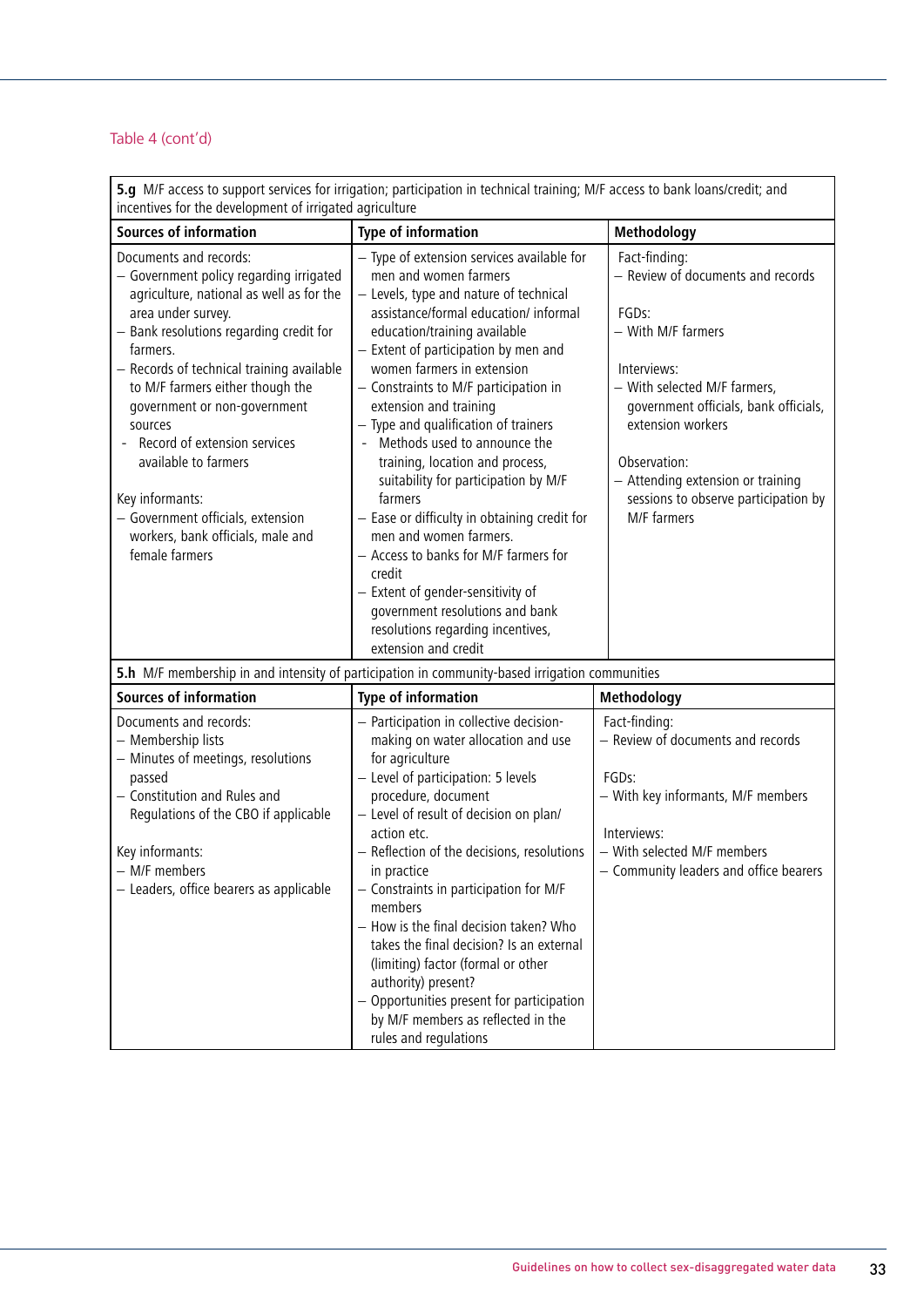| 5.i % of directly water-related industries managed by/owned by M/F                                         |                                                                                 |                                                                                                  |
|------------------------------------------------------------------------------------------------------------|---------------------------------------------------------------------------------|--------------------------------------------------------------------------------------------------|
| <b>Sources of information</b>                                                                              | Type of information                                                             | Methodology                                                                                      |
| Documents and records:<br>- Government records related to<br>ownership of industries in the survey<br>area | Number and percentage of industries<br>owned and/or managed by men and<br>women | Fact-finding:<br>- Through various sources such as<br>government records and industry<br>owners. |
| Key informants:<br>- Government officials                                                                  |                                                                                 | Information about management may<br>not be reflected in ownership records.                       |
| - Owners of water-related industries                                                                       |                                                                                 | This information can be obtained directly<br>from the owners                                     |
| 5.j % M/F employees in water-related industries                                                            |                                                                                 |                                                                                                  |
| <b>Sources of information</b>                                                                              | Type of information                                                             | Methodology                                                                                      |
| Documents and records:<br>- Staff recruitment records in the water-<br>related industries                  | - Numbers of M/F staff<br>- Positions held by M/F                               | Fact-finding:<br>- Review of records<br>If records are not complete then                         |
| Key informants:<br>- Owners, managers and HR<br>department as applicable                                   |                                                                                 | interviews with key informants to fill in<br>the information gaps                                |
| 5.k Presence of women's cooperatives in water-related industries                                           |                                                                                 |                                                                                                  |
| <b>Sources of information</b>                                                                              | <b>Type of information</b>                                                      | Methodology                                                                                      |
| Documents and records:<br>- Government records from relevant<br>authorities                                | Number and type of women's<br>cooperatives                                      | Fact-finding:<br>- Review of records                                                             |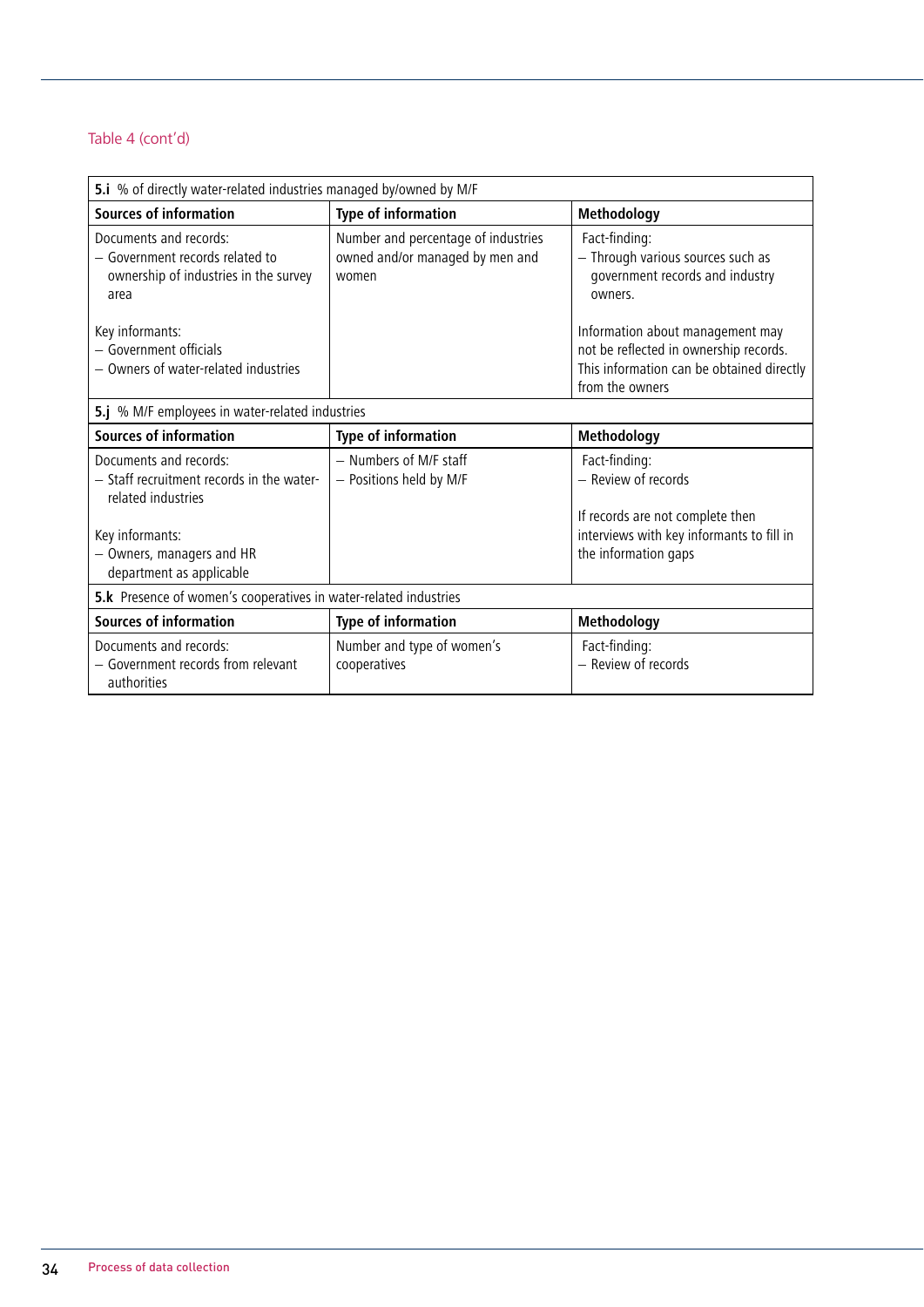## D.4. Methods for collecting quantitative and qualitative data

## D.4a Fact finding

Fact finding refers to the collection of factual information through written records, audio-visual material and verbal communication. The process of fact finding may necessitate making initial contacts with key informants to find out where the information could be found, such as in documents and records, or through interviews and discussions with persons who have the knowledge and information that the researcher is looking for.

Sources for fact finding could include historical documents, laws, declarations, statutes, statistics, peoples' accounts of incidents or periods in which they were actually involved, report based on official statistics, ministerial records, debates, political speeches, administrative and government committee records and reports, mass media, novels, plays, maps, drawings, books, the internet and personal documents such as biographies, autobiographies, diaries and oral histories, and photographs (May, 2011).

The material used for fact finding could be public or private and can be divided into four categories according to the degree of accessibility; closed, restricted, open-archival and open-published (May, 2011). It is important to find out which category the source of information belongs to and obtain the necessary permission before using the material.

It is also important to verify the authenticity of the material and confirm if the data is genuine, by asking the following questions (May, 2011): Are the data from a primary or secondary source? Are they authentic copies of originals? Is there any evidence of tampering or the documents having been corrupted? Can authorship be validated and is the author reliable?

## D.4.b Interviews with key informants

### 1. Individual interviews

There are three types of individual interviews that are used in social research; structured interview,

semi-structured interview, and unstructured or focused interview.

 i) The structured interview is normally used in survey research such as when baseline household surveys are conducted. The questionnaire is structured and the same questions are asked to all the respondents in the same way. The responses are recorded in a way that will facilitate computation and comparison of the data. Most responses are what is commonly referred to as being close-end, providing options for responses that the respondent can choose from, as being most appropriate.

 ii) In a semi-structured interview, the questions are specified but the interviewer is free to discuss the answer provided by the respondent, to seek clarification and elaboration. Semi-structured interviews can be used for obtaining qualitative data or information. The responses are still comparable but care needs to be taken to ensure that the interviewer remains objective.

 iii) The unstructured or focused interview usually consists of what is more commonly referred to as "open-end" questions. The questions are usually broad and indicate the topic or subject about which information is required. The respondent has the freedom to respond at his or her own pace and express his/her views and opinions in the way that is most comfortable to the individual. This type of interview allows for more in-depth and qualitative discussions. Here too care need to be taken to ensure that the interviewer remains objective and refrains from expressing his/her own opinion during the course of the discussion.

ii. Importance of intra-household surveys and interviews for disaggregated data

In order to collect sex-disaggregated data at the household level it is important to obtain the responses of both women and men in the household. If household level interviews are conducted only with male or female members, then it will not be possible to get true sexdisaggregated data. There is a tendency to interview the "head" of the household whose responses are assumed to reflect the responses of all the individual members of the household. This approach does not take into account the differences in views and opinions of other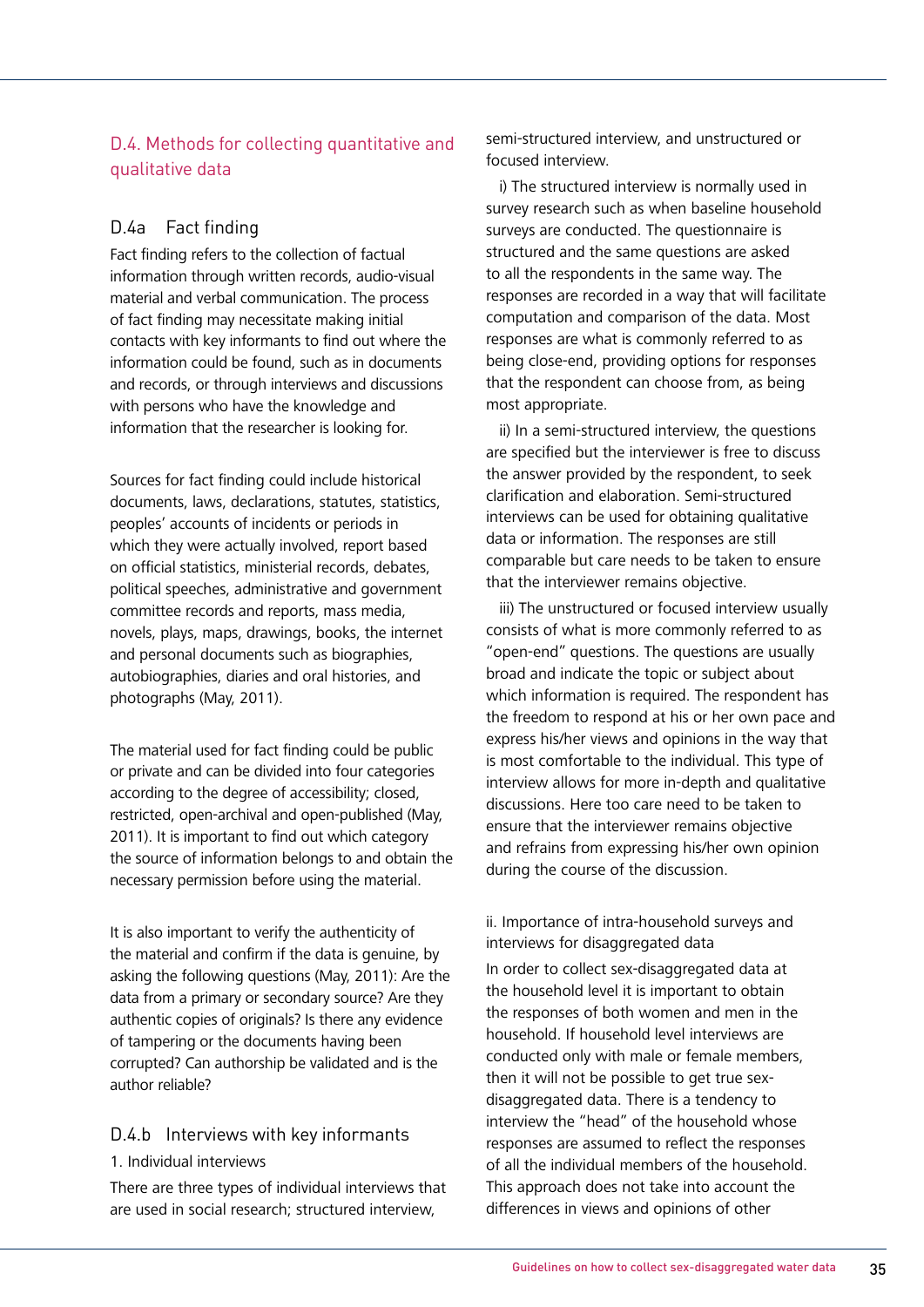members in the household. The purpose of collecting disaggregated data within the household is to bring visibility to each member of the household and to record their views and opinions. Whether the interview is structured or semistructured, it is important to speak to male and female members in the household separately.

#### iii. Group interview or FDG

A group interview or an FGD enables the interviewer to obtain information from several respondents at the same time and can be used for collecting quantitative data and qualitative information. For example an FDG with members of a Water User Association (WUA) could provide basic information about the group members such as number of members, irrigation schedule, area under irrigation, average size of plots, crops grown; and also give an insight into the group norms and group dynamics. The researcher can observe interactions between different members while collecting the information. It would be important for the researcher to be prepared with a list of questions or issues for which information is required from the group and facilitate the discussion in a way that all the participants have an opportunity to share their views. Care needs to be taken to ensure that the researcher does not appear biased towards or against any of the participants, and remains objective.

### D.4c Structured self-assessment

In a structured self-assessment, a structured questionnaire, like a form, is provided, and the respondent is expected to write the responses directly onto the form or on separate sheets of paper. This method can be used for individuals as well as for groups, and for collecting both quantitative and qualitative information. This method can only be used quite obviously with respondents who are able to read and write. In exceptional situations respondents may be assisted with filling in the information, but this could introduce bias and should be avoided. One advantage of this method is that a larger number of respondents can be covered when time and number of researchers is limited.

## D.4d Participatory observation

Participatory observation is required when it is necessary or important to obtain information about a process such as how decisions are taken by a committee, or the functioning of a group, such as how a Water User Group (WUG) sets up the irrigation schedule, or the process by which a community group maintains its water supply system. The method requires the researcher to become a part or a member of the group, committee or society, but remain neutral and objective, keeping in mind the purpose for which the researcher is participating in the process or meeting. The researcher should be able to understand the language, participate unobtrusively, and make a note of all proceedings in a way that is not too obvious. This method allows the researcher to get "first hand" knowledge of the situation and help to validate reports. For example, a researcher would be able to observe the level and quality of participation by men and women in a meeting of a WUG. By attending a committee meeting of a transboundary committee, the researcher would be able to observe the number of male and female participants and their contribution to decision-making.

There are different levels of participation in the functioning of a group or committee. Some individuals may be present at every meeting, while others may attend only when the topic to be discussed is important to them. Yet others may attend occasionally in order to retain their membership, or for a specific personal reason. The different levels of participation are described below.<sup>6</sup>

Core group: a relatively small group of people whose passion and engagement energize and nurture the community

Active participants: members who are recognized as practitioners and define the community (though they may not be of one mind as to what the community is about)

Occasional participants: members who only participate when the topic is of special interest,

<sup>6</sup> Extracted from<http://wenger-trayner.com/resources/> slide-forms-of-participation/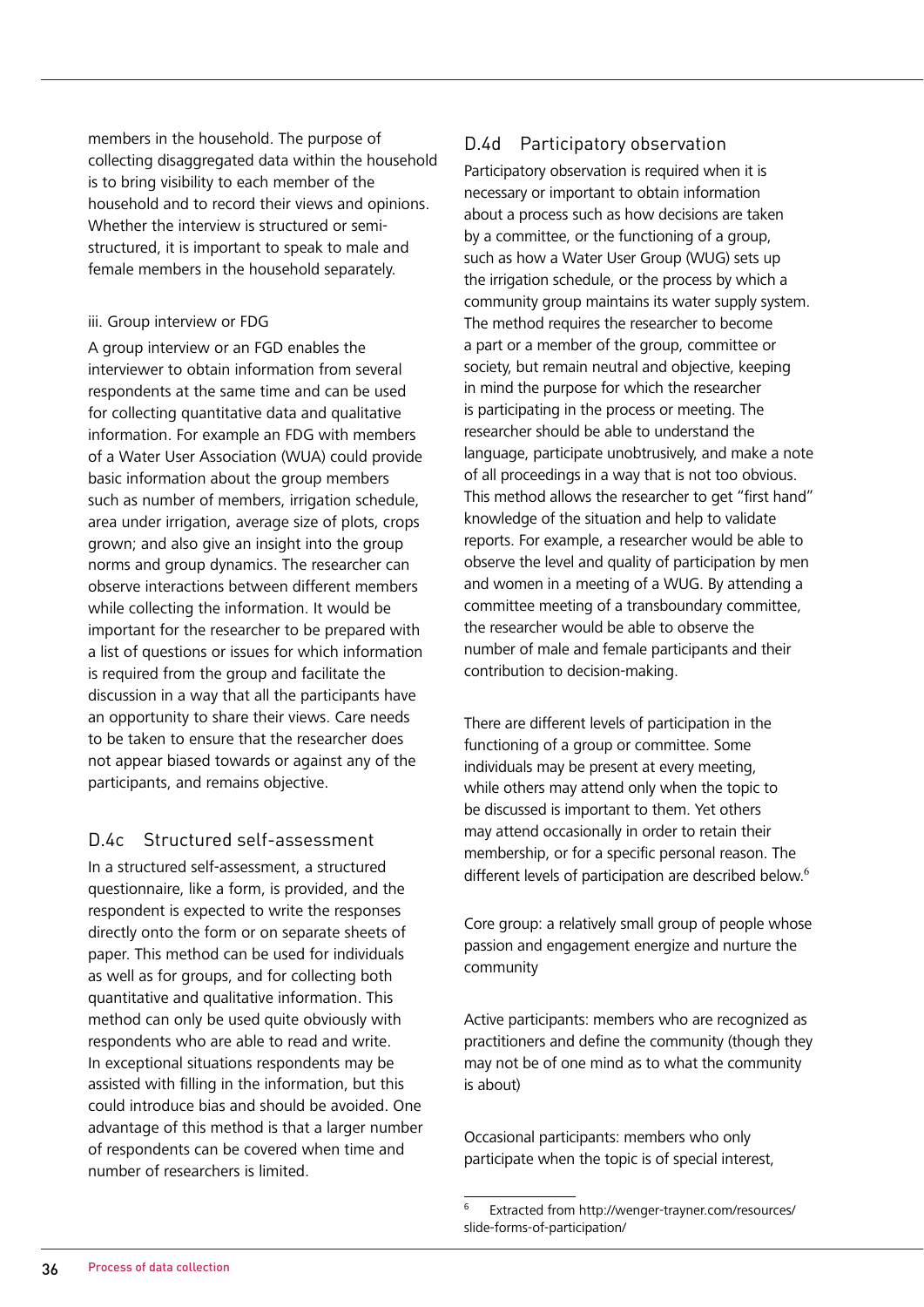when they have something specific to contribute. or when they are involved in a project related to the domain of the community

Peripheral participants: people who have a sustained connection to the community, but with less engagement and authority, either because they are still newcomers or because they do not have as much personal commitment to the practice. These people may be active elsewhere and carry the learning to these places. They may experience the community as a network.

Transactional participants: outsiders who interact with the community occasionally without being members themselves, to receive or provide a service or to gain access to artifacts produced by the community, such as its publications, its website, or its tools.

Similarly, within a specific meeting or group, people participate in different ways; some may participate actively in the discussion, others may only lend support to the views of others, or provide information without getting into a discussion. The five levels of participation, as illustrated in Figure 1. would be useful in observing the qualitative participation of men and women in different groups.

## D.4.e Alternate methods

In addition to the methods explained above, researchers could also use innovative methodologies such as "mobile-phones surveys" (particularly sensitive information) and other means of communication such as the radio in order to connect with the interviewees either as a group or individually. Care would need to be taken to ensure that the communication technology being used for data collection is being used or controlled by women or by both men and women as the case may be. Therefore it would be necessary to use alternate technologies with caution.



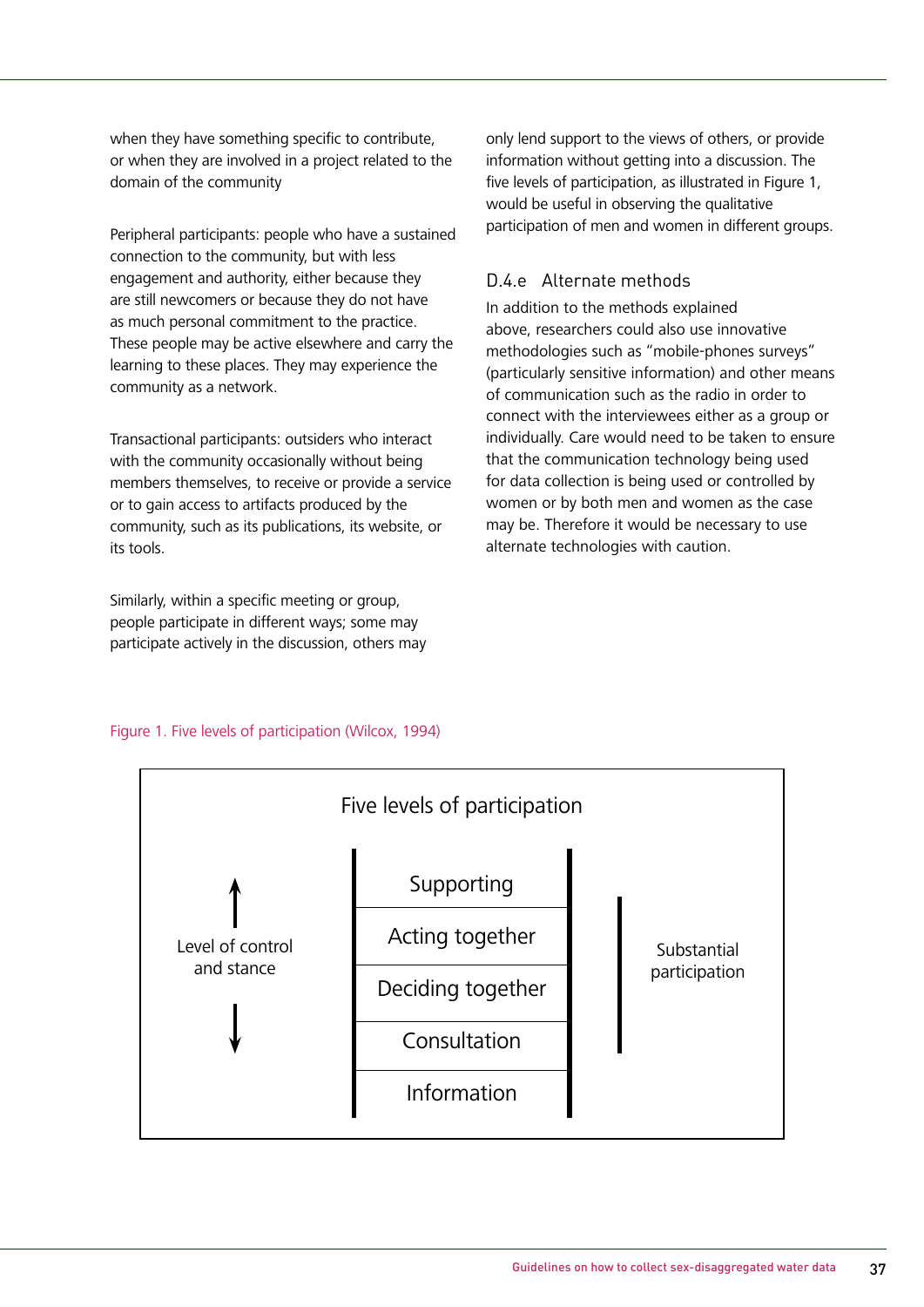## E. Useful definitions

## Equality between women and men (gender equality)<sup>7</sup>

Refers to the equal rights, responsibilities and opportunities of women and men, and girls and boys. Equality does not mean that women and men will become the same but that women's and men's rights, responsibilities and opportunities will not depend on whether they are born male or female. Gender equality implies that the interests, needs and priorities of both women and men are taken into consideration, recognizing the diversity of different groups of women and men. Gender equality is not a women's issue but should concern and fully engage men as well as women. Equality between women and men is seen both as a human rights issue and as a precondition for, and indicator of, sustainable people-centered development.

#### Gender<sup>8</sup>

Refers to the social attributes and opportunities associated with being male and female and the relationships between women and men, and girls and boys, as well as the relations between women and those between men. These attributes, opportunities and relationships are socially constructed and are learned through socialization processes. They are context/ time-specific and changeable. Gender determines what is expected, allowed and valued in a women or a man in a given context. In most societies there are differences and inequalities between women and men in responsibilities assigned, activities undertaken, access to and control over resources, as well as decision-making opportunities. Gender is part of the broader socio-cultural context. Other important criteria for socio-cultural analysis include class, race, poverty level, ethnic group and age.

#### 7 Extracted from<http://www.un.org/womenwatch/osagi/> conceptsandefinitions.htm

#### 8 Ibid.

### Gender and water<sup>9</sup>

In most developing countries women and girls are responsible for collecting and using water for household purposes while mainly men make decisions about water resources management and development at both local and national levels. The United Nations Development Programme (UNDP) advocates the principle that policies, programmes and projects that address gender inequalities will ensure more equitable water resources management and human development opportunities for both women and men. Productive versus domestic use of water, women's and men's access to and control over water and land, credit and extension services as well as participation in water governance are examples of issues that need to be addressed.

### SDGs (UNSDSN, 2014)

Sustainable development goals, or SDGs, are accompanied by targets and will be further elaborated through indicators focused on measurable outcomes. They are action oriented, global in nature and universally applicable. They take into account different national realities, capacities and levels of development and respect national policies and priorities. They build on the foundation laid by the MDGs, seek to complete the unfinished business of the MDGs, and respond to new challenges. These goals constitute an integrated, indivisible set of global priorities for sustainable development. Targets are defined as aspirational global targets, with each government setting its own national targets guided by the global level of ambition but taking into account national circumstances. The goals and targets integrate economic, social and environmental aspects and recognize their inter-linkages in achieving sustainable development in all its dimensions.

### Drinking water

Water for drinking only (not for other domestic purposes).

9

Ibid.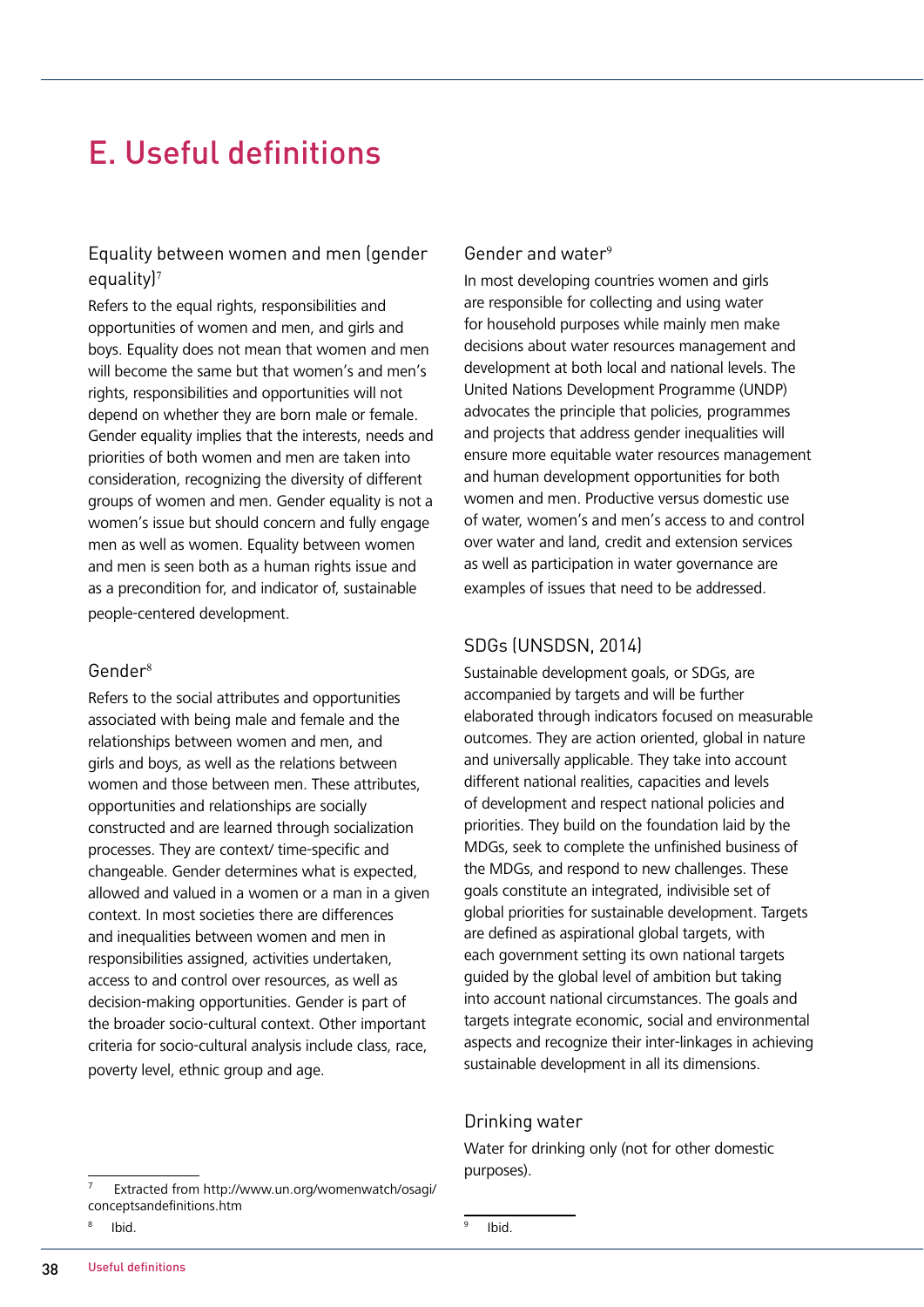Improved sanitation facility (WHO/UNICEF, n.d.a. and n.d.b.): Improved sanitation facility that hygienically separates human excreta from human contact.

### Household water

Water at household premises used for purposes such as washing, cooking, cleaning, and gardening.

### Gender discrimination

Gender discrimination takes place when men and women are treated differently with respect to rights, benefits, obligations and opportunities on account of their being male or female.

#### Lead agency

In a partnership of organizations, lead agency is the agency or organization that takes the responsibility of coordination, monitoring and management of a joint project or activity.

### Empowerment (Smyth, 2010)

Self-generated positive change, a process leading to broader outcomes. People are empowered relative to themselves at a previous time.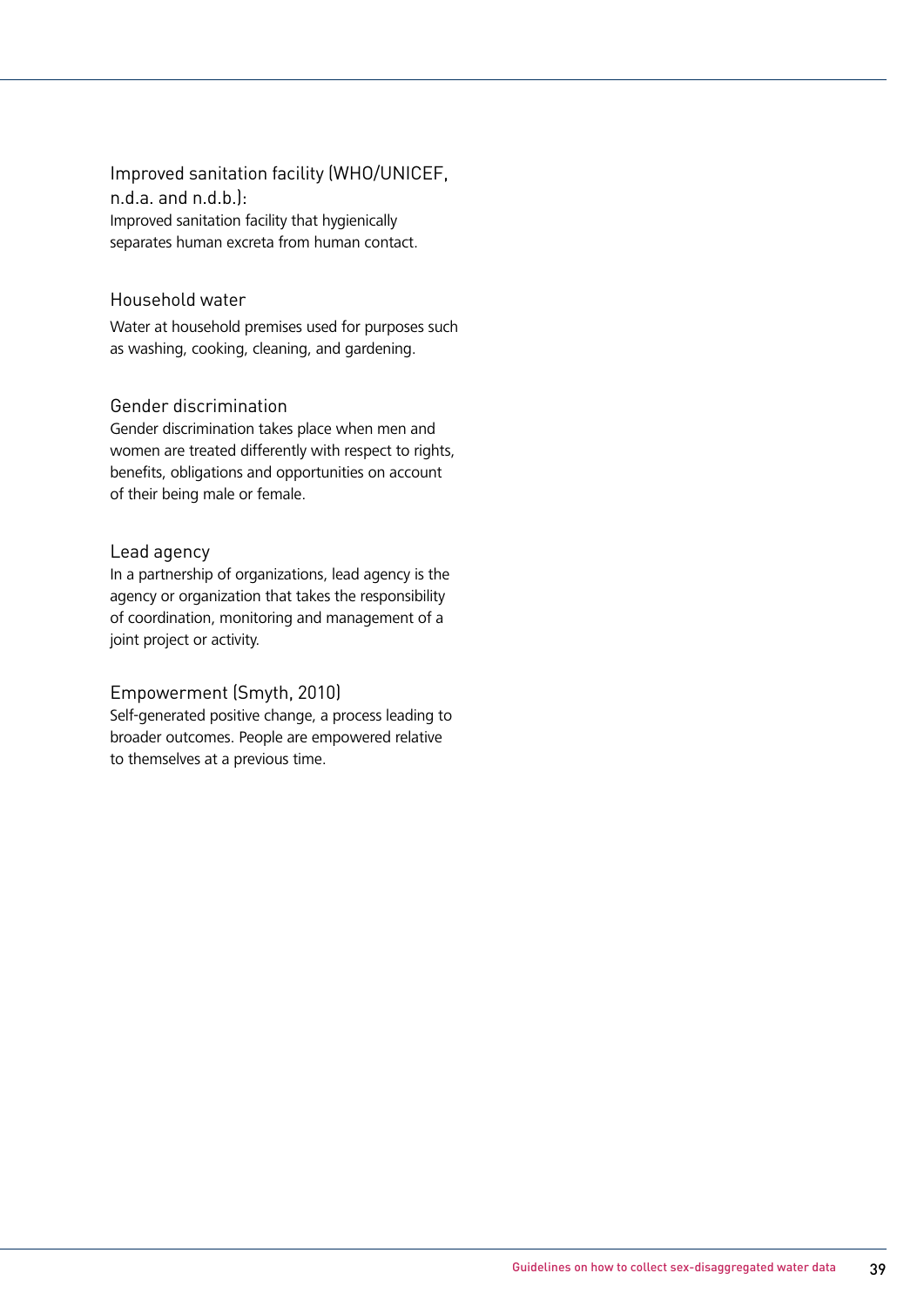## References

- ADB (Asian Development Bank). 2010. *Gender equality results case studies: Sri Lanka.* Mandaluyong City, Philippines, ADB. <http://www.adb.org/sites/default/files/> publication/28746/gender-case-study-sri.pdf
- Ebila, F. 2006. Uganda: Mainstreaming Gender Into Policy: Examinig Uganda's Gender Water Strategy. United Nations Department of Economic and Social Affair (UN DESA), *Gender Water and Sanitation case Studies on best Practices.* New York, United Nations (UN), pp. 88-95. <http://www.un.org/waterforlifedecade/pdf/> un gender water and sanitation case studies on\_best\_practices\_2006.pdf
- FAO (Food and Agriculture Organization of the United Nations). 2010. *Gender and Land Rights: Understanding Complexities; Adjusting Policies.*  Economic and Social Perspectives, Policy Brief No. 8. Rome, FAO. [http://www.fao.org/docrep/012/al059e/al059e00.](http://www.fao.org/docrep/012/al059e/al059e00) pdf
	- \_\_\_\_\_. n.d. Gender and Lands Rights Database. <http://www.fao.org/gender-landrights-database/> data-map/statistics/en/?sta\_id=1171
- Groundwater CoP (Groundwater Community of Practice). n.d. The GGRETA Project. <http://groundwatercop.iwlearn.net/ggreta>
- Kapsos, S. and Bourmpoula, E. 2013. *Employment and Economic Class in the Developing World.* ILO Research Paper No. 6. Geneva, Switzerland. International Labour Organization (ILO). [http://www.ilo.org/wcmsp5/groups/public/-](http://www.ilo.org/wcmsp5/groups/public/---dgreports/---inst/documents/publication/) [--dgreports/---inst/documents/publication/](http://www.ilo.org/wcmsp5/groups/public/---dgreports/---inst/documents/publication/) wcms\_216451.pdf
- May, T. 2011. *Social research: issues, methods and process.* Maidenhead, England, McGraw Hill, Open University Press.
- WWAP Working Group on Sex-Disaggregated Indicators. 2015. *Questionnaire* for collecting *sex-disaggregated water data.* Gender and Water Series. WWAP. Paris, UNESCO. <http://www.unesco.org/new/en/natural-sciences/> environment/water/wwap/water-and-gender/

Smyth, I. 2010. Talking of gender: words and meanings in development organisations. A. Cornwall and D. Eade (eds), *Deconstructing development discourse: buzzwords and fuzzwords.* Bourton-on-Dunsmore/Oxford, United Kingdom, Practical Action Publishers/Oxfam GB, pp. 143-151.

UNSDSN (United Nations Sustainable Development Solutions Network). 2014. Proposed Sustainable Development Goals (SDGs) and Targets. Last update 11 April 2014. UNSDSN. <http://unsdsn.org/wp-content/> uploads/2014/04/140417-Goals-and-Targets1.pdf

- UN-Water. 2013. *Transboundary Waters. World Water Day 2013: International Year for Water Cooperation.* UN-Water. [http://www.unwater.org/fileadmin/user\\_upload/](http://www.unwater.org/fileadmin/user_upload/) unwater\_new/docs/transboundary\_waters.pdf
- UN Women. 2015. *Progress of the World's Women 2015-2016: Transforming Economies, Realizing Rights.* New York, UN Women, pp. 23-40. [http://progress.unwomen.org/en/2015/pdf/UNW\\_](http://progress.unwomen.org/en/2015/pdf/UNW_) progressreport.pdf
- WHO/UNICEF (World Health Organization/United Nations Children's Fund). n.d.a. WHO/UNICEF Joint Monitoring Programme (JMP) for Water Supply and Sanitation Website. Definitions and Methods.
	- <http://www.wssinfo.org/definitions-methods/>
	- \_\_\_\_\_. n.d.b. WHO/UNICEF Joint Monitoring Programme (JMP) for Water Supply and Sanitation Website. Definitions and Methods. Improved and unimproved water sources and sanitation facilities.

 <http://www.wssinfo.org/definitions-methods/> watsan-categories/

- Wilcox, D. 1994. *The Guide to Effective Participation.* London, Partnerships. <http://www.partnerships.org.uk/guide/index.htm>
- WWAP (United Nations World Water Assessment Programme). 2015. *The United Nations World Water Development Report 2015: Water for a Sustainable World.* Paris, UNESCO. <http://unesdoc.unesco.org/> images/0023/002318/231823E.pdf